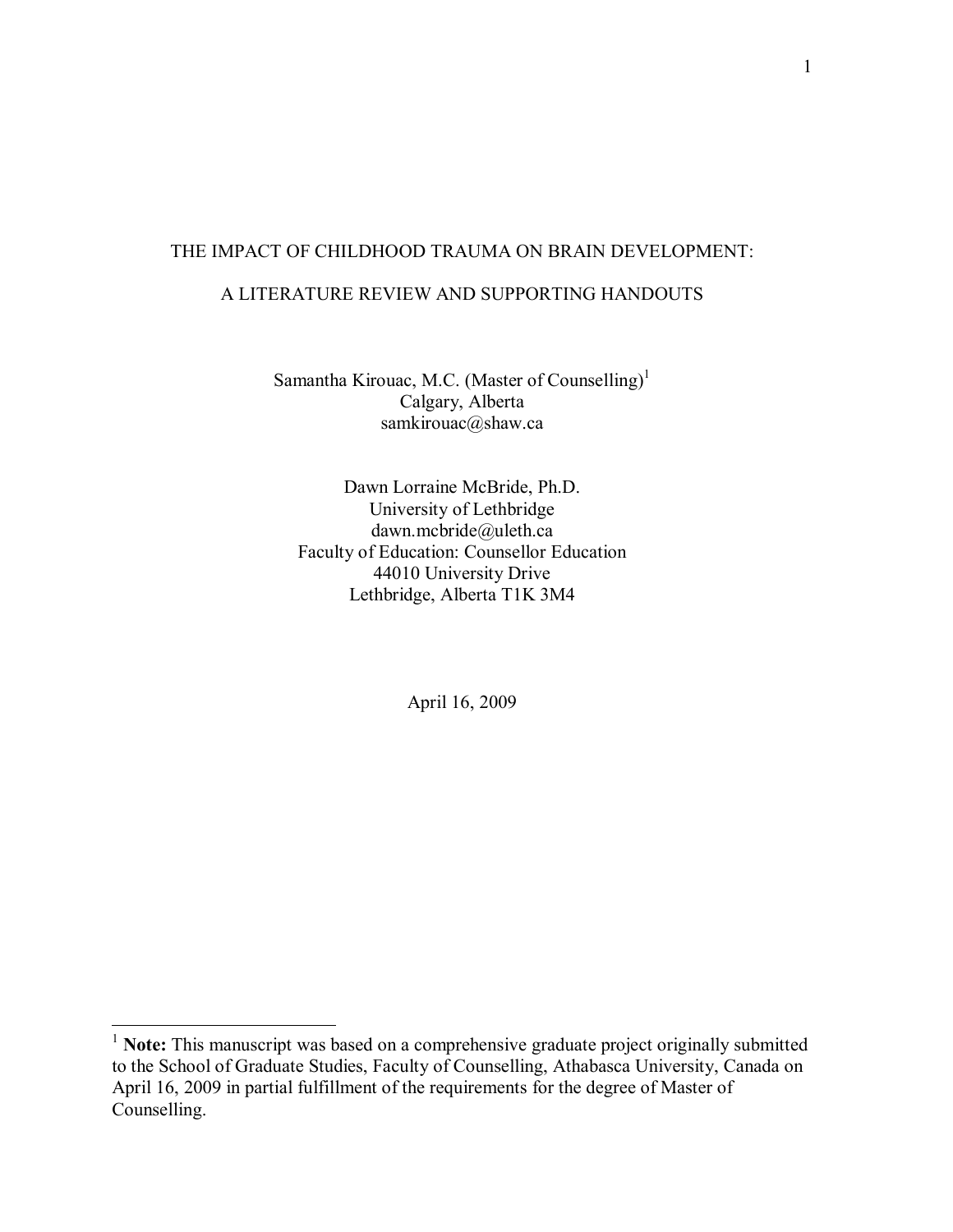## ABSTRACT

This project provides a comprehensive overview of the research literature on the brain and how trauma impacts brain development, structures, and functioning. A basic exploration of childhood trauma is outlined in this project, as it is essential in making associations and connections to brain development. Childhood trauma is processed in the brain; it is responsible for our emotional, cognitive, behavioral, social, and physiological functioning. Understanding how the brain develops, including basic brain structures and functions, as well as how trauma impacts these areas provides the means to better understanding the traumatized child. This project is a comprehensive literature review focusing on the brain and the impact of traumatic experiences on brain development and function. It also includes supportive handouts, which can be used by professionals.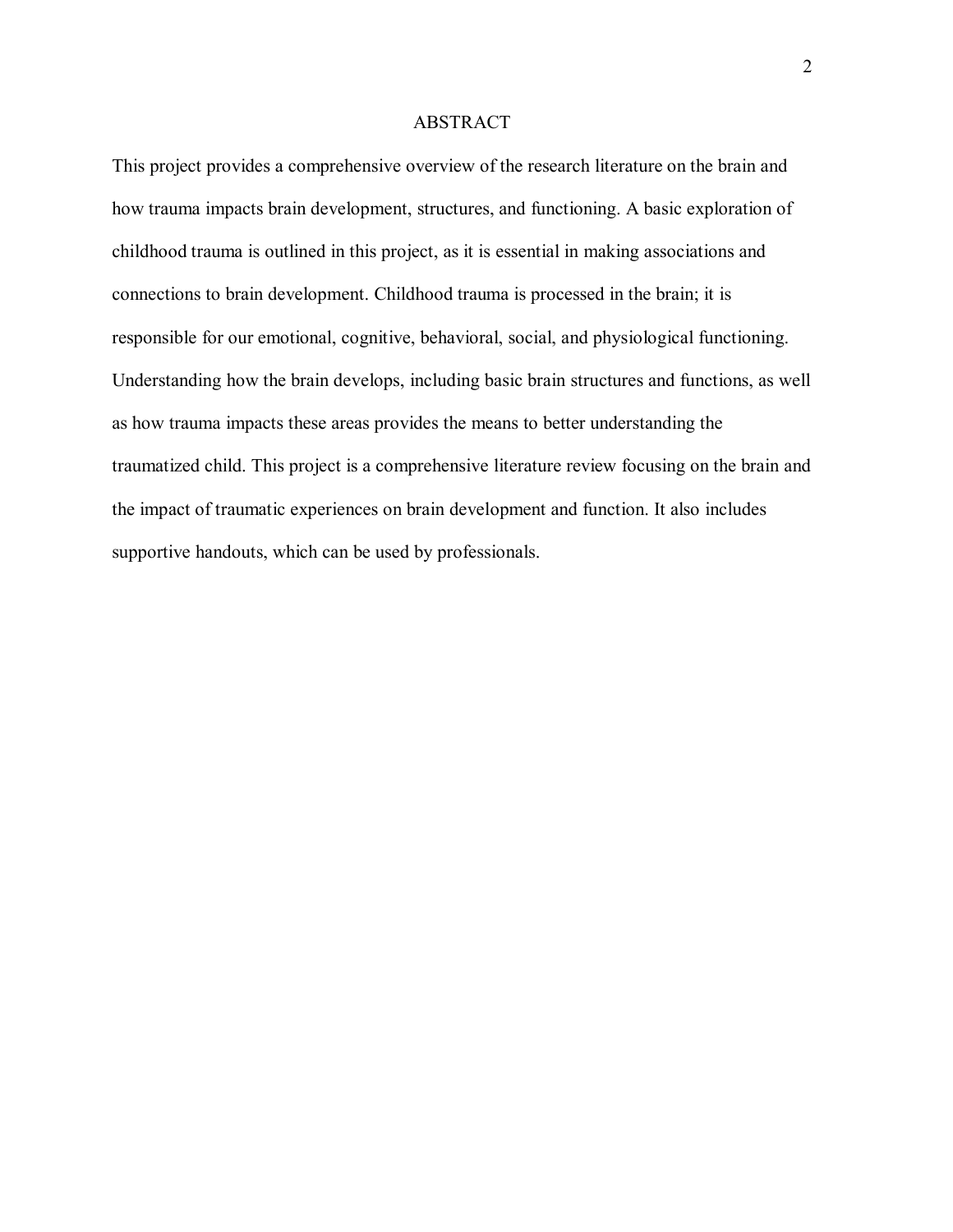# TABLE OF CONTENTS

| <b>ABSTRACT</b>                                        | $\overline{2}$ |
|--------------------------------------------------------|----------------|
| <b>TABLE OF CONTENTS</b>                               | 3              |
| <b>LIST OF TABLES</b>                                  | 5              |
| <b>LIST OF FIGURES</b>                                 | 6              |
| <b>CHAPTER 1: INTRODUCTION</b>                         |                |
| Overview                                               | 7              |
| Rational                                               | 7              |
| Structure of the Project                               | 9              |
| <b>CHAPTER 2: METHOD</b>                               |                |
| Method                                                 | 10             |
| <b>CHAPTER 3: A BRIEF OVERVIEW OF CHILDHOOD TRAUMA</b> |                |
| Childhood Trauma                                       | 11             |
| Summary                                                | 15             |
| <b>CHAPTER 4: LITERATURE REVIEW ON THE BRAIN</b>       |                |
| <b>Brain Development</b>                               | 17             |
| The Triune Brain                                       | 23             |
| Summary                                                | 33             |
| <b>CHAPTER 5: THE BRAIN'S RESPONSE TO TRAUMA</b>       |                |
| The Stress Response                                    | 35             |
| Effects of Stress Hormones on the Body                 | 38             |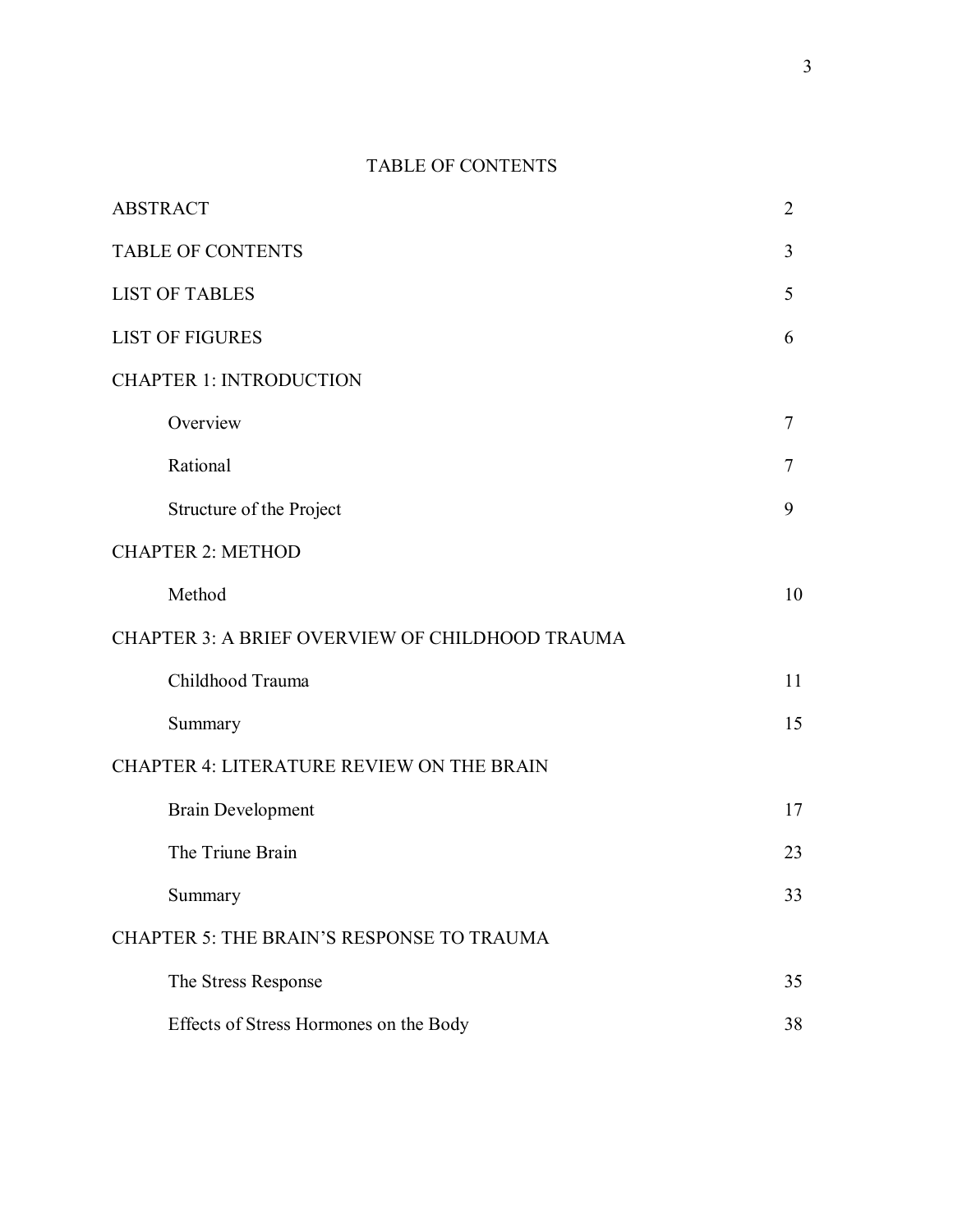| Responses to Trauma          | 40 |
|------------------------------|----|
| Summary                      | 42 |
| <b>CHAPTER 6: CONCLUSION</b> |    |
| Discussion                   | 44 |
| Limitations of Project       | 45 |
| <b>Future Research</b>       | 46 |
| Summary                      | 47 |
| Conclusion                   | 48 |
| <b>REFERENCE</b>             | 49 |
| <b>APPENDIX</b>              |    |
| Appendix A: Handout Package  | 55 |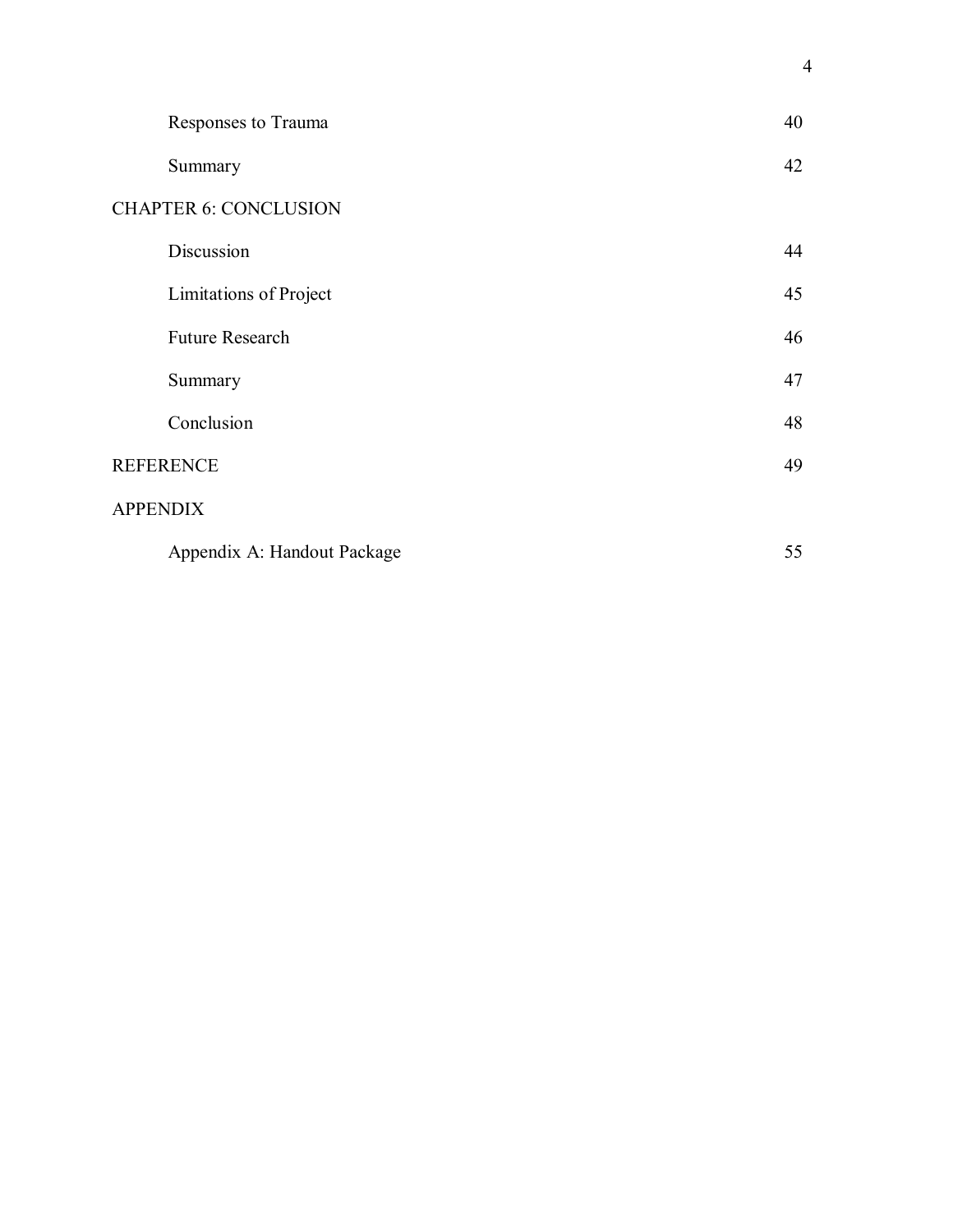| Table 1: Main Categories of Neglect | 14 |
|-------------------------------------|----|
| Table 2: The Brainstem              | 25 |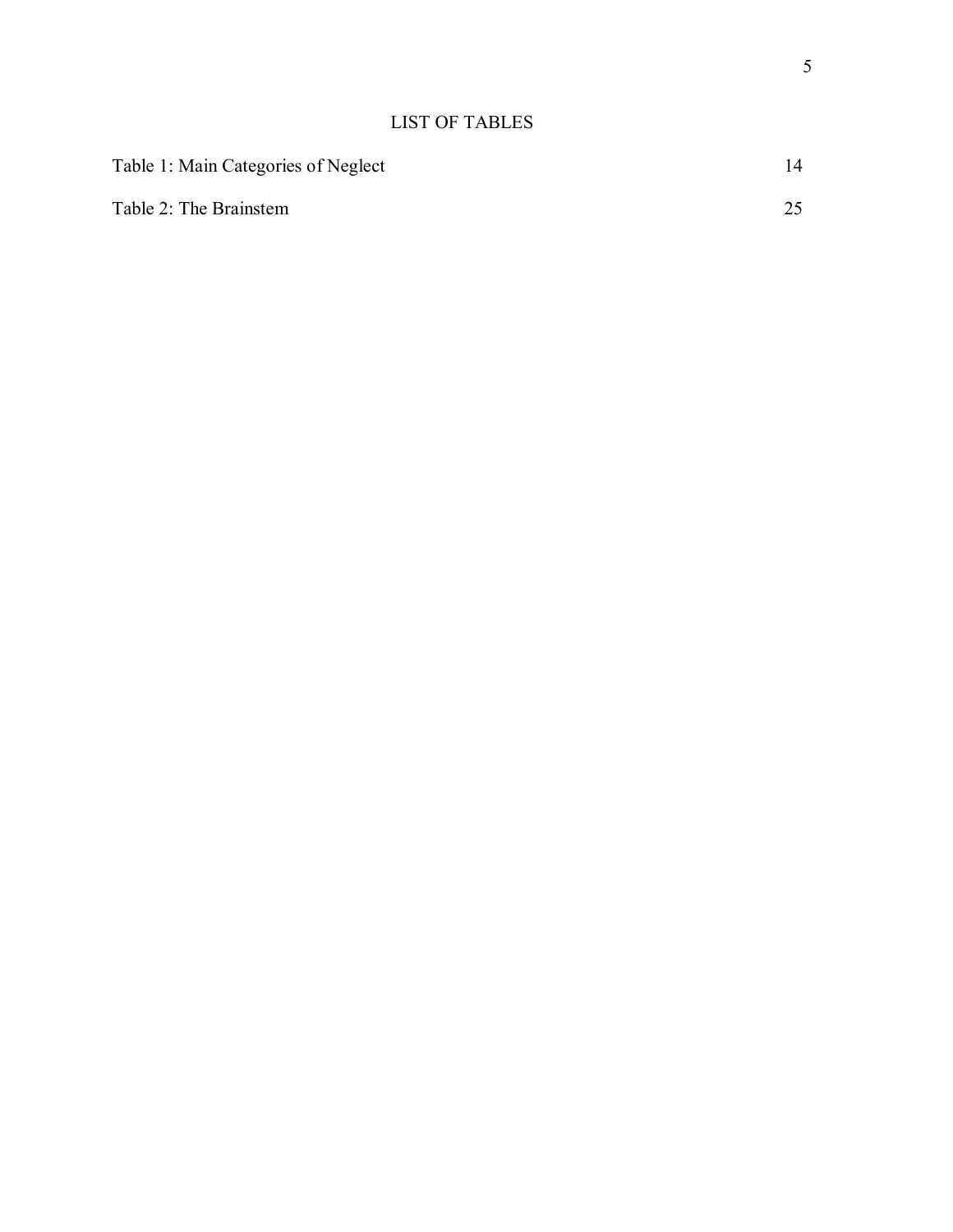# LIST OF FIGURES

| Figure 1: Structure of Typical Neuron | 23 |
|---------------------------------------|----|
| Figure 2: Brainstem                   | 24 |
| Figure 3: Limbic System               | 26 |
| Figure 4: Cortex                      |    |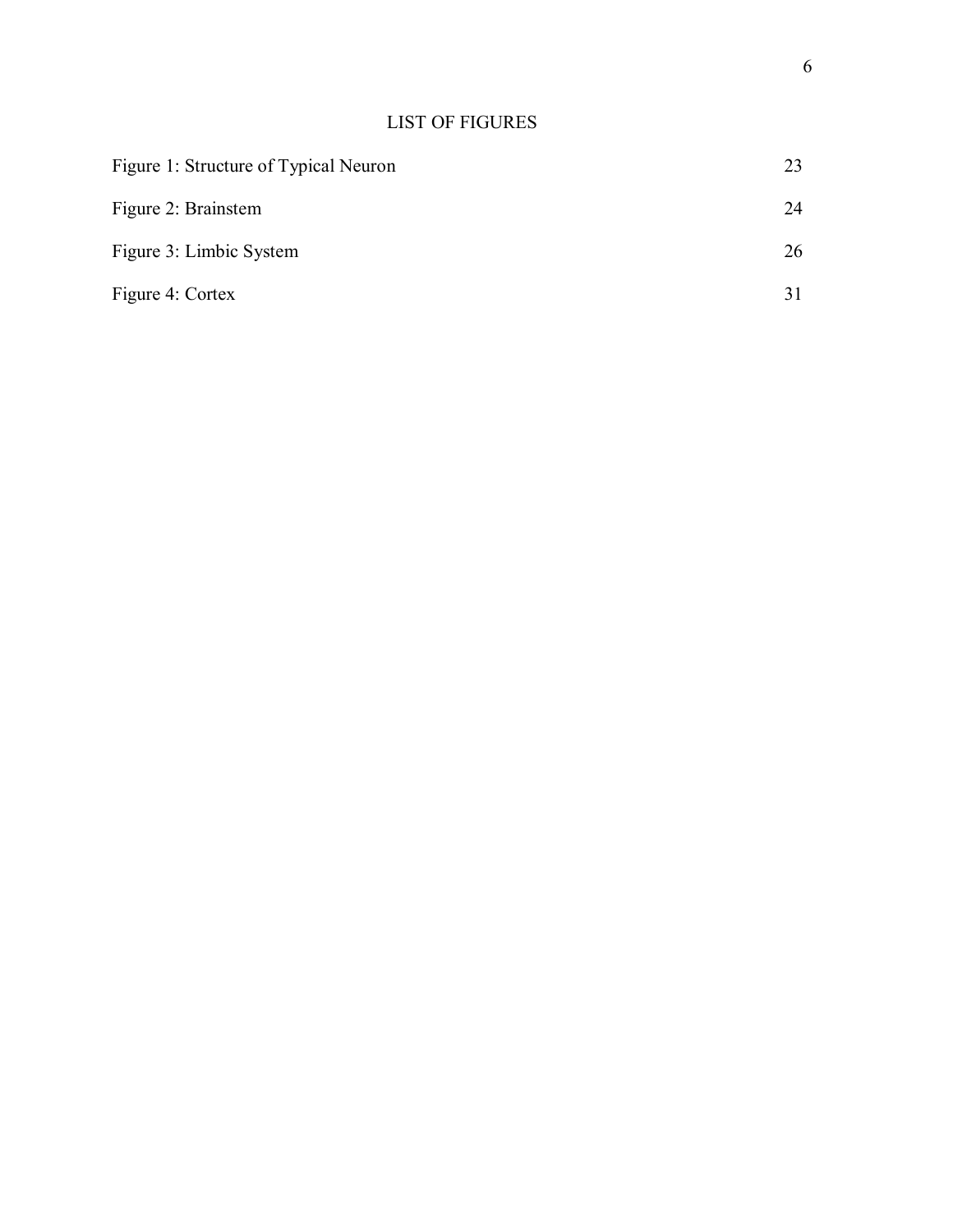#### CHAPTER 1: INTRODUCTION

#### **Overview**

Unfortunately, children in our society experience and are exposed to trauma, which has an enduring effect on the brain, especially when it occurs during childhood. Maltreatment of children can take on numerous forms, all of which influence how the child's brain develops and the function of specific brain structures. The intended audience of this project is professionals with a minimal understanding of the brain who work with children. The goal is to provide an introduction to brain development, the brain's structures and their function, the effect of trauma on the brain and the brain's response to trauma. The project includes quick reference handouts that outline key points taken from the literature review.

## Rationale

Inflicting serious emotional trauma on children is a common occurrence in our society (Lubit, Rovine, Defrancisci, & Eth, 2003). Only in the last 30 years have the longterm adverse consequences of childhood trauma been researched (Teicher, Anderson, Navalta, & Kim, 2003). Prior to this a majority of the research explored traumatic experiences in adulthood (Falasca & Caulfield, 1999). This indicates that it was commonly believed that young children were not affected by trauma, either because they are born resilient, do not verbalize and/or do not remember the experience (Osofsky, 2004). However, research has since found that childhood trauma has a significant impact on the emotional, behavioural, cognitive, social and physical function of children (Perry, Pollard, Blakley, Baker & Vigilante, 1995). An understanding of brain development and how trauma can negatively impact it is important for providing a sensitive and effective approach when working with traumatized children (Osofsky).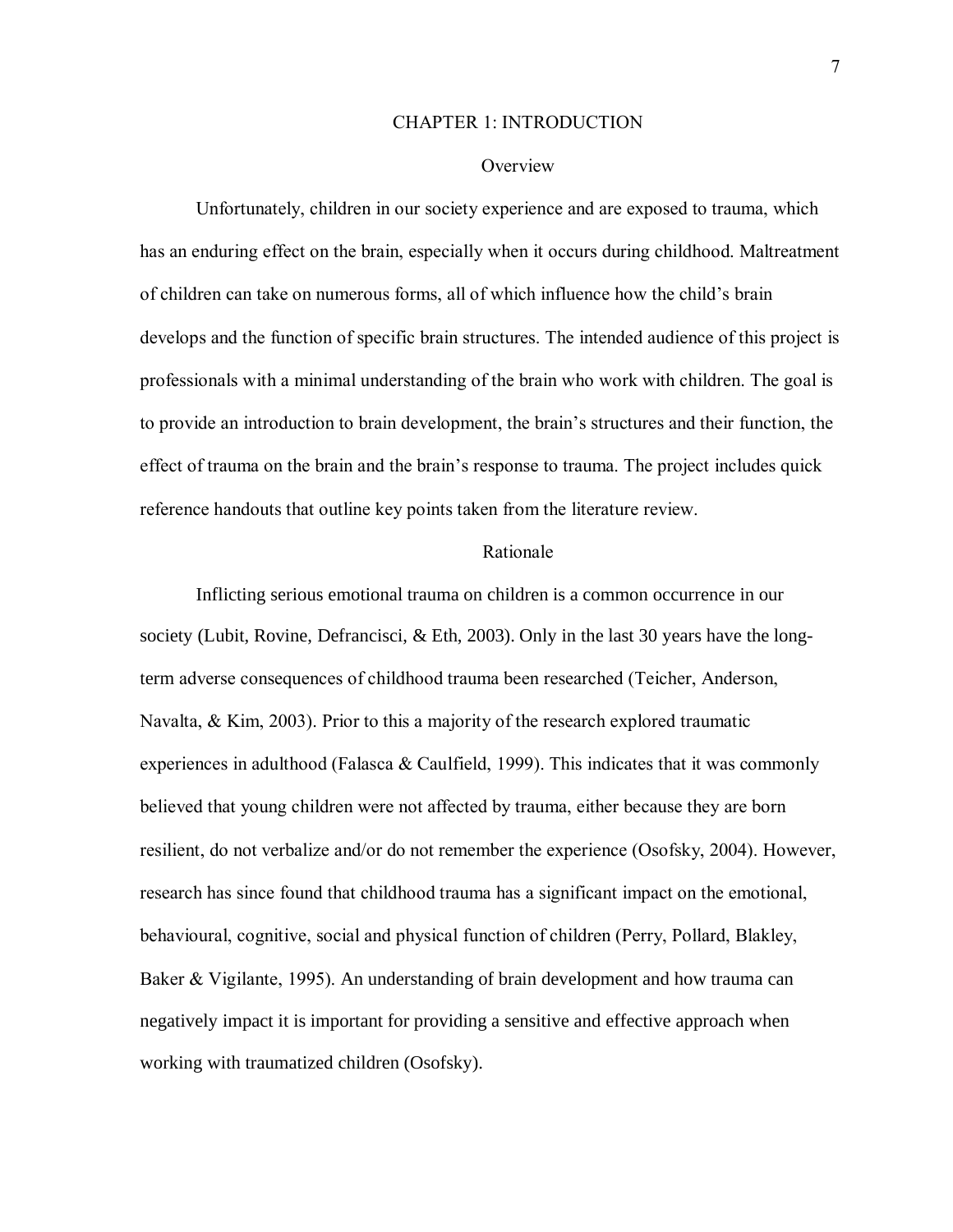As a student in the Masters of Counselling (MC) program, I became conscious of how few of my peers were aware of brain development. In the MC program, brain development is not a formal area of study. The brain may be addressed briefly in some academic courses, however it is the responsibility of the student to pursue a more comprehensive exploration. How trauma impacts the brain and the connection between brain development and therapy has not been clearly addressed in the MC program; therefore, this may result in this topic not being perceived as valuable information. Graduate counsellor training programs have not adequately addressed the impact of trauma on childhood development, leaving many therapists ill equipped for trauma work (Lonergan, O'Halloran & Crane, 2004). This project will not only provide a clearer understanding of trauma, but will also have implications for counsellors providing treatment to children or adults who have experienced trauma.

Without a basic understanding of the impact of trauma on the child's brain, the therapist may misinterpret, misdiagnose and/or inaccurately assess the client, which can lead to inappropriate treatment. For instance, instead of listening to the therapist, a traumatized child may be fixated on his or her own safety, which could lead the therapist to believe the child is resisting therapy. This may result in the therapist challenging the child, leading to the child being re-traumatized.

This project provides a concise beginner-level exploration of childhood trauma, brain development, brain structures and functions and the brain's response to traumatic experiences. Also included is a handout package (Appendix A) that can be provided to therapists, school staff, parents and clients as a means of educating them on the effect of trauma on the brain and increasing understanding of the traumatized child.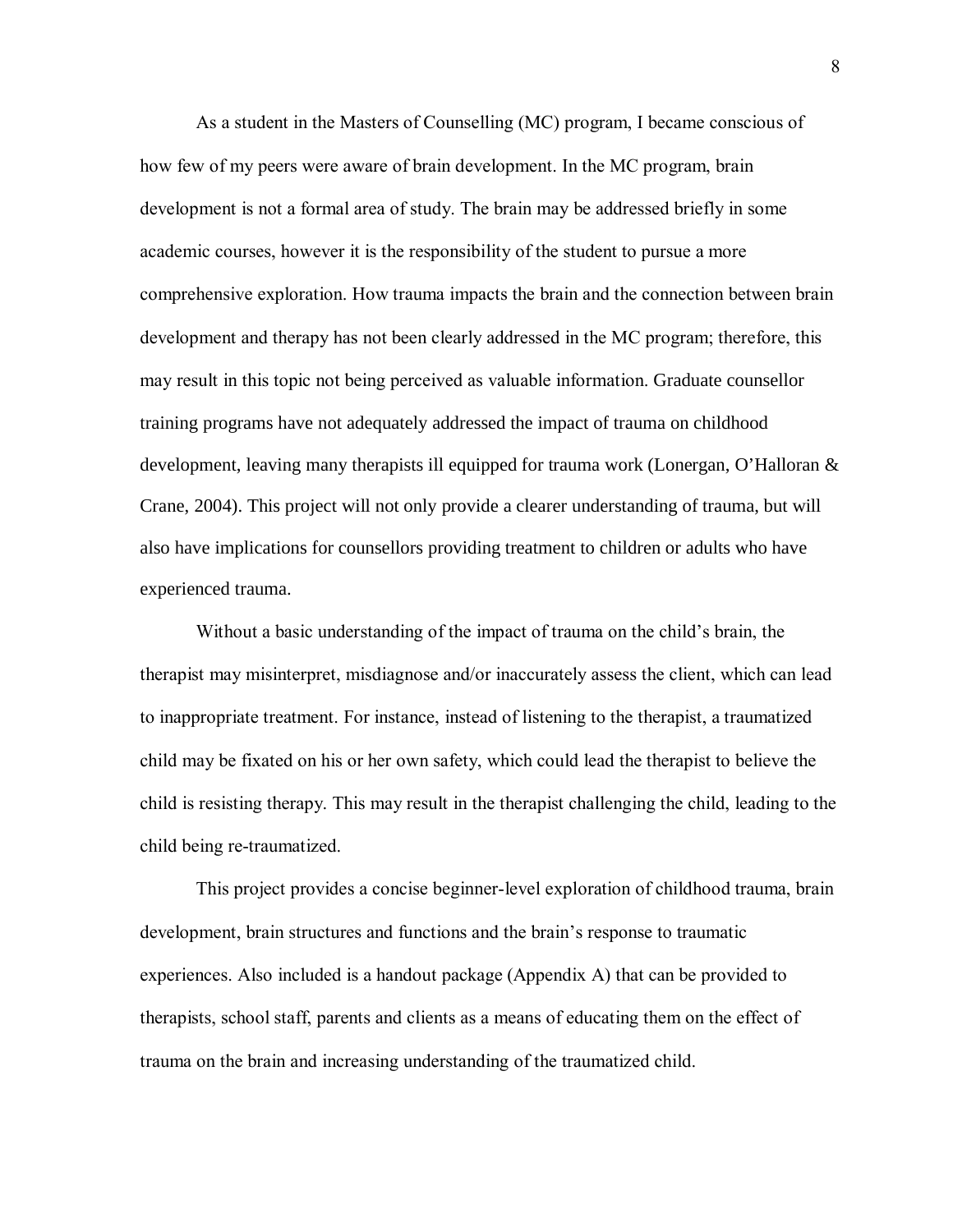## Structure of Project

Chapter 2 consists of the methodology for the project's literature review and databases and key terms used to locate relevant research are listed. Chapters 3, 4, and 5 consist of the literature review on childhood trauma, brain development and the brain's response to trauma, respectively. These three chapters detail an introduction to brain development and trauma and are considered to be my project. Chapter 6 includes the discussion, limitations of the project and possible areas for future research. The Appendix includes the applied element of this project and the supportive handout package that accompanies the literature review. The handouts provide the reader with a summary of key points made through chapters 3 to 5.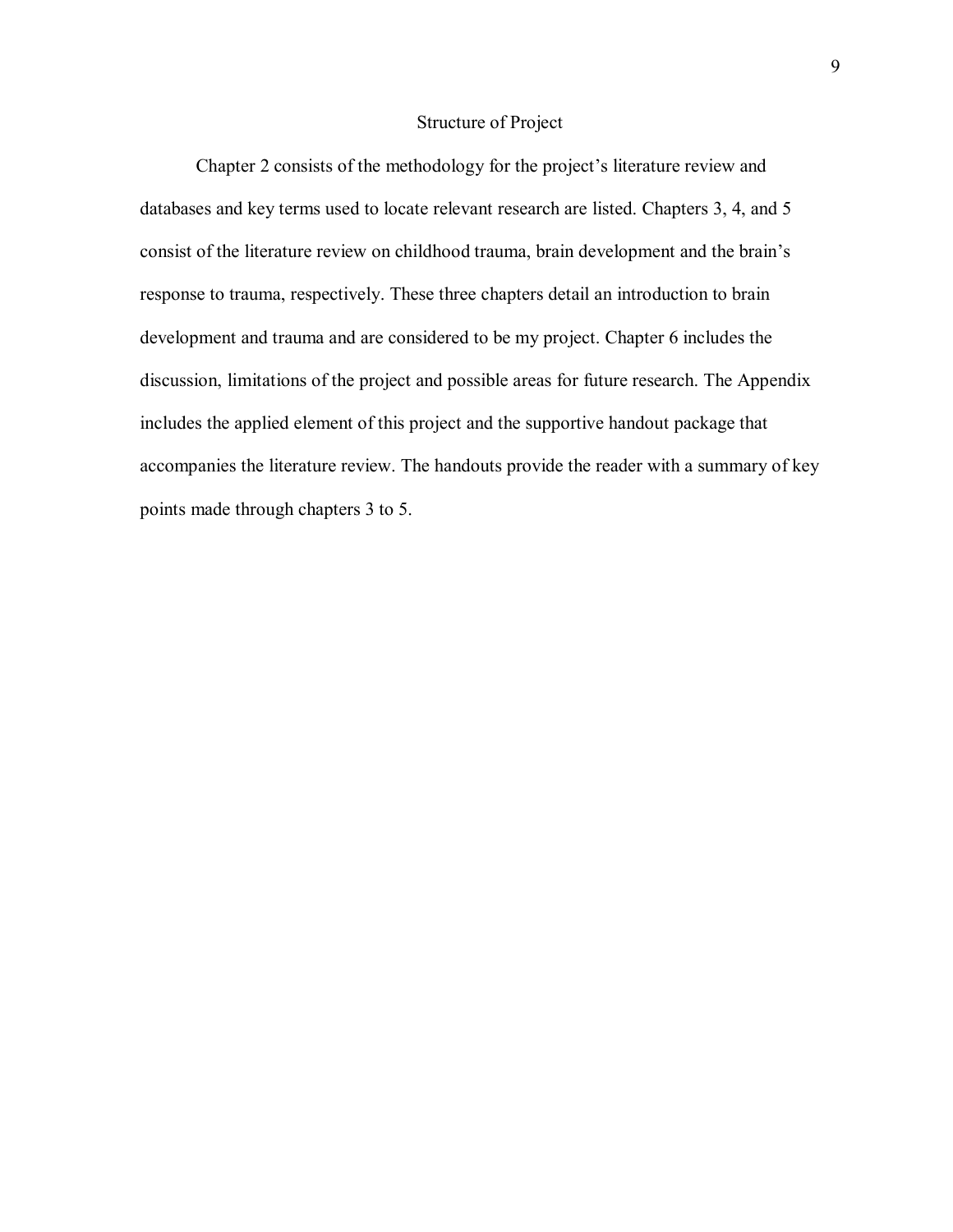#### CHAPTER 2: METHOD

This chapter consists of the method used to complete this project. It details the sources used for the literature review, how the sources were located, range of years sources were reviewed, and key terms used.

No interviews were conducted in researching this project; research methods were limited to available library research and adherence to the Canadian Code of Ethics for Psychologist (CCE; Sinclair & Pettifor, 2001). The literature review is based in large part on journal articles and supplemented by additional sources from relevant books. The journal articles were found through a series of literature searches. Electronic databases that were used to find relevant journals included Academic Search Complete, Cambridge Journals Online, Proquest Science Journals, Psychology and Behavioral Sciences Collection, Science Direct, Psychology: A SAGE full-text Collection, and PsycInfo.

Only literature from 1995 to 2008 was reviewed. The following key terms were used to search pertinent literature: brain structure and trauma, stress response system, emotional trauma and children, trauma and brain development, maltreatment and development, childhood trauma, childhood maltreatment, physiology and trauma, neglect and children, neurobiology and trauma, and developmental neurobiology.

 The applied aspect of this project is the handout package that details key concepts taken from the literature review. These handouts are presented in a user-friendly, creative manner and supplemented with figures and tables.

 My project details brain development and the impact trauma has on its structures and functioning. To understand the impact trauma has on the brain, it is necessary to discuss trauma. The following chapter provides a brief summary of childhood trauma.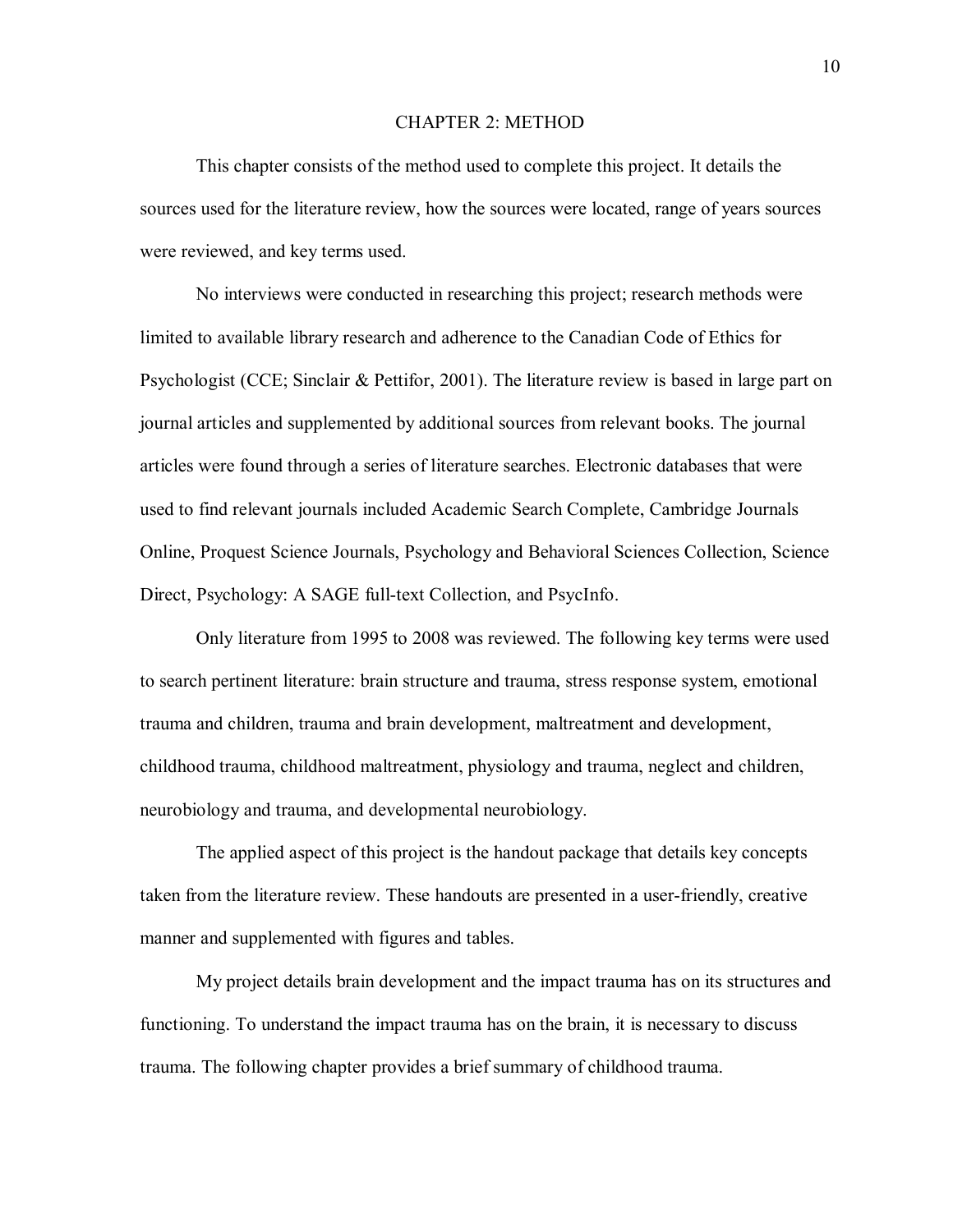#### CHAPTER 3: A BRIEF OVERVIEW OF CHILDHOOD TRAUMA

#### Childhood Trauma

The focus of this project is not trauma, but the brain. However, it is necessary to outline some basic assumptions surrounding trauma in order to make appropriate associations and connections in the chapter on brain development and the impact of trauma. This chapter will briefly detail the definition of childhood trauma, its two subtypes, forms of maltreatment and factors influencing a child's response to trauma.

#### *Definition of Childhood Trauma*

Childhood trauma (maltreatment or abuse during childhood) can be a repeating event, a sudden single event or a pattern of interaction between the abuser and the child (Glaser, 2000). Two conditions contribute to an event being traumatic: the presence of an actual or feared threat of serious physical and/or emotional injury or death and specific meaning of the event for the child (Dripchak, 2007; Mulvihill, 2005). Traumatic events share certain common elements, however the degree to which these are present varies and different forms of maltreatment can often coexist (Cohen, Berliner & Mannario, 2000). In 2003, authorities in Canada conducted maltreatment investigations involving 235,315 children; 49 per cent of these investigations found evidence of child maltreatment (Jack, Munn, Cheng, & Macmillan, 2006).

#### *Type I and Type II Trauma*

It is important for those working with children to understand the nature and type of trauma the patient has experienced, because this will affect the course of treatment pursued. Trauma can be classified into two sub-categories, which are used to diagnose both children and adults. Type I, or event trauma, involves a single event that is sudden, unexpected, and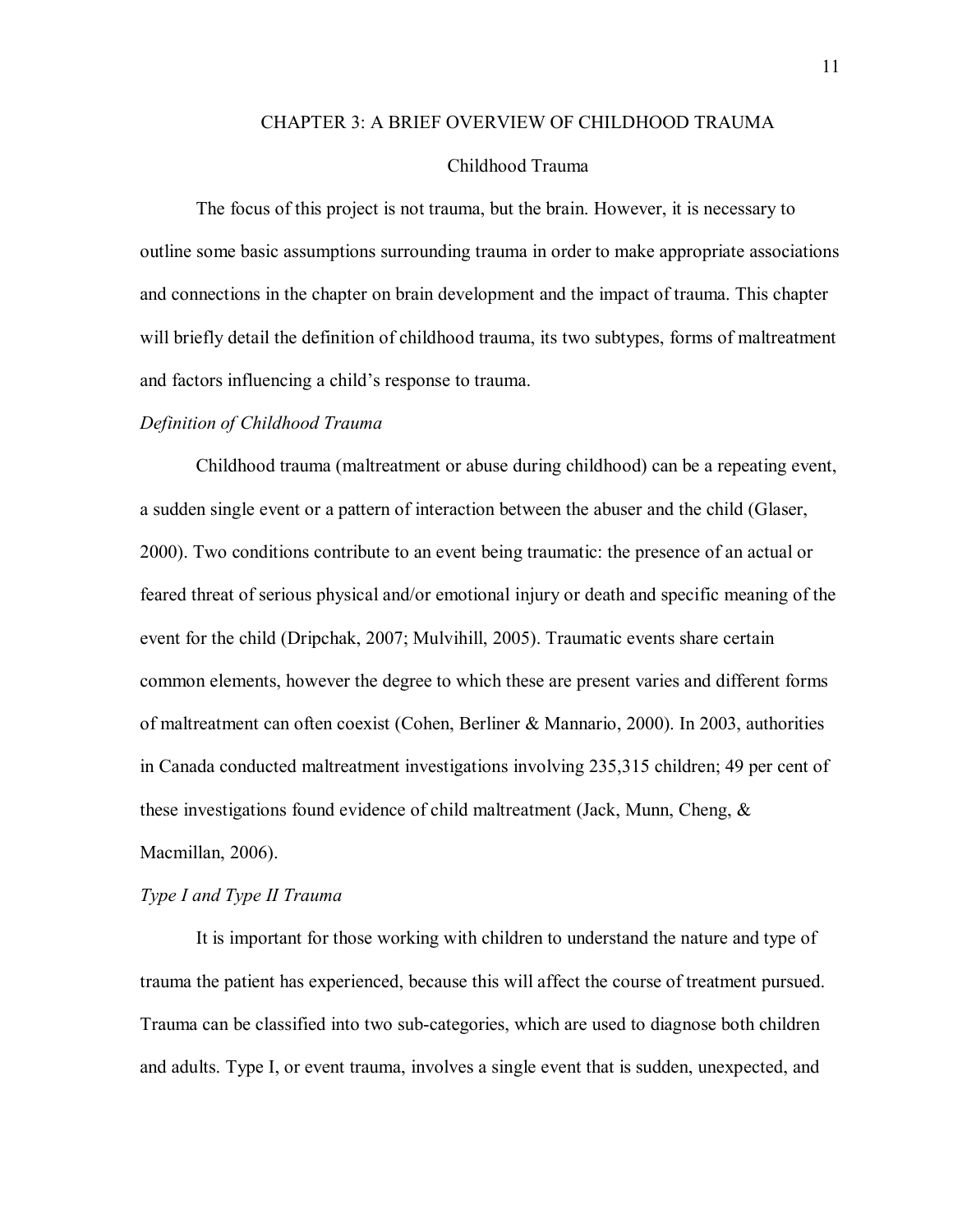stressful (Ogawa, 2004). Examples of type I trauma include school shootings, natural disasters, transportation accidents and/or fires. Type II, or process trauma, involves exposure to ongoing and unrelenting stressors that are viewed with fearful anticipation (Dripchak, 2007; Shaw, 2000). Examples of type II trauma include war, repeated acts of physical, sexual and/or emotional abuse, or living with violence in the home or surrounding environment. *Forms of Child Maltreatment*

There are four commonly accepted forms of child maltreatment: physical abuse, sexual abuse, emotional harm, and neglect (Wolfe & Yuan, 2001). In Alberta, exposure to family violence has recently been recognized as a fifth form of childhood maltreatment (Jack et al., 2006). The following section provides definitions for all five forms of maltreatment. The Appendix (handout package) includes a definition of the forms of maltreatment.

*Physical abuse*. Physical abuse is the purposeful use of unreasonable force to any part of the child's body (Wolfe  $&$  Yuan, 2001). The abuse can result from a single or repeated incident(s). According to Jack et al. (2006), physical abuse includes shaking, choking, biting, kicking, burning, pushing, grabbing, strangling, suffocating, stabbing, poisoning, shooting and/or any other harmful use of excessive force or restraint.

*Sexual abuse*. Any sexual experience involving a child and an adult or adolescent is considered abusive (Wolfe & Yuan, 2001). Sexual abuse, as described by Jack et al. (2006) includes attempted and real fondling of a child's genitals, intercourse, incest, sex talk, voyeurism, sodomy and sexual exploitation.

*Emotional harm*. This category involves actions by an adult that harm a child psychologically, emotionally and/or spiritually (Jack et al., 2006). It also involves an attack on a child's sense of self-worth. Emotional harm can include verbal threats, demeaning or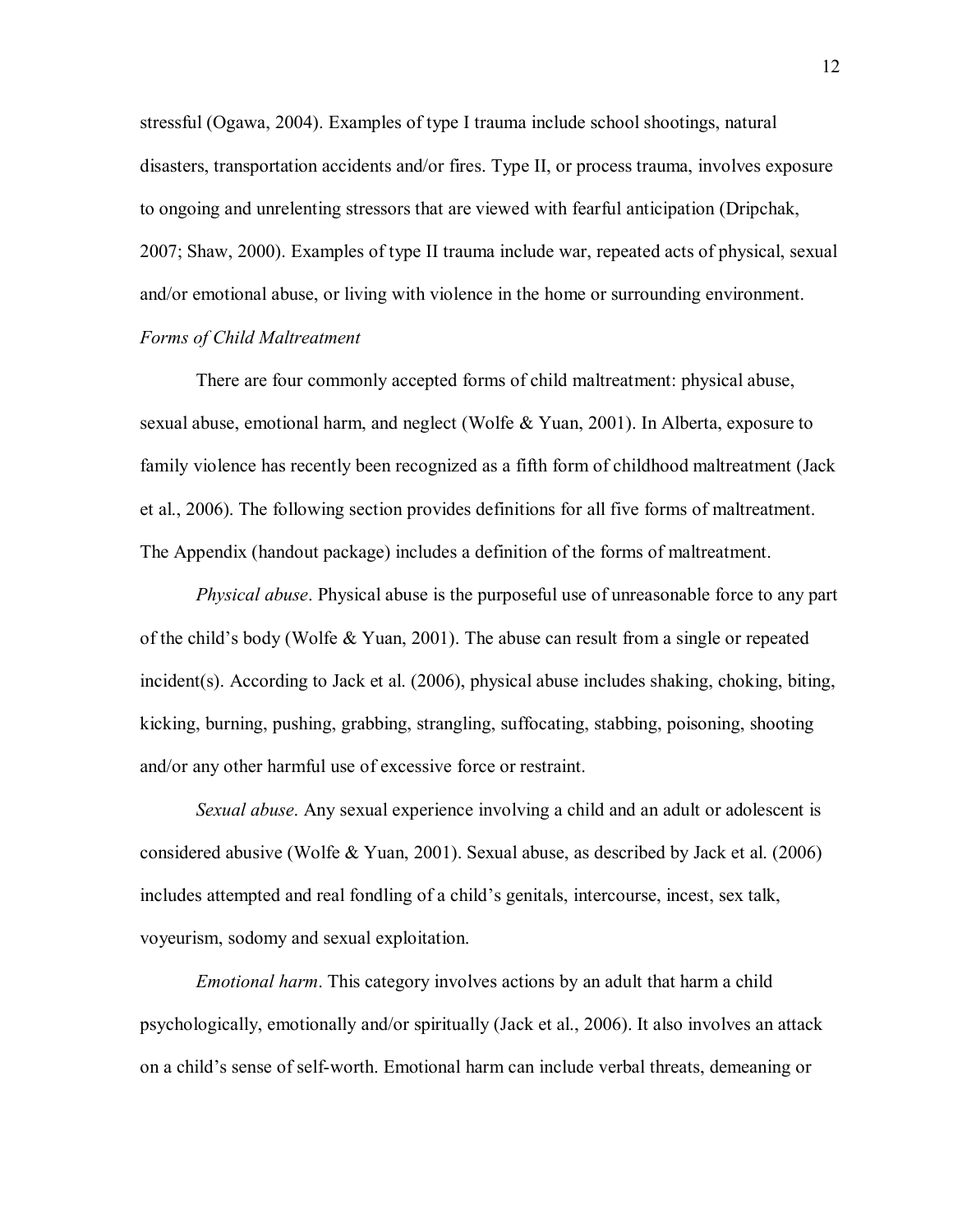insulting behaviour(s), forcing a child into social isolation, exploitation and terrorizing or constantly making unrealistic demands of a child (Jack et al.).

*Exposure to family violence*. This category refers to violence that occurs in the home between parental figures, caregivers and/or other members of the family (Jack et al., 2006). This includes a child seeing, hearing or being exposed to signs of violence such as bruises, other physical injuries or overhearing violent events (Jack et al.).

*Neglect*. Neglect is the most common form of child maltreatment in Canada (Jack et al., 2006) and can take numerous forms, making it difficult to study. A general definition of neglect involves a failure by a parent or caregiver to provide for the basic physical and/or psychological needs of the child (Jack et al.; Perry, Colwell, & Schick, 2002). Research suggests that extreme neglect is the most pervasive and persistent form of trauma with regard to long-term implications for brain development (Perry et al.; Ziegler, 2002). The concern, according to Ziegler, is not only how the brain reacts during neglect but also what the brain is not doing while it is in survival mode. Ziegler believes that while a child is experiencing neglect, his or her brain does not engage in essential exploration needed for fundamental learning.

The main categories of neglect include physical neglect, emotional neglect, educational neglect and medical neglect. Table 1 provides a list of the four categories and a brief definition of each.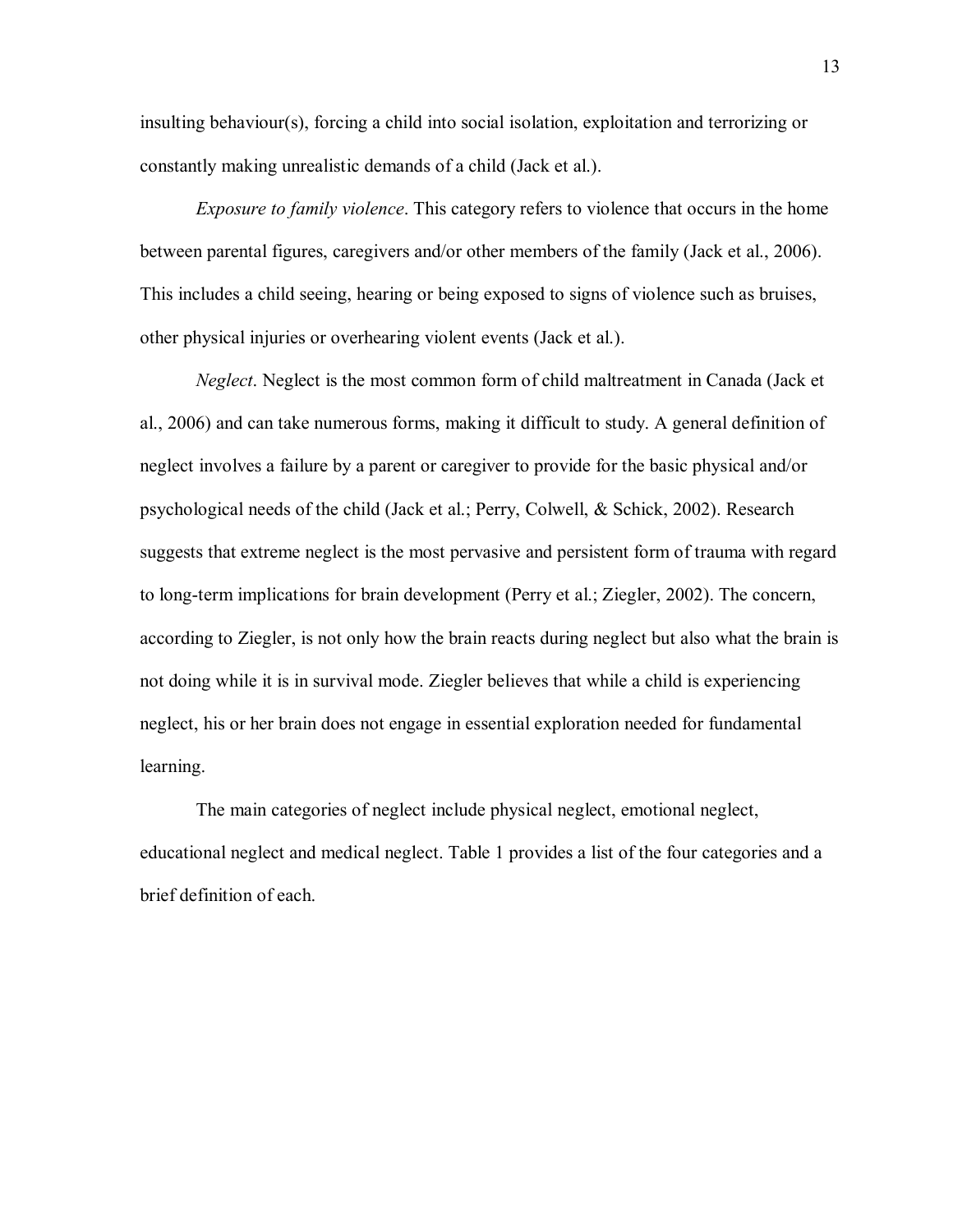# Table 1

# *Main Categories of Neglect*

| Categories          | Definitions and/or Examples                              |
|---------------------|----------------------------------------------------------|
| Physical neglect    | Child abandonment, lack of supervision or                |
|                     | failure to provide for the child's safety, as well       |
|                     | as his or her basic needs.                               |
| Emotional neglect   | Allowing the child to engage in substance abuse,         |
|                     | refusal of or delays in psychological care, inadequate   |
|                     | attention to the child's needs for affection, emotional  |
|                     | support and/or attention. It can also include exposing a |
|                     | child to domestic violence. Severe emotional neglect of  |
|                     | infants can lead to failure to grow and thrive and can   |
|                     | also lead to infant death.                               |
| Educational neglect | Allowing a child to engage in chronic truancy, failure   |
|                     | to enroll a child in mandatory schooling and/or ignoring |
|                     | the child's special needs in school.                     |
| Medical neglect     | Not providing appropriate necessary medical or mental    |
|                     | health treatment when financially able to do so.         |

# *Factors Influencing Trauma*

There are several factors that influence a child's response to trauma and whether the trauma occurred within or outside the family unit as well as the relationship or closeness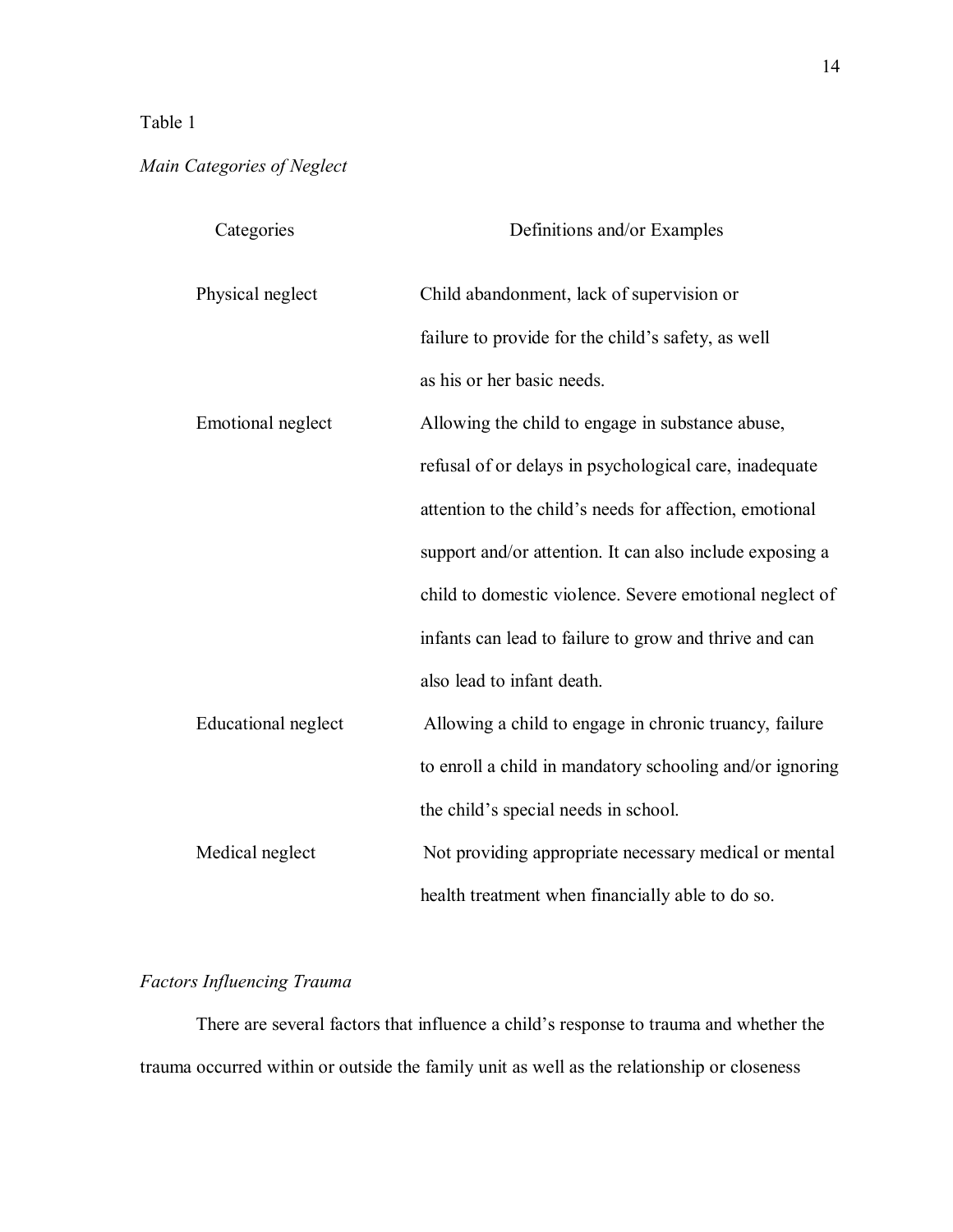between the child and the person involved affect how the trauma impacts the child (Dripchak, 2007). For example, a parent intentionally traumatizing a child will have a greater impact than overhearing a violent argument between the parents of an acquaintance. Mulvihill (2005) suggests this might be because the child is traumatized not only by the violation of trust, but the child's ongoing relationship with his or her parent also acts as a trigger to re-experience the trauma and engage the fear response.

Research also suggests that the victim's developmental age, cognitive development, temperament and personality characteristics also influence the child's response to trauma (Weitzman, 2005). Other factors impacting a child's response to trauma include the traumatic event itself, prior history of trauma, the child's support system, whether the child was the recipient of or a witness to the event, and the child's intelligence (Falasca  $&$  Caulfield, 1999; Lubit, Rovine, Defrancisci & Eth, 2003). Dripchak (2007) also includes the child's sense of mastery in his or her world as a factor influencing the impact of trauma. Shaw (2000) states that a child's response to trauma is also influenced by the child's coping strategies, reactions of family members concerning the trauma and the child's theory of causality.

## Summary

Unfortunately, millions of children around the world experience maltreatment, either in the form of a perceived or real single traumatic experience or repeated exposure to a traumatic experience. Exposure to trauma can occur at any time in the child's development and does not discriminate between genders. Maltreatment consists of physical abuse, sexual abuse, emotional harm, neglect and/or exposure to family violence. Research suggests that neglect is one of the more common forms of child maltreatment, however due to the nature of neglect, there may be no outward signs of its occurrence, making it difficult to study.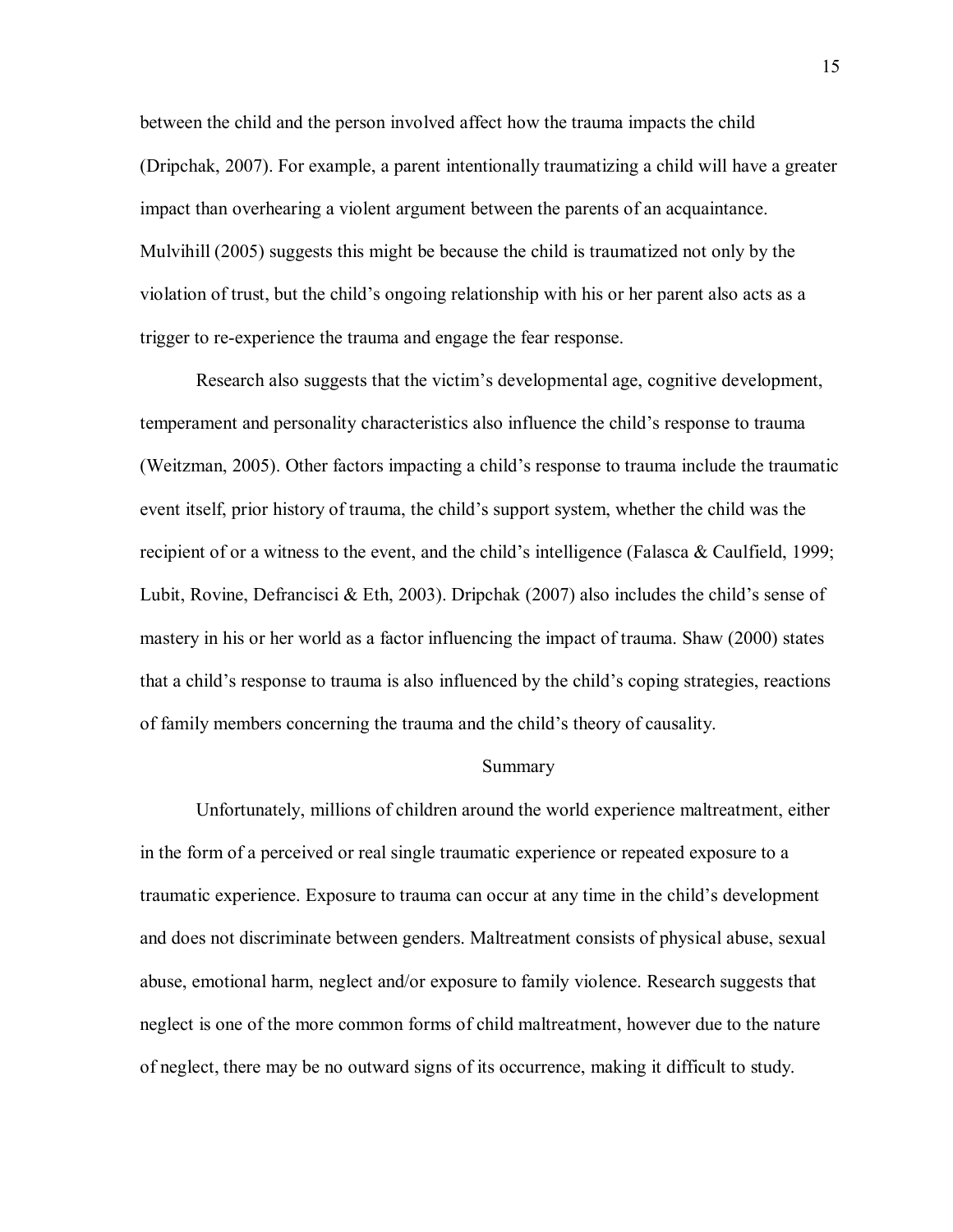How the experience of trauma influences a child is dependent on numerous factors, including whether the child witnessed or was the recipient of the traumatic event, the relationship the child had/has with the abuser, the child's support system, prior history of trauma and the child's developmental age. It is important for therapists working with children who have experienced trauma to understand the nature of trauma and how the experience of trauma impacts the child's brain development. Brain development impacts all areas of the child's life including his or her emotional, social, cognitive, behavioural and psychological functioning. Children's brains undergo substantial change; therefore the experience of trauma negatively impacts the development and structure of the child's brain.

The next chapter introduces the reader to the brain. Chapter 4 presents a literature review on brain development, brain structures and their functioning, and also the effect of trauma on the brain.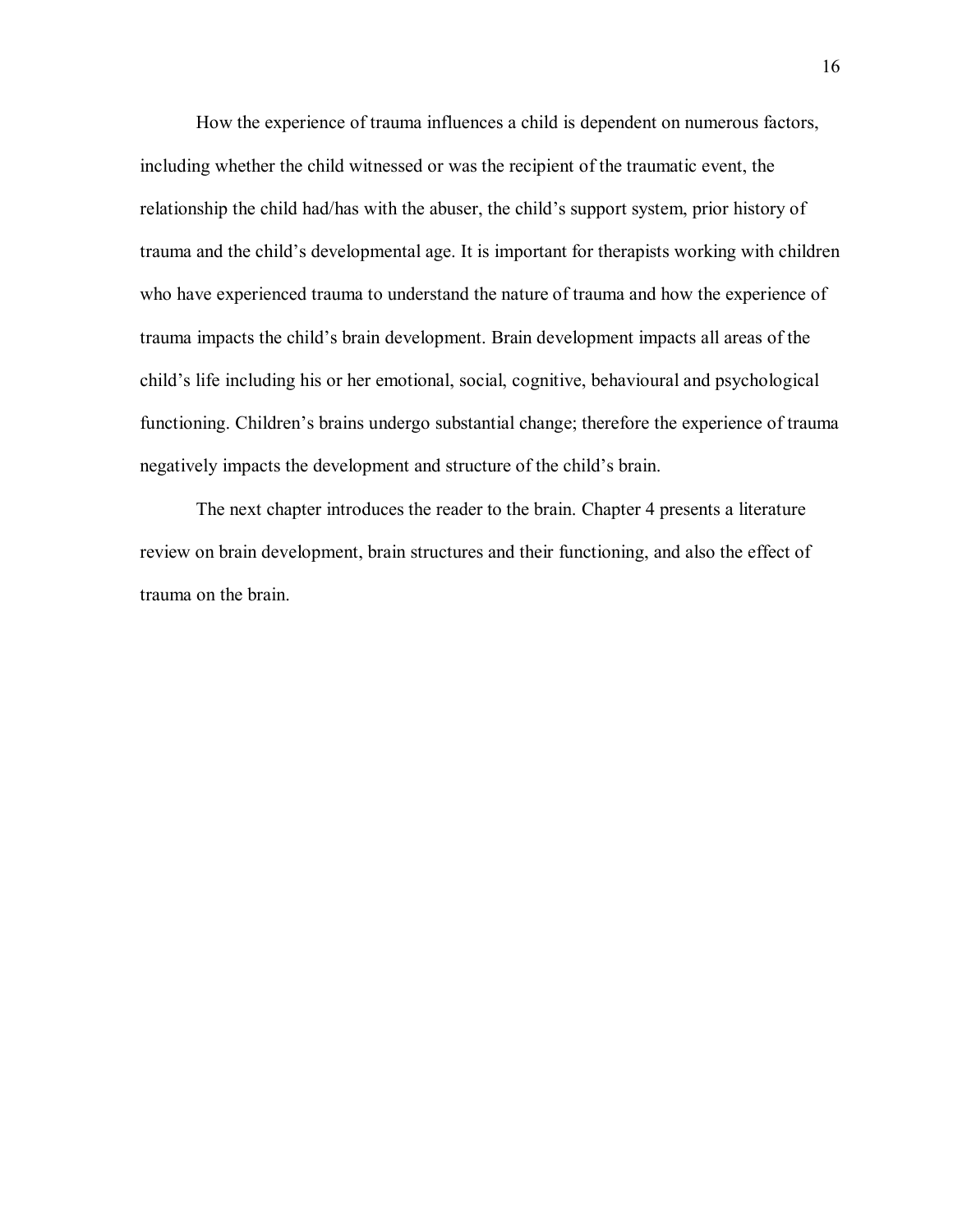#### CHAPTER 4: LITERATURE REVIEW ON THE BRAIN

This literature review provides the novice audience with an introduction to the brain and the impact trauma has on brain development and brain structures. It is written at an introductory level for those who have minimal understanding of the brain and its structures. This chapter summarizes a basic outline of brain development, a list of brain structures and the impact of trauma on the developing brain and brain structures.

#### Brain Development

This section of the chapter will introduce the reader to the following topics: usedependant brain, brain plasticity, sensitive periods, and information on neurons and glial cells. It will also provide a foundation for the exploration of brain structures and the impact trauma has on these structures.

All necessary brain structures are present at birth; however, brain development continues to unfold at a significant pace afterwards. At this point, the brain becomes dependent on environmental cues to establish how neurons will differentiate, form and maintain synaptic connections, and create the final neural networks (Perry, 2002). According to Heide and Solomon (2006), the brain is not completely developed until a person's early twenties. During the first year of life the brain will expand to two and a half times its birth size (Stien & Kendall, 2004). By the age of four, a child's brain has grown to 90 per cent the size of an adult brain (Perry, 2006).

The brain develops in a sequential and hierarchical manner with different areas in the brain developing and becoming fully functional at different times during childhood (Perry et al., 1995). Perry et al. assert that, due to differences in maturation of brain functions, there are different sensitive or critical periods in childhood when certain experiences are necessary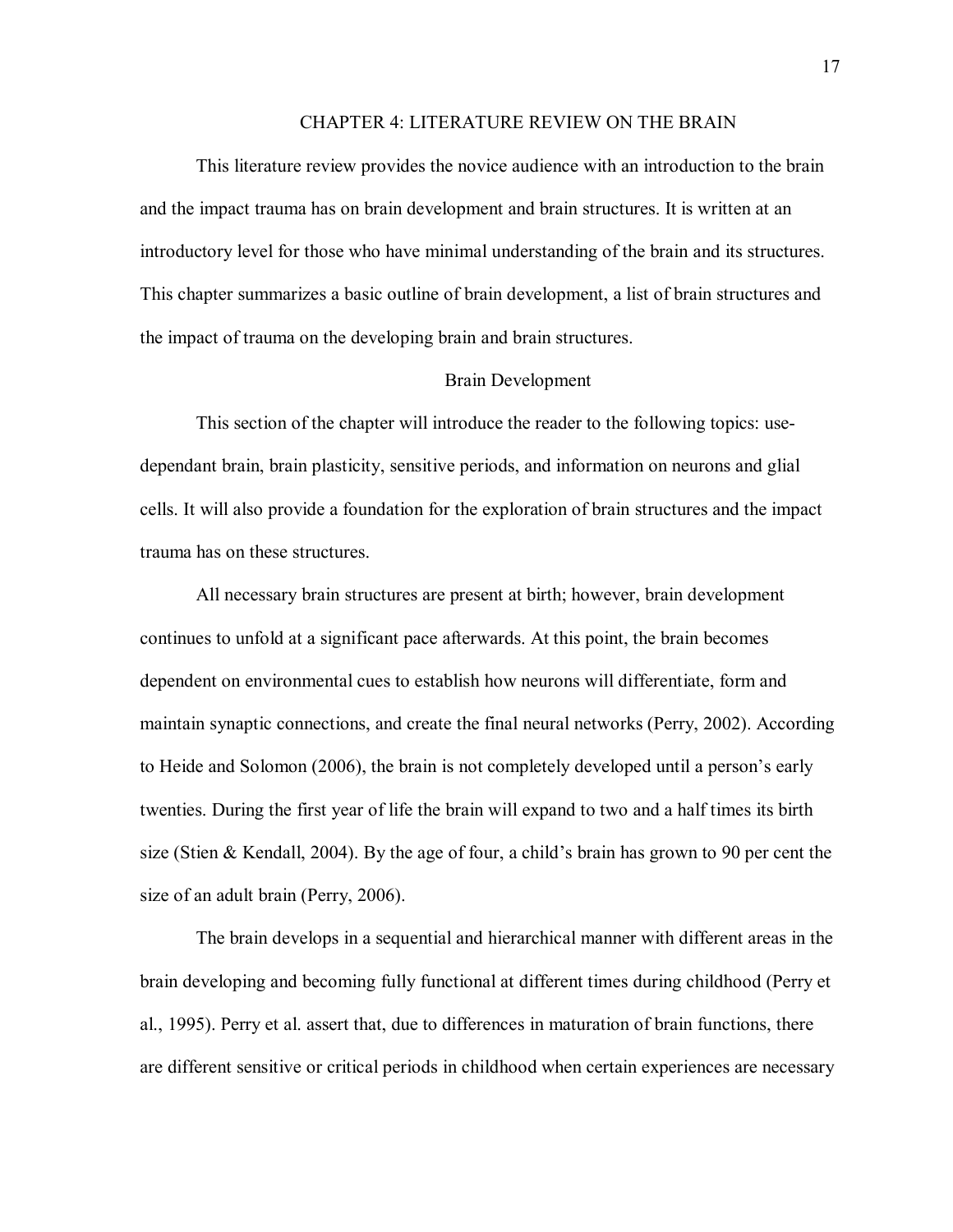for normal brain development. Because the majority of brain development occurs in early childhood, this period of life has the most powerful and enduring effect on how the brain functions and is organized well into the future (Perry, 2006).

## *The Use-Dependent Brain*

The brain develops and changes in a use-dependent fashion (Perry et al., 1995). During the first two years of life there is an overproduction of axons, dendrites, and synapses in different regions of the brain (Stien & Kendall, 2004). Through a process referred to as pruning, the unused connections are eliminated (Cicchetti, 2002) while synapses that are repeatedly activated are maintained. For example, if an infant is in an environment where he or she is spoken to regularly, the neural system responsible for language and speech are constantly activated. However, if the infant is rarely spoken to, the synapses responsible for language will not develop normally, resulting in speech and language delays (Perry, 2006). Neural systems that are repeatedly activated can permanently change by altering the number of synapses, dendrite density, and the structure and function of the neurotransmitter (Perry, 2001). Therefore, the more a neural system is activated the more it will change and become firmly established (Perry et al.). Returning to the aforementioned example, the more the child hears language, the more the neural system involved with this particular behaviour develops.

Up to a certain point, all functions in the brain are dependent on the presence of appropriately patterned and timed cues that stimulate the neural system (Perry, 2006). For example, an infant's gross motor organization will not develop if the infant is not provided with ample opportunity to crawl or stand. In the same way, consistent emotional neglect prior to the age of three negatively impacts the individual's ability to form loving relationships throughout his or her life (Perry et al., 2002). These use-dependent alterations in the brain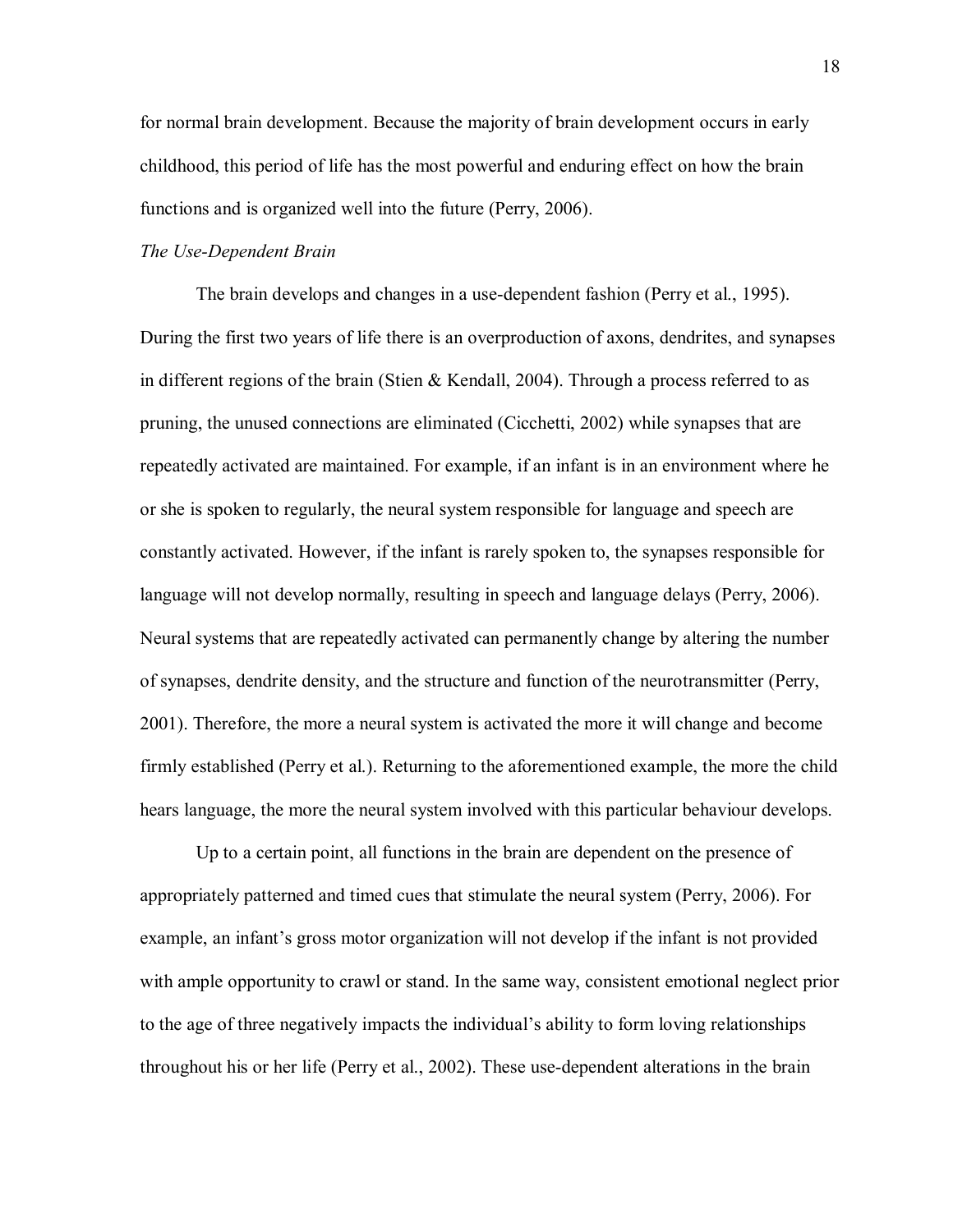can result in changes in cognition, emotional function, motor function, and state-regulation capacity (Perry, 2006). The more a particular neural system is activated the more it will change. For instance, a child cannot learn how to build with blocks without having ever seen or touched a block, nor can one teach a child to speak while he or she is asleep. In the same way, a child will not feel safe in his or her environment unless s/he has experienced safety, such as being raised in a safe nurturing environment.

Perry (2002) discussed the 1833 case of Kaspar Hauser, who was raised in a dungeon from the approximate ages of two until seventeen. This boy experienced sensory, emotional, and cognitive neglect resulting in delayed and rudimentary emotional, behavioural, and cognitive functions as an adult.

*Sensitization and the experience of trauma.* As the brain develops in a use-dependent fashion, the repeated experience of trauma creates a phenomenon called sensitization (Perry et al., 1995; Ziegler, 2002). The brain interprets meaning as it processes new information, therefore due to past traumatic events, the meaning of new information will be associated with and resemble past experiences (Ziegler). This leads to maladaptive functioning whereby everyday or minor stressors that previously did not elicit any response now result in a response similar to that in the face of a real or perceived threat (Glaser, 2000). As a result, the child who experiences the world as threatening due to early experiences of witnessing domestic violence may react with fear to an event that another child might find fun, like seeing a circus clown invade personal boundaries for entertainment value. By the same token, if her motherís boyfriend has sexually assaulted a female child, she may interpret her male teacher's placing his hand on her shoulder in a friendly manner as threatening.

The more frequent and traumatic the experience, the more the brain is affected. One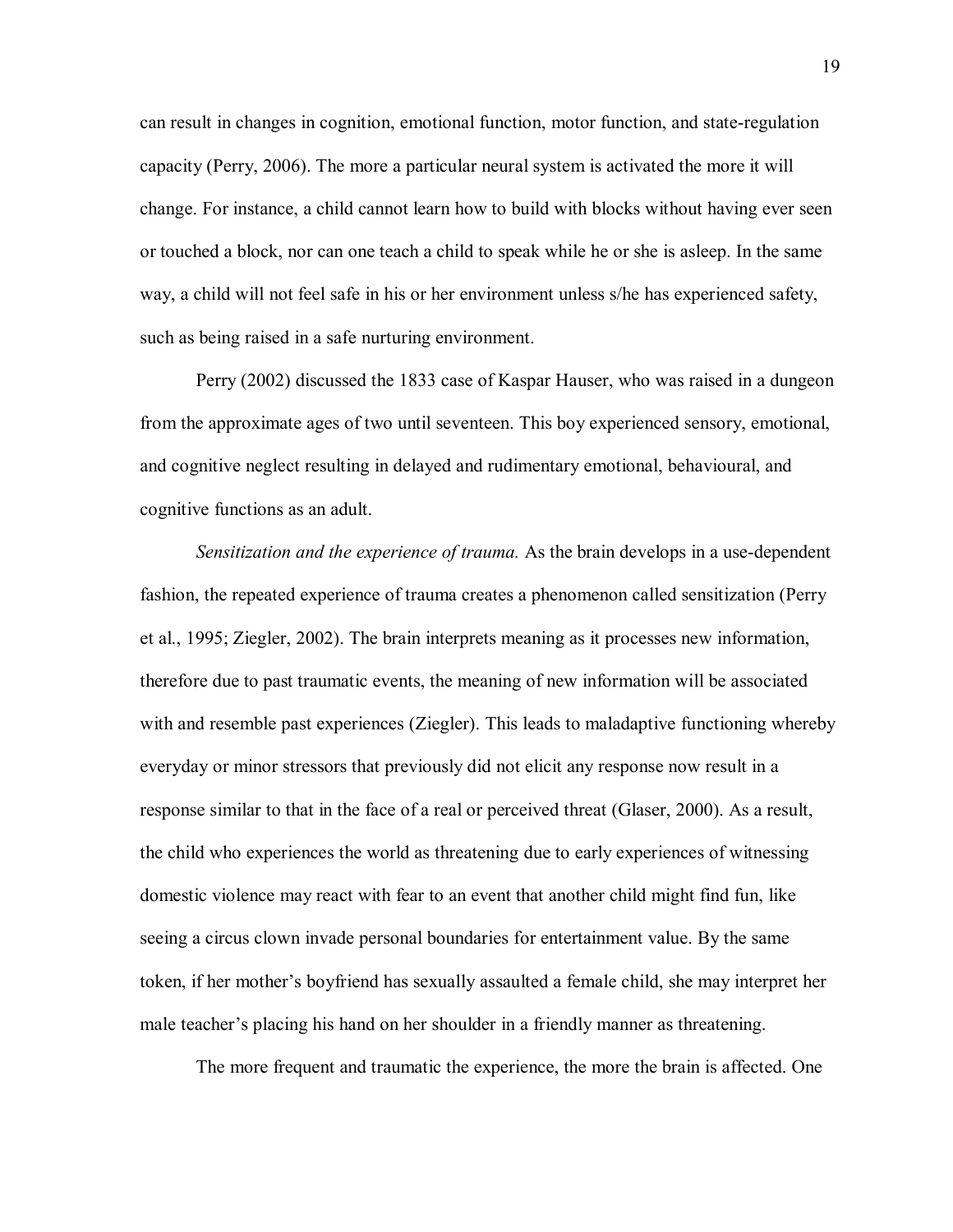therapist who works with children who have experienced trauma likens this type of neural development to the child walking through a field (P. Beveridge, personal communication, December 20, 2008). The more the pathway is used, the more pronounced it becomes until an actual path is developed. At that point, the brain will once again take the well-worn path that sees the event as threatening when interpreting a similar event. Just as important, however, the brain is not only described as use-dependant but also plastic.

## *Brain Plasticity*

The human brain is considered plastic in nature, meaning it is capable of changing in response to patterned, repetitive activation (Perry, 2006) as demonstrated above. The period of brain plasticity allows the child to develop new synaptic connections and grow neurons that are necessary for learning to occur (Osofsky, 2007). New learning would not be possible if the brain was not malleable. An infant's brain is more susceptible to change than a tenyear-old child's and a teen's brain is more susceptible than an adult's (Perry et al., 1995). Weber and Reynolds (2004) believe that during the period of brain plasticity, children are not only learning but are also vulnerable to stress and trauma, which can impact their brain development. Perry et al. (1995) state, "experience may alter the behaviour of an adult, experience literally provides the organizing framework for the infant and child" (p. 276). For example, an infant that is rarely touched or held may not develop the ability to feel empathy; however an adult's ability to be empathetic is not influenced by a lack of touch as an adult, even though he or she may not be happy.

Perry (2002) explains that not all parts of the brain are equally plastic; once a region in the brain fully develops it becomes less responsive to the environment. The lower part of the brain, known as the brainstem, develops prior to birth, and controls regulatory functions;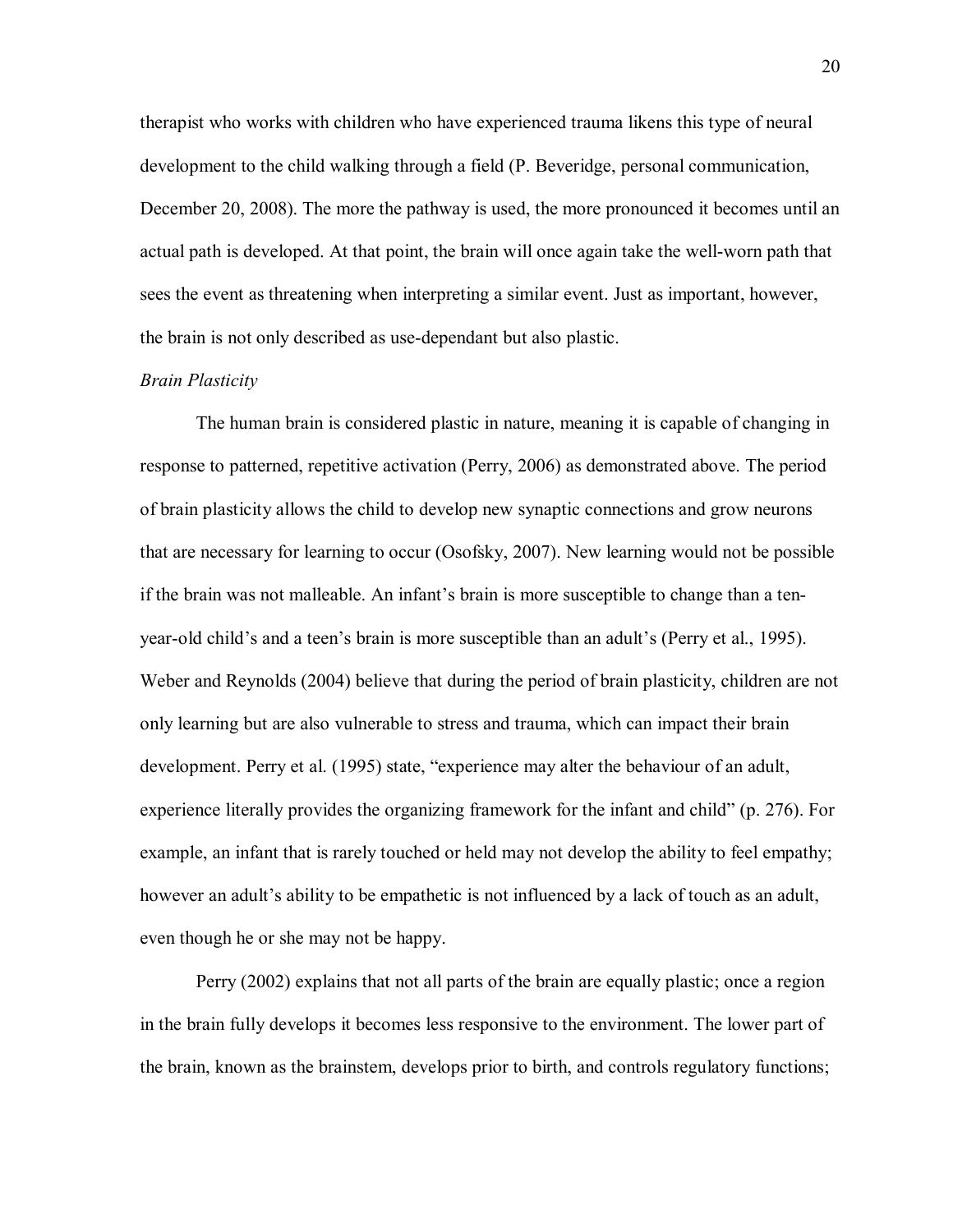it is not very malleable. However, the most complex area of the brain, the cortex, is very malleable and remains so throughout life (Perry, 2006). Brain plasticity, especially in the cortex, allows for an individual to emotionally heal from past traumatic events by learning new coping strategies, relaxation techniques, and reframing stressful situations to manage or alter the person's innate/conditioned response to situations perceived as stressful. *Sensitive Periods* 

# As previously mentioned, the brain develops sequentially and is reliant on environmental cues to activate neural systems. Research suggests that there are points in a child's development when specific experiences are critical for proper function(s) to develop (Stien & Kendall, 2004). Failure to go through these specific experiences may interrupt brain development. The critical period of development for vision is during the first year of a child's life (Davies, 2002). For example, if a child is raised in darkness during the first six months of his or her life, the absence of light negatively impacts a critical point in development and the creation of the neural pathway responsible for sight may be delayed or never fully develop (Davies). Studies have shown that physical contact between a mother and child in the period immediately following birth appears to be connected with the activation of hormones that regulate the child's immune system and stimulate physical growth (Blackwell, 2000). Nevertheless, no brain development would occur without neurons and glial cells; the next section will focus on their role in development.

#### *Neurons and Glial Cells*

Cells comprise the basic structural units of the brain and the two major types of specialized cells are neurons and glial cells (Perry, 2002). It is important to highlight the types of cells and their functions as this has a direct impact on how past and current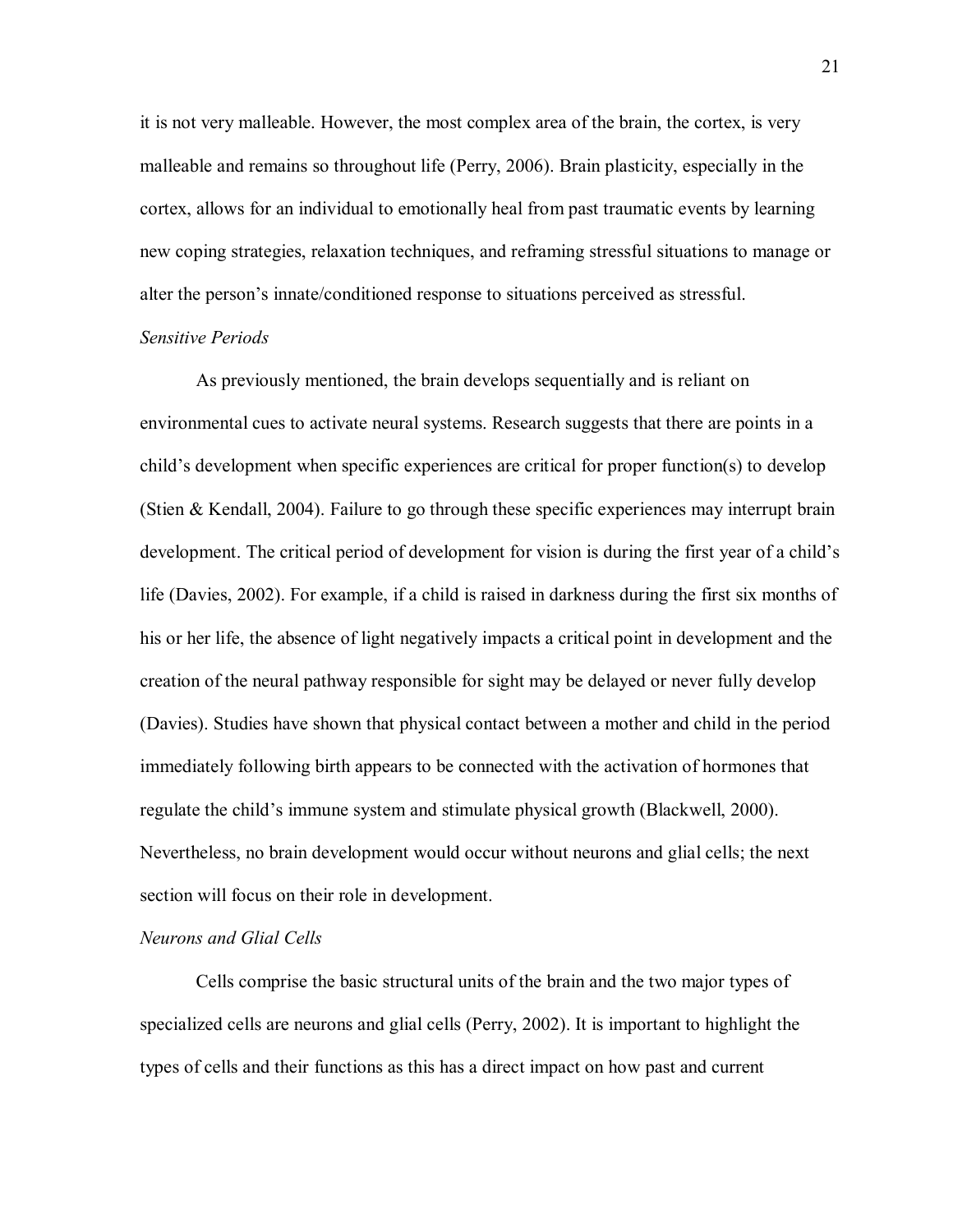experiences are processed in the brain. Neurons and glial cells form the "building blocks" of brain structure (Perry). Neurons' role is in communication: they specialize in receiving, storing, and transmitting information (Perry). Cell communication allows for the brain to process, store and retrieve the information concerning our environment. Bodies receive instructions from neurons. For example, if a child places his or her hand on a hot stove, the sensory information is transmitted from the child's hand to the brain, which then sends signals to the muscles in the arm causing it to immediately lift the hand.

A typical neuron consists of a cell body with a long extension known as an axon (Broderick & Blewitt, 2006; see Figure 1). The end of the axon contains chemical substances called neurotransmitters (Broderick & Blewitt). There are many different types of neurotransmitters, however all of them are chemical messengers that stimulate the neuron to fire or stop firing (Broderick & Blewitt). Dendrites grow out of the cell body and are responsible for receiving information from other neurons through synaptic connections (Perry, 2002). As previously stated, repeated experiences create stronger synaptic connections and the absence of specific experiences will cause the synaptic connection to deteriorate and die through pruning (Davies, 2002).

Glial cells account for approximately 90 per cent of brain cells; their functions include providing nutrition to neurons, formation of myelin and repair and maintenance of neurons. However their primary function is to support communication between neurons (Perry, 2002). Myelin is the fatty substance that covers the axons to create a sheath that supports the neural system in functioning more quickly and effectively (De Bellis, 2005, Perry). The process of myelination is the procedure in which glial cells wrap themselves around the axon to facilitate conduction (Broderick  $\&$  Blewitt, 2006). Myelination, according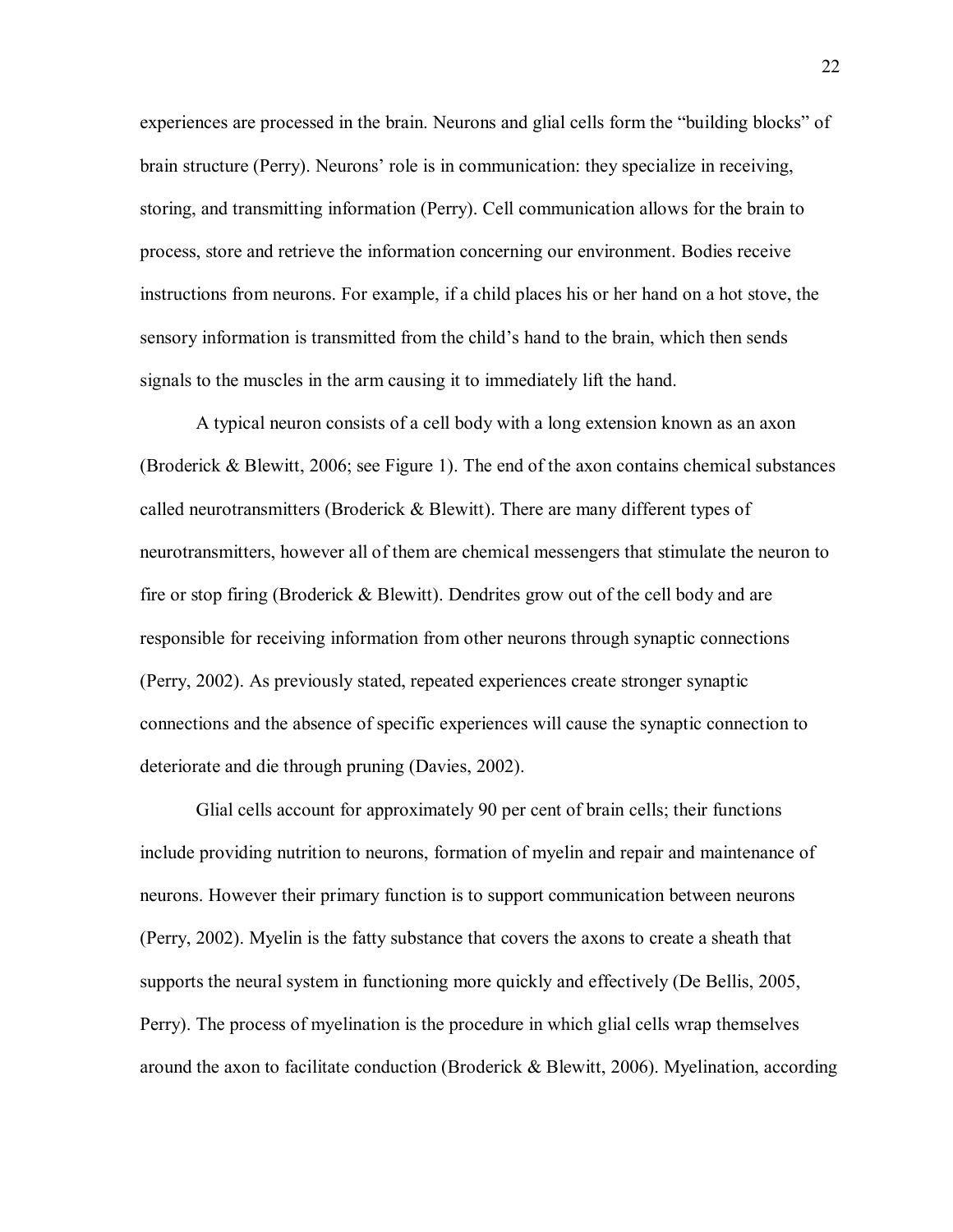to Perry, may begin in the first years of life but continues throughout childhood until sometime in adolescence.

*Figure 1.* Structure of a neuron<sup>2</sup>



The following section expands on brain development by exploring the structures in the brain. The impact of trauma on the function and structures of the brain will also be addressed.

# The Triune Brain

Repeated trauma alters the structure and function of the brain, which is the focus of the section. Researchers have used Magnetic Resonance Imaging (MRI) to demonstrate that maltreated children have smaller head size and brain volume compared to children with no history of maltreatment (De Bellis, Keshavan, Clark, Casey, Giedd, Boring et al., 1999; Mulvihill, 2005). This impacts all areas of a child's functions; smaller brain sizes may be responsible for lower intelligence or cognitive ability, less impulse or emotional control, motor development delays, diagnosis of mental and psychological disorders, and poor socioemotional and/or psychological function (De Bellis, 2005; Glaser, 2000).

The description of the organization of the brain is dependent on the perspective of the

 $\overline{a}$ 

 $2^2$  From "Structure of Neurons and Glial Cells," retrieved November 24, 2008, from http://training.seer.cancer.gov/ss\_module00\_bbt/unit02\_sec04\_b\_cells.html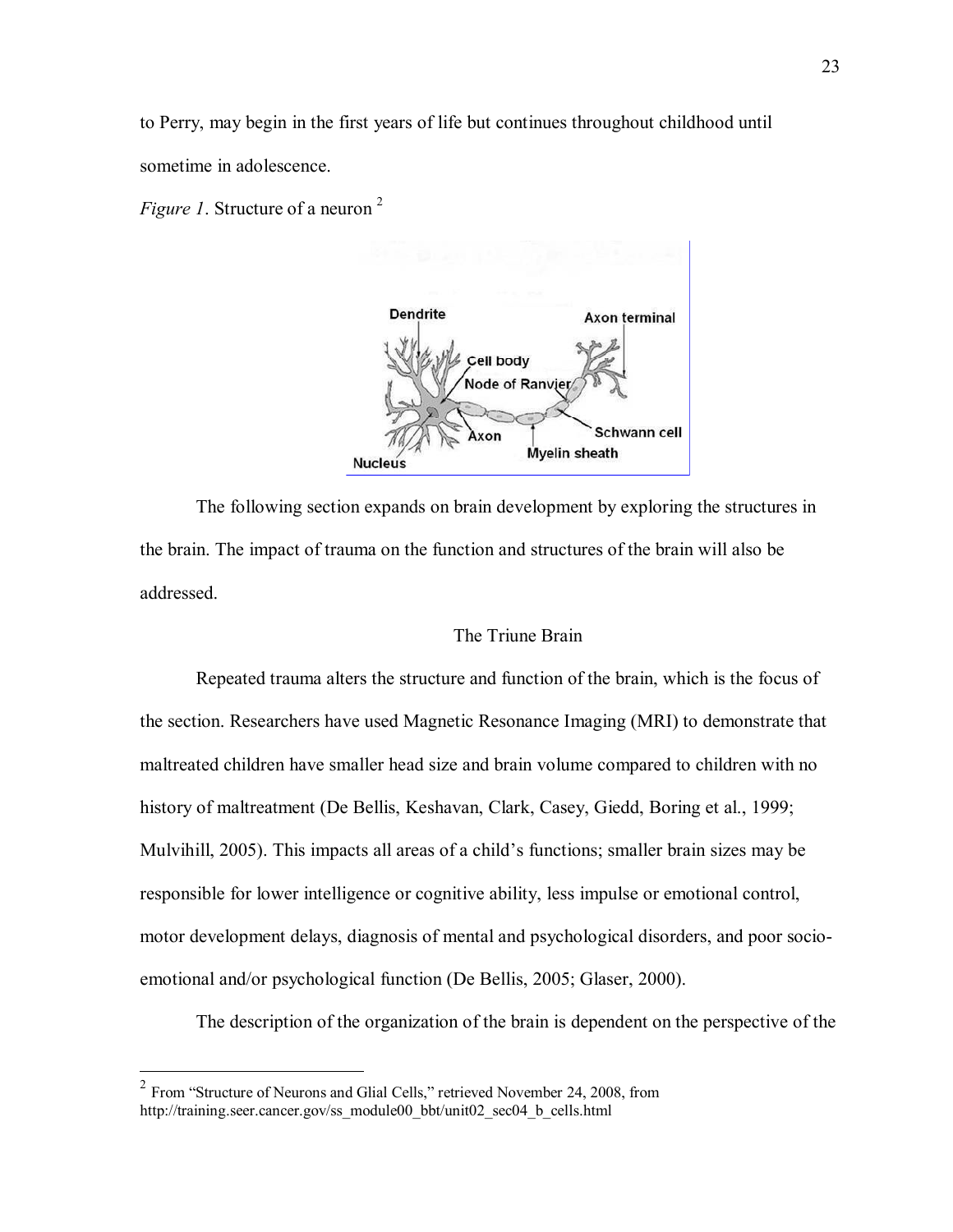researcher (Perry, 2002). Therefore, there is more than one way the organization of the brain can be described. A common perspective, and the one that will be used for this paper, is referred to as the Triune Brain Model, which was proposed by MacLean (1990). This perspective divides the brain into three major areas the brainstem, the limbic system, and the cortex (Stien & Kendall, 2004), and proposes that the brain has a hierarchical organization in which the top area of the brain is more complex than the lower area (Ziegler, 2002).

The following section explores the three parts of the brain referred to as the triune brain. The limbic system and the cortex also describe areas in each region that have a significant role in how the brain responds to stress. Please refer to the Appendix A for a description of each part of the triune brain.

#### *The Brainstem*

The brainstem is the first region of the brain to develop *in utero* (see Figure 2)*.* It is responsible for regulating basic cardiovascular functions (Stien & Kendall, 2004) and any other functions associated with our survival (Ziegler, 2002). The brainstem includes the cerebellum, the pons, the medulla oblongata, and the midbrain (Perry, 2002).

*Figure 2.* The shaded area represents where the brainstem is located in the brain.

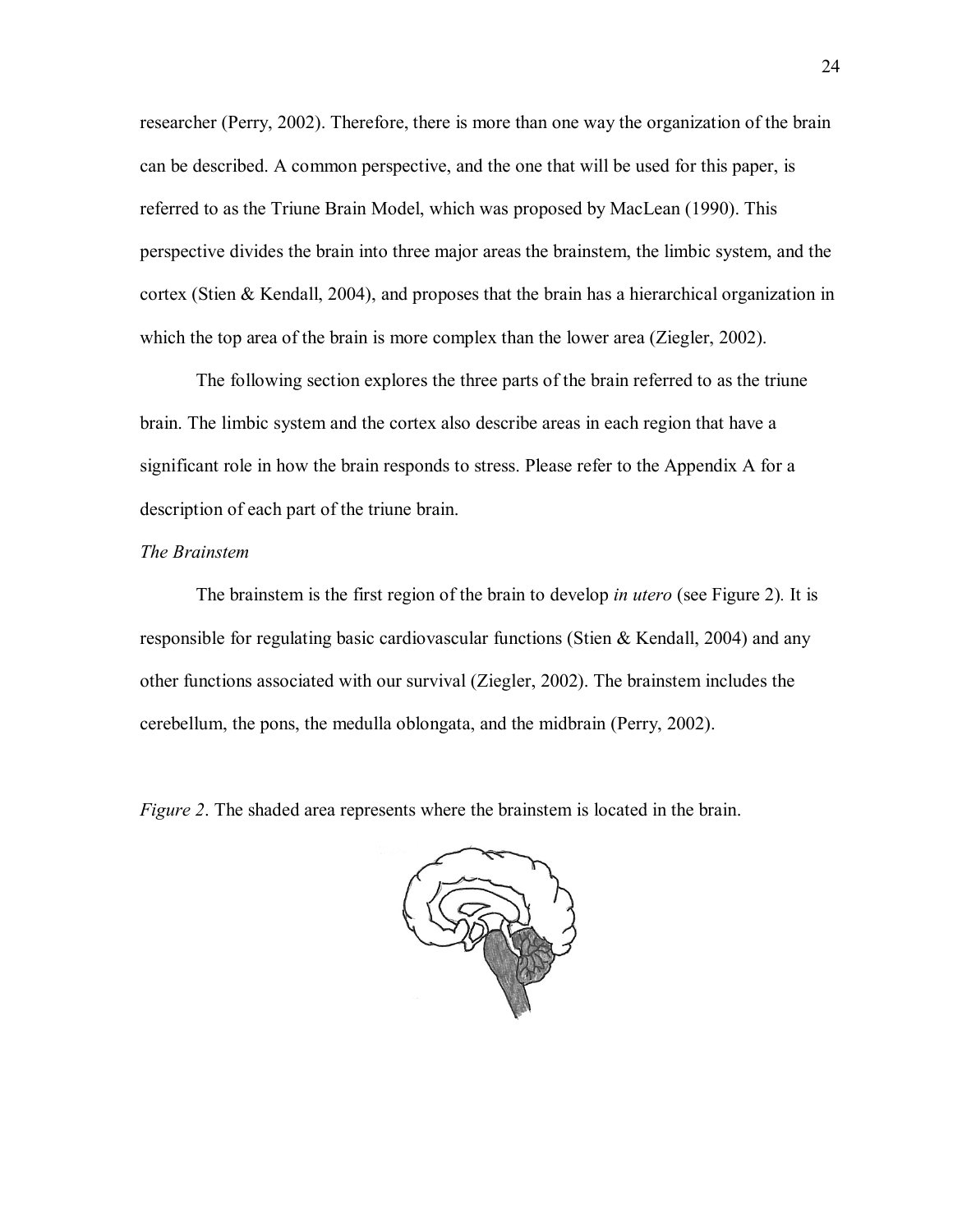# Table 2

# *The Brainstem*

| <b>Structures</b> | <b>Functions</b>                                        |
|-------------------|---------------------------------------------------------|
| Cerebellum        | Involves coordination of fine motor movement,           |
|                   | balance and equilibrium and muscle tone.                |
| Pons              | Assists in relaying motor and sensory messages in the   |
|                   | brain. It also is the respiratory center.               |
| Medulla Oblongata | It relays nerve signal between the brain and the spinal |
|                   | cord. It is also connected with vital functions like    |
|                   | breathing, blood circulation, vomiting and swallowing.  |
| Midbrain          | Contains auditory and visual reflex centers.            |

#### *The Limbic System*

The limbic system, which is the second part of the triune brain, is often referred to as the emotional brain because it is the source of our urges, needs, and emotions (Stien  $\&$ Kendall, 2004: see Figure 3). Emotions, according to Ziegler (2002), are a complex combination of experience, perception, memory, and body chemistry, all of which the limbic system regulates. It also generates functions necessary for our self-preservation and areas within the limbic system impact learning, memory, behaviour, and emotional states (Weber & Reynolds, 2004). The limbic system consists of the basal ganglia, cingulated cortex, septum, hypothalamus, hippocampus and the amygdala (Siegel & Hartzell, 2003).

An important aspect of the limbic system is control of emotion and bodily functions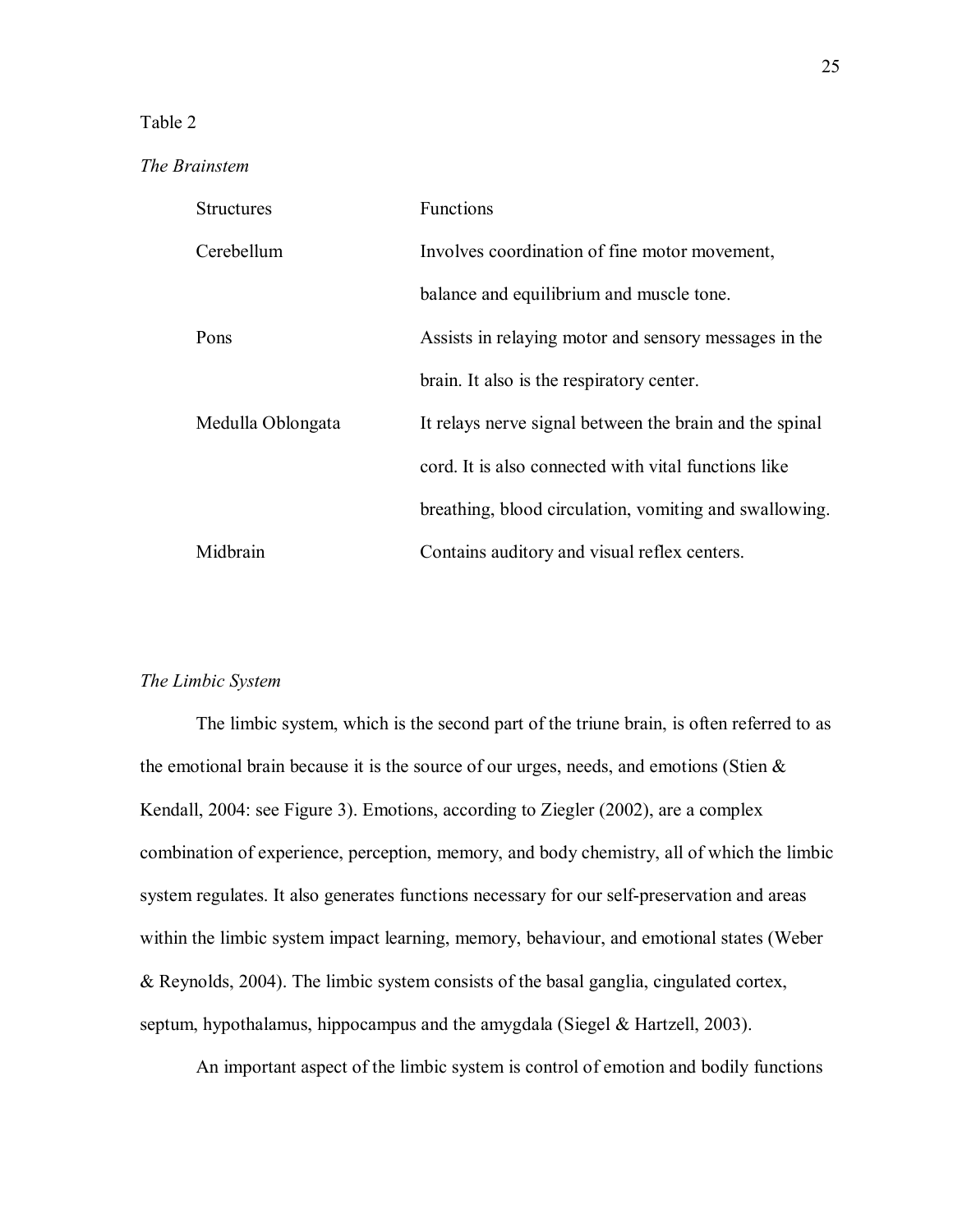in response to emotional stimulants such as memory, impulse control, sense of smell, appetite and sleep (Ziegler, 2002). Therefore, research suggests the limbic system is often directly impacted by trauma and maltreatment (Siegel & Hartzell, 2003).

The following section will describe three sections in the limbic system: the hypothalamus, the hippocampus, and the amygdala. Appendix A provides a definition of these three sections as well as their functions.

*Figure 3*. The shaded area represents where the limbic system is located in the brain.



*The hypothalamus*. The hypothalamus is the "neuroendocrine centre of the brain" that provides hormone secretion and neurotransmitters as a means of coordinating many brainbody functions, including the response to stress (Siegel & Hartzell, 2003, p. 176). Stien and Kendall (2004) describe the function of the hypothalamus as maintaining normalcy in the brain by regulating critical functions such as blood pressure, body temperature, and glucose levels. Siegel and Hartzell state that the cerebellum sends inhibitory GABA (gamma amino butyric acid) fibres to the hypothalamus and the remaining limbic structure to reduce emotional irritability. GABA is a neurotransmitter that prevents over-firing of the nerve cells by blocking impulses from one cell to another (Siegel & Hartzell).

*The hippocampus*. The hippocampus plays a critical role in memory functions, learning, and behaviour inhibition (Anda, Felitti, Bremner, Walker, Whitfield, et al., 2006).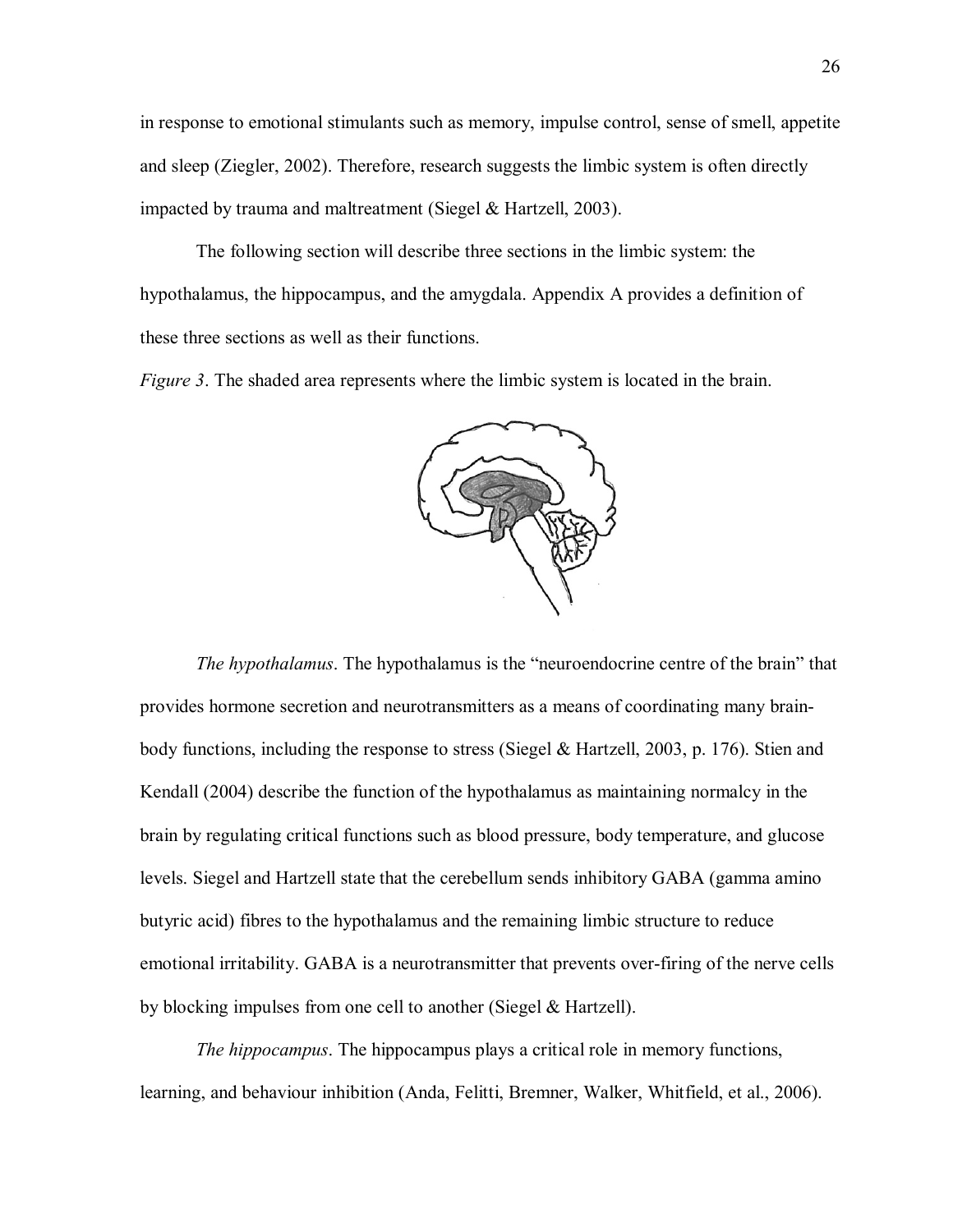According to Siegel and Hartzell (2003), the hippocampus can be understood as a cognitive mapping agent, because it creates links between various neural inputs. Taylor and Lamoreaux (2008) explain that when the brain receives new sensory experiences, the brain tries to find already established connections as a means to understand the new input, which leads to the increased likelihood of information being remembered. These links are important for interpreting a number of processes that result in the formation of semantic or factual memory, a type of long-term memory of factual information such as names and dates in history, and autobiographical memory, meaning the memory of events and issues related to oneself (Siegel & Hartzell). Repeated exposure to trauma in the hippocampus has been associated with deficits in memory, cognitive impairments, ineffective coping responses, dissociation, problems processing and storing spatial information, and the breakdown of experience into isolated images, bodily sensations, smells and sounds (Diseth, 2005; Watts-English et al., 2006; Weber & Reynolds). These are some of the effects of trauma (or indicators of Post-Traumatic Stress Disorder) that might indicate a need for therapy.

Auditory, sensory, visual, and motor information that is required for long-term memory is delivered to the hippocampus from the cortex. The information is then registered, integrated and encoded into long-term memory (Stien & Kendall, 2004), making regulation of memory and learning a primary function of the hippocampus.

Studies have shown that one result of exposure to trauma is a decrease in activation in the hippocampus (Weiss, 2007). Decrease in size of the hippocampus has been found in adults diagnosed with borderline personality disorder, women with a history of childhood trauma and depression (Anda et al., 2005) and patients with anxiety disorders such as posttraumatic stress disorder (PTSD) and obsessive-compulsive disorder (OCD) (Phillips,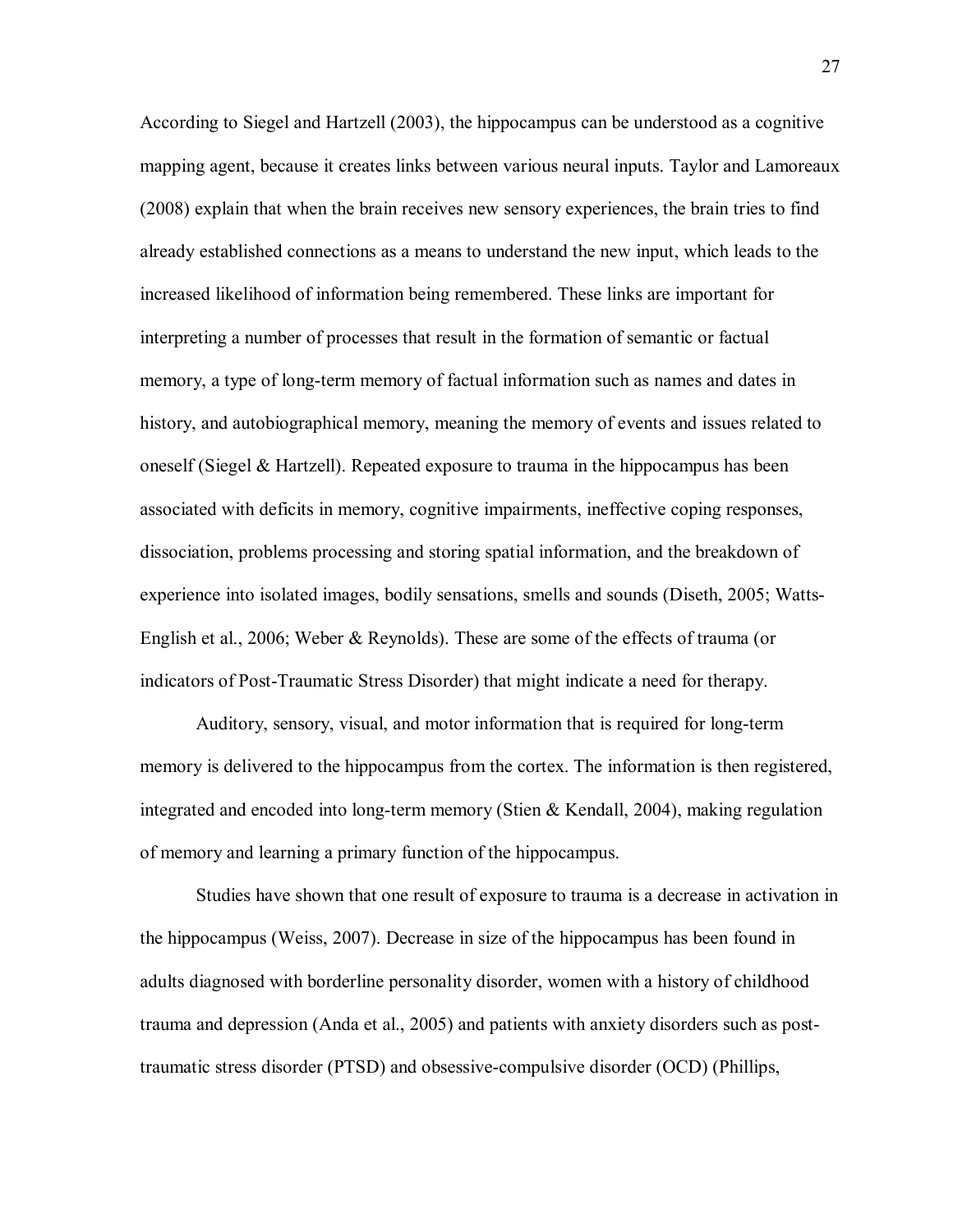McGorry, Garner, Thompson, Pantelis, Wood, et al., 2006). Studies have found that damage to the hippocampus can affect disregulation and result in impairment of associative learning (Weber, Habel, Amunts, & Schneider, 2008). Damage to the hippocampus results in an increase in cortisol-exposure which research has shown can cause atrophy of hippocampal dendrites, cell death, and reduced hippocampus volume, possibly leading to amnesia and dissociative symptoms (Bremner, 2005; Heide & Solomon, 2006).

Hippocampal impairment affects the interpretation of incoming information and hinders normal categorization and evaluation of experiences (Weber & Reynolds, 2004). For example, a maltreated child may react to new arousing stimuli reminders as a threat and misinterpret new information due to a dysfunctional hippocampus (Diseth, 2005). Following a traumatic event, the brain creates a set of implicit traumatic memories based on that event that include images and emotions (Ziegler, 2002). These memories become reactivated when the child experiences a specific reminder of the event, thinks of the event, and/or dreams of the event (Perry & Pollard, 1998). Because the brain processes information based on previous experiences, certain associations are made and therefore, specific cues become generalized (Perry & Pollard). Although the child no longer experiences the traumatic event, the brain is reactivated based on those associations and the child's maladaptive emotional response results from the brain's original adaptive response to the traumatic event (Perry et al., 1995).

A person who has experienced trauma may not be consciously be aware of what has happened to him or her but nevertheless be victim of a flashback upon hearing a certain sound or smelling a particular smell (a common reaction with trauma survivors). In turn, this initiates the stress response from the amygdala (Anda et al., 2006; Teicher, Andersen,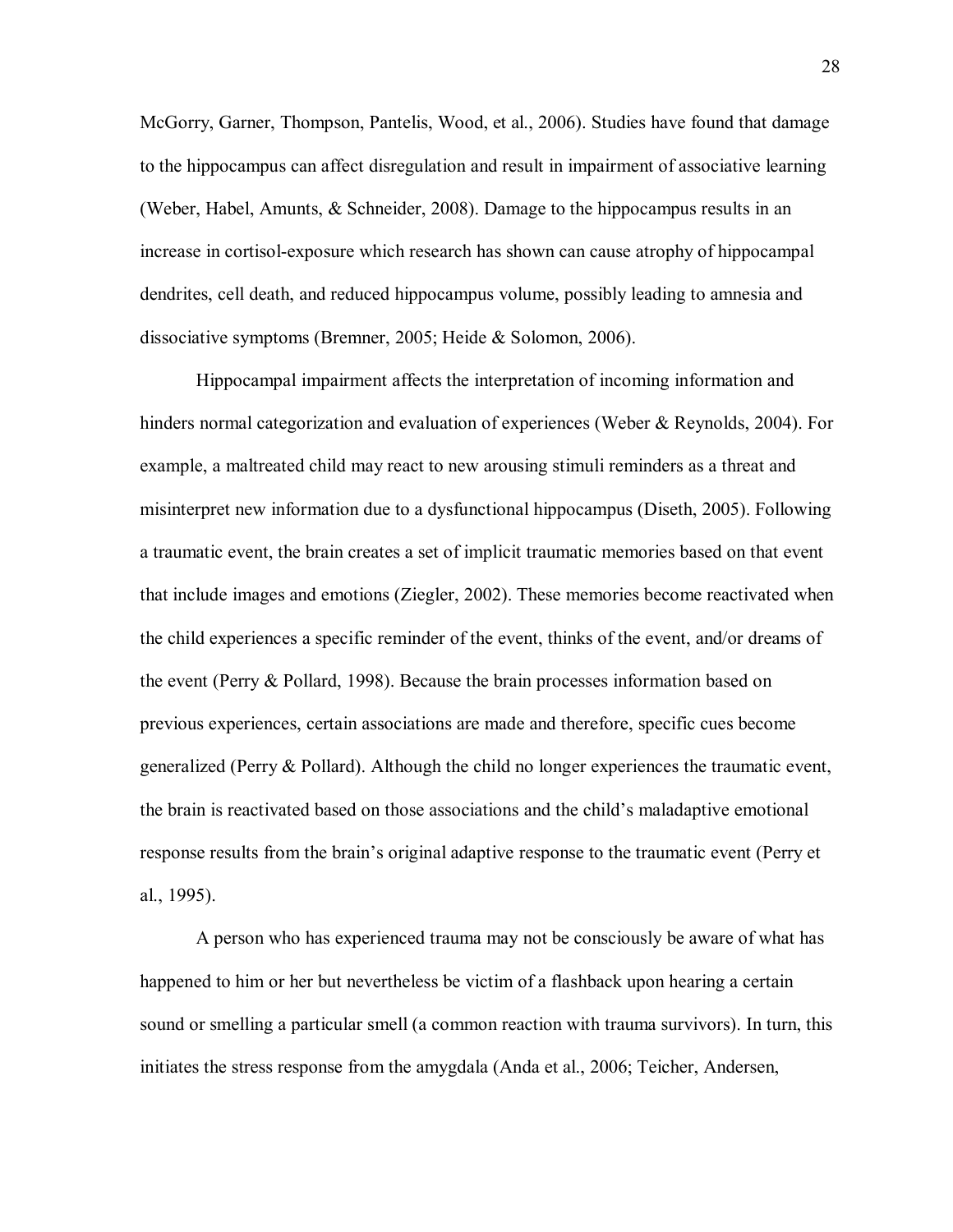Polcari, Anderson, Navalta, & Kim, 2003).

*The amygdala*. The amygdala is where emotions are processed and is known to have involvement in the memory of emotional reactions, including fear (Siegel & Hartzell, 2003). The amygdala has a role in controlling aggressive, sexual behaviours (Teicher et al., 2003) and in mediating the fear response (Anda et al., 2006). It is also associated with emotional learning, such as positive or negative associations to incoming information (Weber et al., 2008). Weber and Reynolds (2004) explain that it is through the amygdala that experiences are given emotional significance, which is then associated with larger schema. Thus, it is one of the most significant areas of the brain, evaluating the meaning of incoming stimuli (Stien & Kendall, 2004). For example, a child who is physically abused by an intoxicated parent may become hyper-aroused at the sound of ice cubes being dropped into a glass because s/he has associated that sound as a precursor to physical abuse.

During a traumatic event the amygdala automatically records all elements of the experience, including the smells, sounds, and sensations (Heide & Solomon, 2006). After the event, any incoming information that is associated with the experience, such as the scent of the abuser's cologne, will act as a trigger for flashbacks (Anda et al., 2006; Heide  $\&$ Solomon).

The amygdala is very sensitive to stress and high levels of emotional arousal may negatively affect its functions. Since it takes little stimulus to produce an effect, the amygdala easily becomes excitable and very reactive (Stien & Kendall, 2004). Prolonged trauma can over-stimulate the amygdala, resulting in arousal that will have significant impact on behaviour. This leads to hyper-arousal in the form of aggression, anxiety, impulsivity, and sexual activity (Diseth, 2005). These behavioural reactions are found within PTSD as signs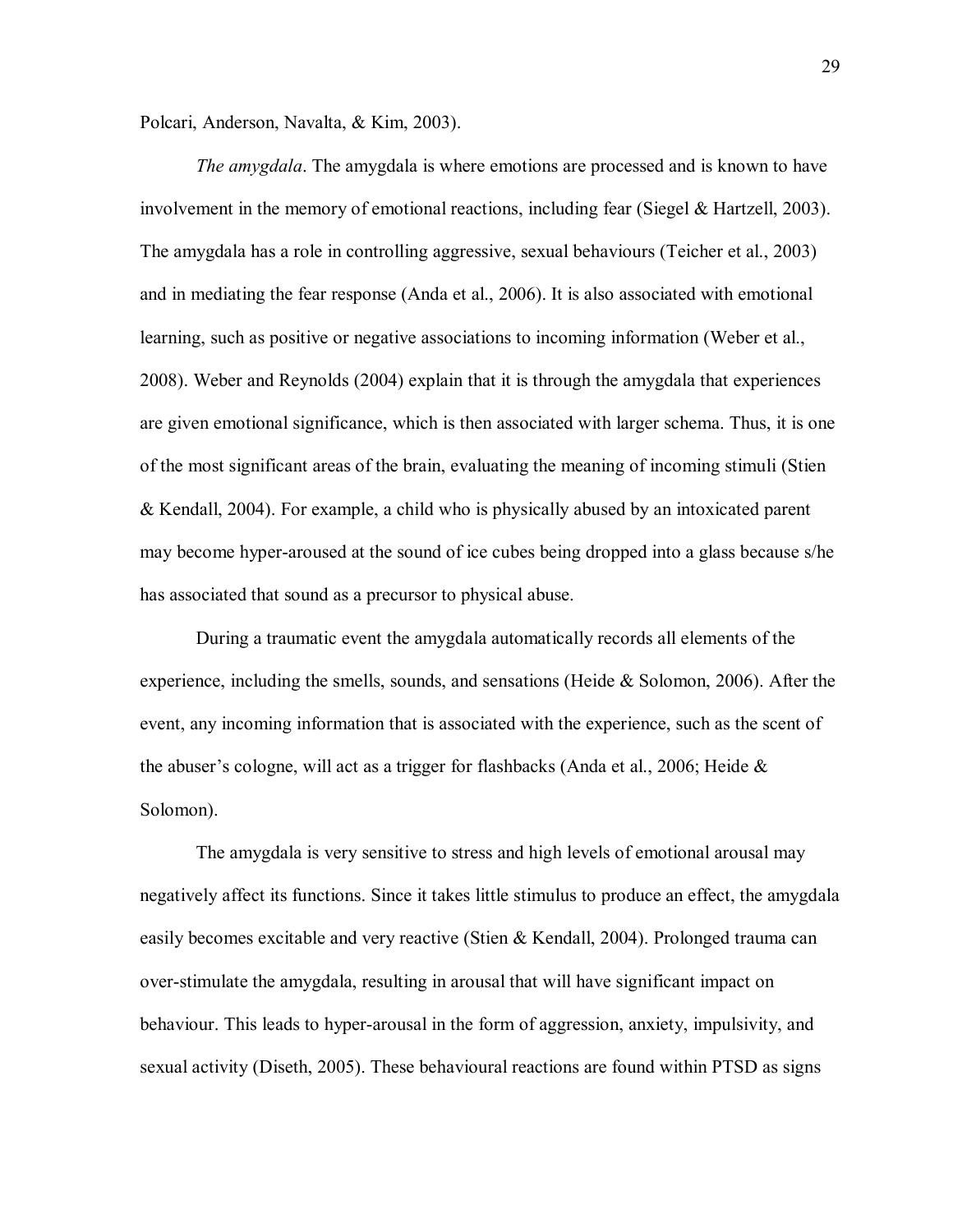and symptoms of the diagnosis (Teicher et al., 2002). Studies have also discovered that persons surviving abuse have an amygdala that is eight to ten per cent smaller compared to persons with no history of abuse (Heide  $&$  Solomon, 2006). People with a smaller amygdala have also reported depression, irritability, and aggression (Heide & Solomon).

The final section of this chapter provides an overview of the third region of the triune brain. The three regions of the triune brain consist of the brainstem, the limbic system, and the cortex.

#### *The Cortex*

The brain structures continue to develop throughout childhood until early adulthood (Heide & Solomon, 2006). The cortex, also known as the cerebral cortex or neocortex, is the last area of the brain to develop and controls the brain's most complex functions (Siegel  $\&$ Hartzell, 2003: see Figure 4). It is the site of the most evolved brain functions, such as abstract thinking, reflection, auditory processing, and complex motor action (Stien & Kendall, 2004). A three-year-old who is angry will react by screaming, kicking, throwing things or hitting someone (brainstem-type responses). By contrast, an equally angry adolescent may have the urge to react in a similar fashion but does not because of his or her developmental age and because the development of his or her cortex is such that s/he can modulate and/or inhibit those urges (Perry, 2002).

Perry (2002) suggests that underdevelopment of the cortex is the result of sensorymotor and cognitive deprivation, basically neglect. All aspects of the child's life, including his or her psychological, academic, social, and physical life can be affected by this underdevelopment (Perry). Further, research has also found brain abnormalities and evidence of tiny seizures, which can impede cognitive function, in maltreated children (Mulvihill,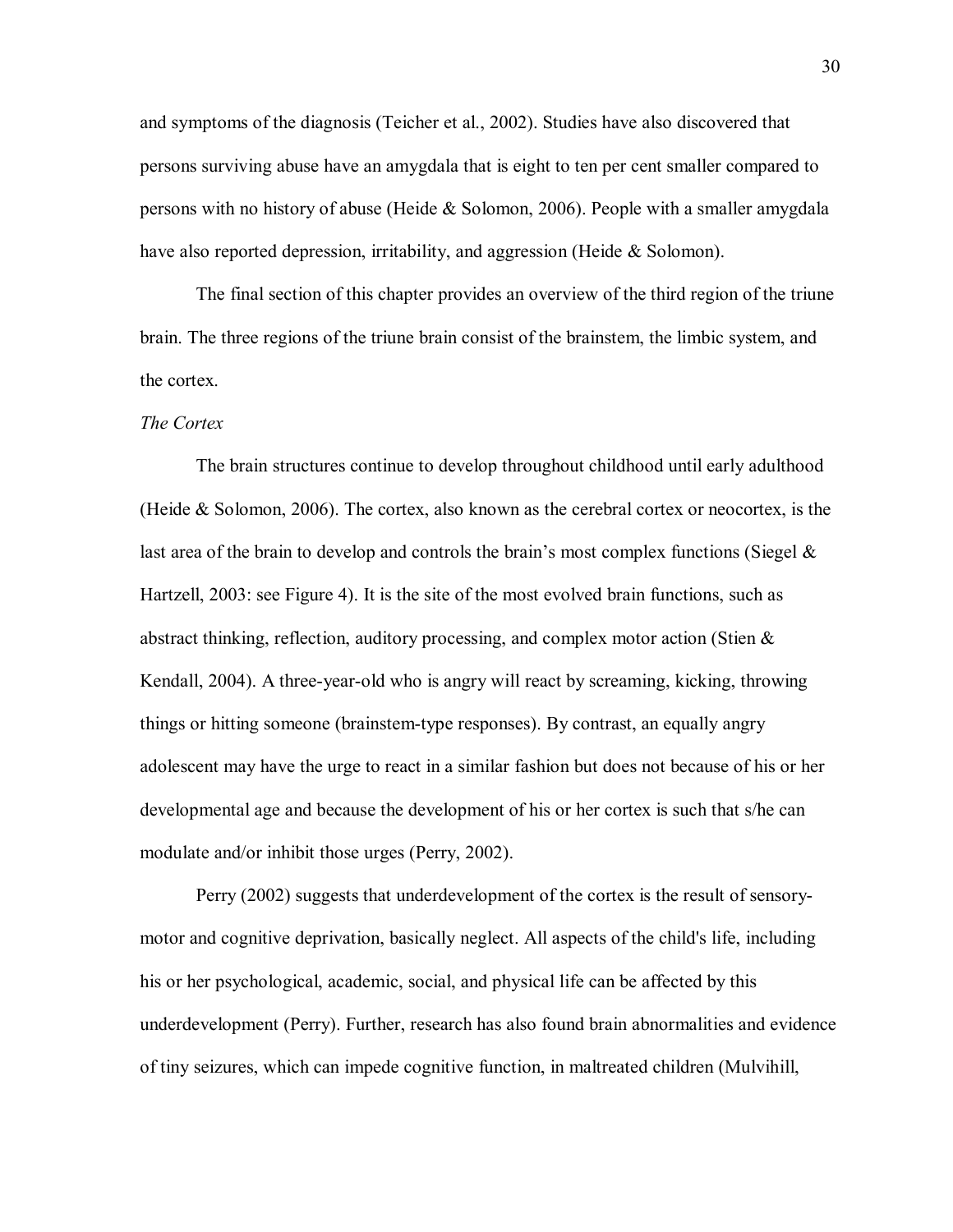2005). Appendix A includes definitions of the structures and functions of the cortex including the prefrontal cortex, which will be discussed in the next section. *Figure 4*. The shaded area represents where the cortex is located in the brain.



*The prefrontal cortex.* The prefrontal cortex, which is located in the centre front part of the brain, communicates with almost every other structure in the brain (Weiss, 2007). It filters out unnecessary information so only relevant inputs specific to the experience are processed and responded to accordingly (Weiss). It also plays an important role in planning, judgment, controlling impulsivity, and creating meaning (Diseth, 2005). Research infers that childhood neglect interferes with the effective development of the prefrontal cortex and therefore impedes executive function, leading to inattention, impulsivity and inferior academic achievement, as well as poor judgment, reasoning, and self-monitoring (De Bellis, 2005; Stien & Kendall, 2004).

Children with damage (via abuse or physical injury to this part of the brain) to the prefrontal cortex often misinterpret emotional cues; this impairs their ability to negotiate social interactions (Bremner, 2005), putting the child at risk for further trauma because their response does not meet expectations and can be interpreted as defiance. This area in the brain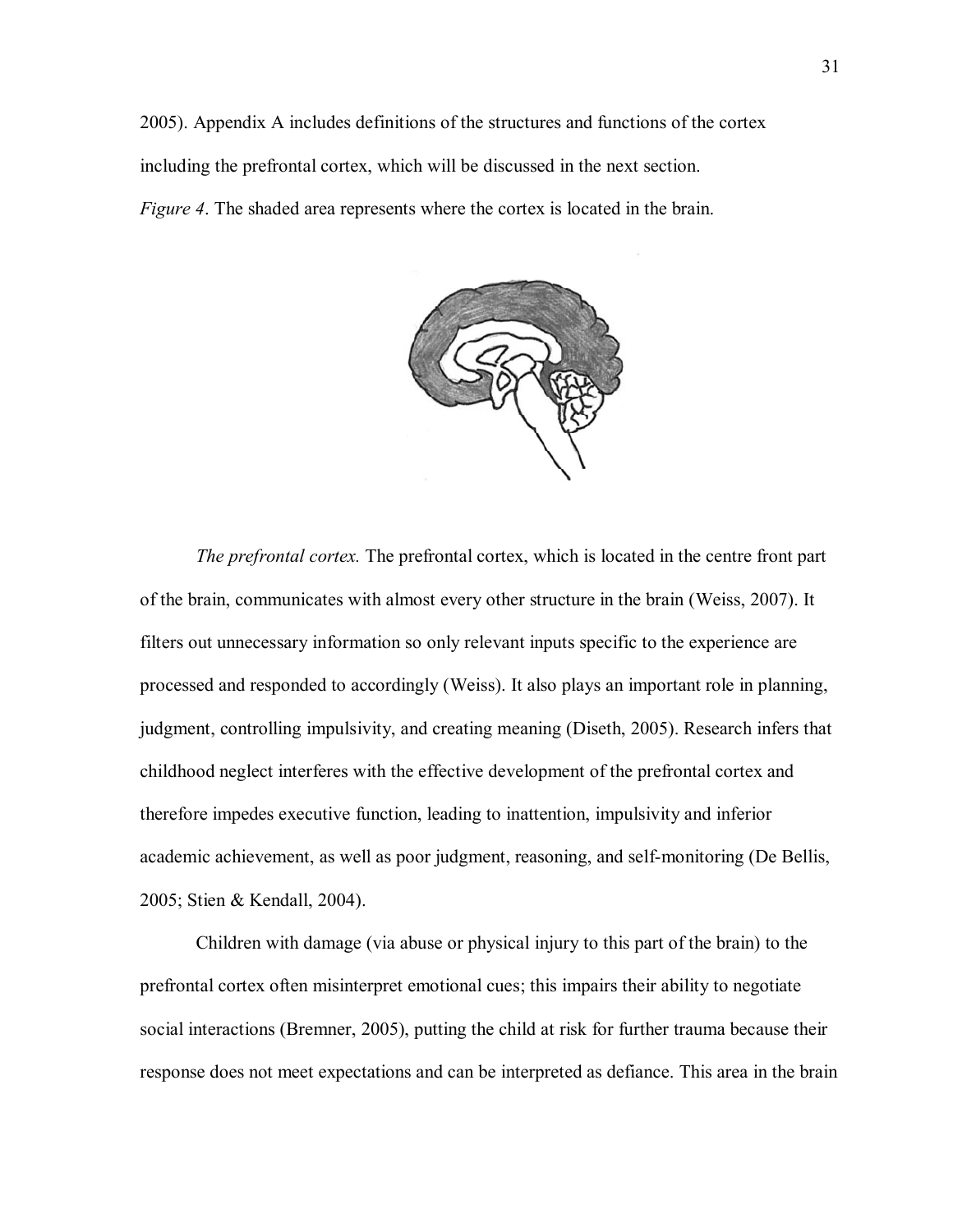is especially at risk to emotional stress as it does not fully develop or mature until early adulthood (Weber & Reynolds, 2004).

Research conducted by Anderson, Damasio, Tranel and Damasio (2000) found that clients with childhood damage to the prefrontal cortex displayed behaviour similar to persons with psychopathology, such as conduct disorder and/or antisocial personality disorder. It could therefore be hypothesized that children who receive these diagnoses may have experienced trauma. The concept of pseudopsychopathy, which was coined by Blumer and Benson (as cited in Weber et al., 2008), refers to patients with lesions in the prefrontal cortex displaying aggressive and socially inappropriate behaviour. The last section of this chapter explores the corpus callosum, which is found in the cortex.

*Corpus callosum.* Information travels across the right and left hemispheres of the brain via the corpus callosum. The corpus callosum is a bundle of nerves that links the two hemispheres of the brain and serves as their main information pathway (Davies, 2002). The left hemisphere specializes in perception and expression of language; it is logical and analytical, and more dominant for mathematical and logical calculations (Teicher et al., 2003). The right hemisphere specializes in the perception and expression of emotion (predominantly negative), spatial abilities, face recognition, visual imagery, and music ability (Teicher et al., 2002). Interrupted communication between the two hemispheres may lead to difficulties in expressing emotions, coordination, translating symbols into language, and memory (Weber & Reynolds, 2004).

The corpus callosum has been found to be significantly smaller in children who have experienced trauma comparison to those with no history of trauma (Jackowski, et al., 2008; Watts-English, Fortson, Gibler, Hooper, & De Bellis, 2006), thus resulting in diminished

32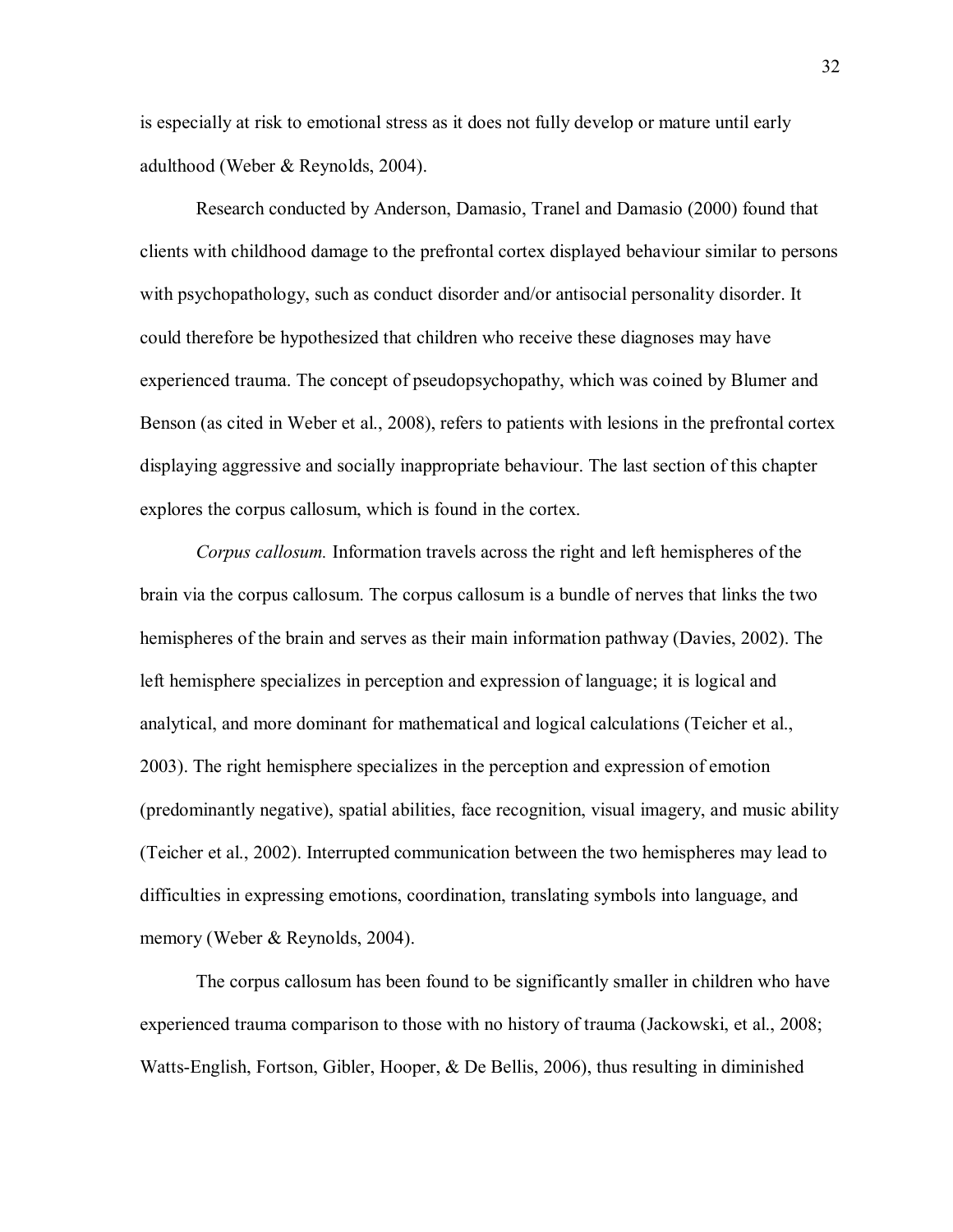communication between the two hemispheres (Diseth). The implication of a smaller corpus callosum is that the abused child may have greater difficulty regulating his or her emotion(s) and thinking (Heide & Solomon, 2006). For example, instead of thinking out alternate responses to conflict, a traumatized child may impulsively respond by hitting another child.

#### Summary

The brain develops in a use-dependant manner, meaning that the more an experience occurs (repeated activation of the neural system), the stronger the function associated with the experience becomes. New information that is stored in the brain becomes connected to previous information as a means to make sense of the information. The brains of children who have experienced perceived or actual trauma will associate incoming information as potentially threatening based on the child's past experience.

The triune brain consists of three regions, the brainstem, the limbic system, and the cortex. Systems in the brainstem are responsible for regulating heart rate, blood pressure, and other functions that contribute to our basic survival. The limbic system is responsible for emotional regulation, attachment, and memory; within the system, the areas directly impacted by trauma include the hypothalamus, the hippocampus, and the amygdala. Exposure to trauma in the hippocampus has been associated with numerous impairments, including memory and triggering trauma flashbacks. The amygdala is where emotions are processed; continuous trauma over-stimulates the amygdala, resulting in hyper-arousal. The third part of the triune brain and the last area to develop is the cortex, which is responsible for abstract thinking, and complex cognitive function.

The research into brain development, brain structures and the impact of trauma is an ever-expanding area of study that is important for those working with children to understand.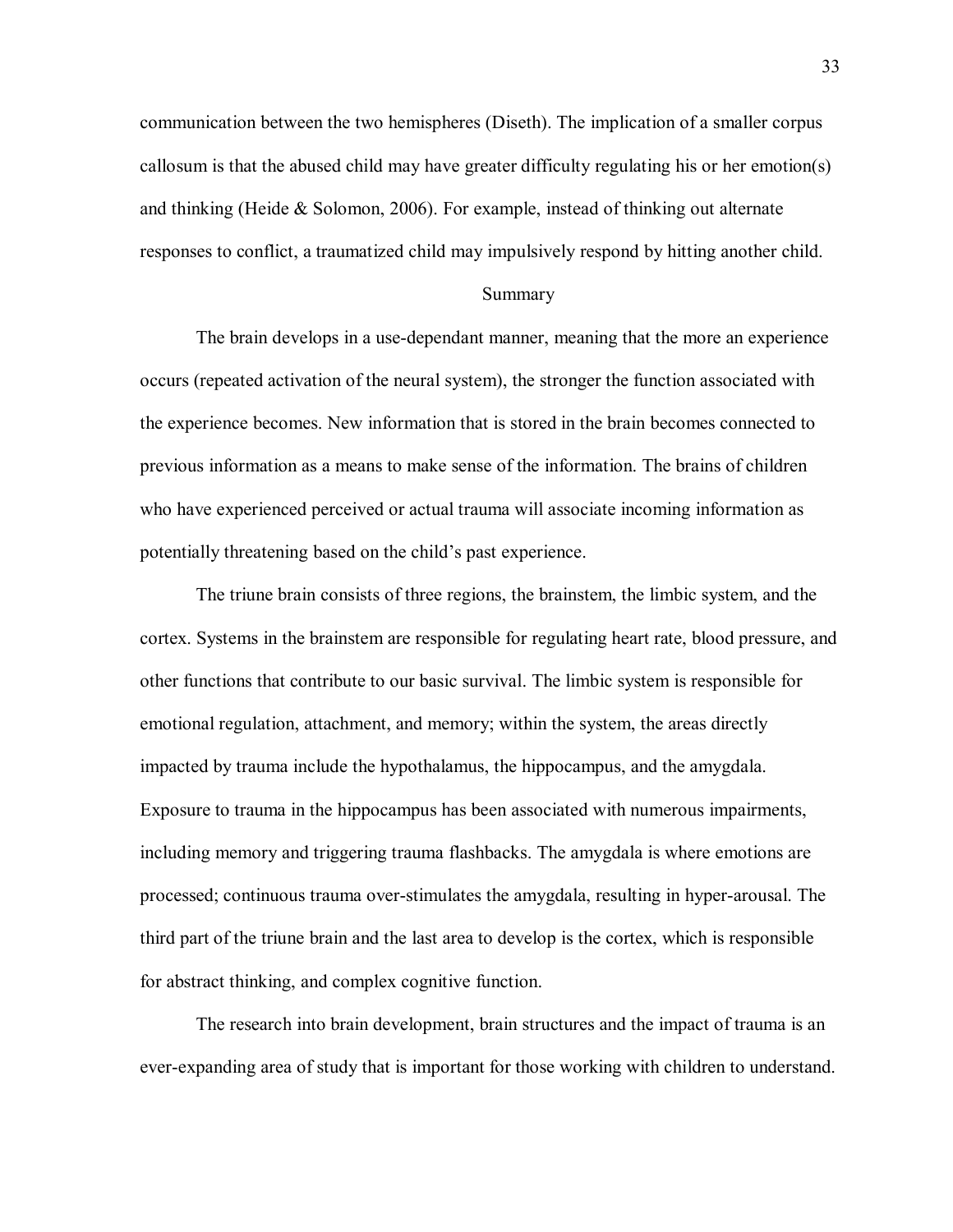This literature review has provided an introduction to the brain and the impact trauma has on brain structures, however, more detailed information than can be discussed in this paper can be accessed using the references provided.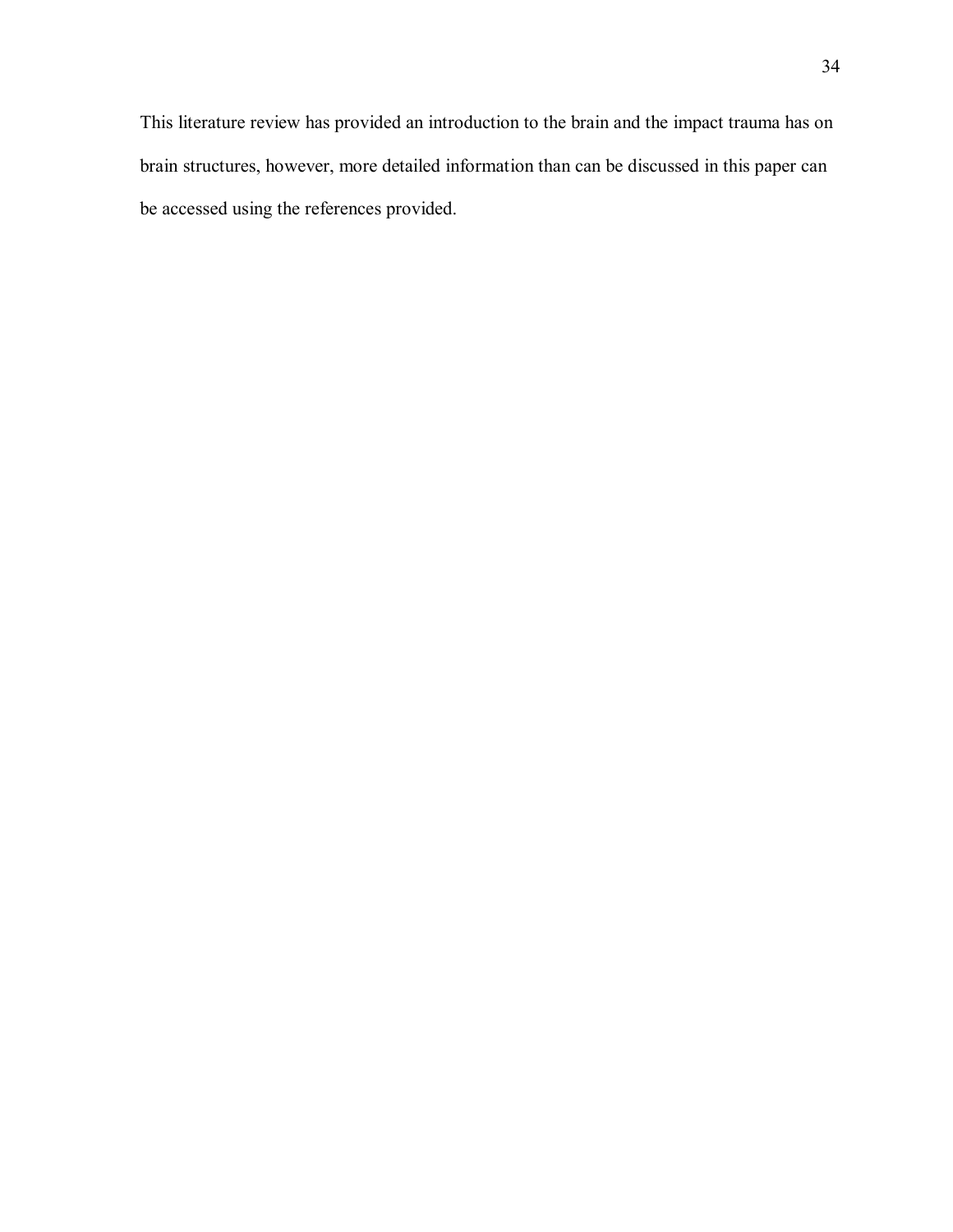#### CHAPTER 5: THE BRAIN'S RESPONSE TO TRAUMA

This chapter will focus on how the brain responds to trauma. It will present what the stress response is, stress hormones, and responses to perceived or real threats.

## The Stress Response

The stress response is a physiological coping mechanism to help human bodies physiologically respond to and repair after a stressful encounter (perceived or actual; Glaser, 2000). It involves numerous biochemical and hormonal adaptations, which are used as a means to restore equilibrium in the brain and promote survival (Osofsky, 2007). The stress response involves four systems: the hypothalamic-pituitary-adrenal axis (HPA), the sympathetic nervous system (SNS), the neurotransmitter system and the immune system (Diseth, 2005; Glaser, 2000). As stated in Chapter 4, the stress response begins in the amygdala; it is then regulated by the HPA. Since the amygdala processes all incoming stimuli through the senses to detect any threats to one's survival, the amygdala's fear response is processed as either, "the fast low road" or "the slow high road" (Christopher, 2004, p.80).

#### *Two Processing Paths*

The fast low road response passes through the thalamus directly to the amygdala, so it involves instantaneous, unconscious reactions (Stien & Kendall, 2004). This type of response is effective and needed during emergency events, such as a child hearing gunshots being fired nearby and then hiding (Christopher, 2004).

The slow high road response passes through the thalamus like the fast low road, but this time it goes to the cortex before making its way to the amygdala (Stien & Kendall, 2004). As a result of the response passing through the cortex, the person is given the

35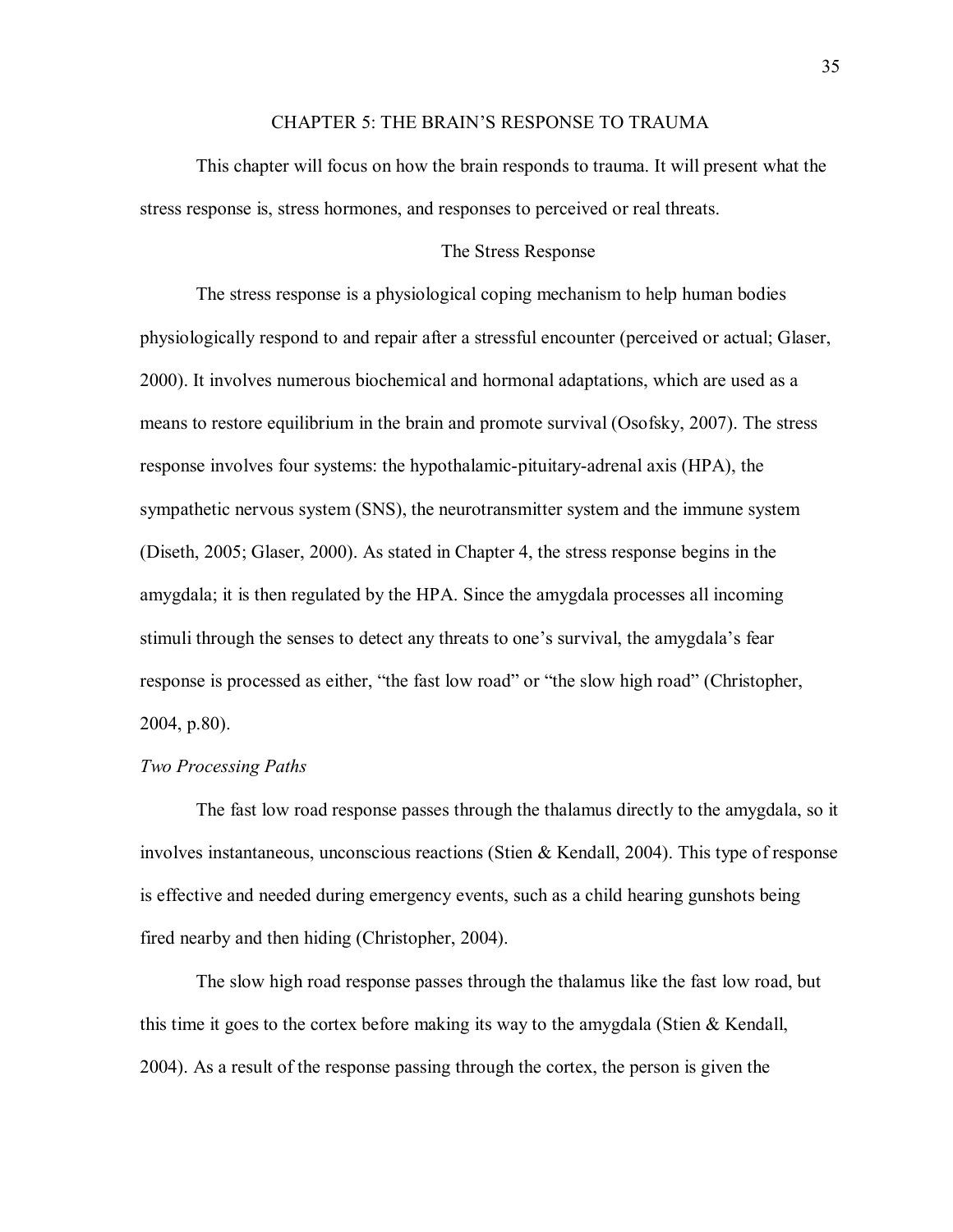opportunity to use logic and decision-making to decide the best course of action in response to the physical threat. For example, a child who arrives home from school with a friend asks the friend to hang out, knowing that his or her father (who has not gone to work because he has been drinking all day) will not become abusive if there is company.

Research suggests that trauma may influence the brain's preferred mode of processing incoming stimuli (Stien & Kendall, 2004). This means that the brain will automatically process incoming information in the fast low road, where it involves an immediate unconscious response, rather than the slow high road, where the incoming information can be processed and decision-making can occur. Every stimulus is interpreted and responded to as a threat.

#### *Activation of Brain Systems*

The body reacts to stress by activating other systems in the brain. For example, intense stress (such as a child watching a parent physically abuse another parent) activates the child's locus coeruleus, which is a structure in the brain that houses a cluster of neurons that secrete norepinephrine (NE) (Watts-English et al., 2006). Increased NE results in "increases in heart rate, blood pressure, metabolic rate, and alertness" (Watts-English et al., p. 720) and also affects alertness and focus (Weiss, 2007). Thus, the child in this case would experience a rush of adrenaline and as the stress progresses to a threat to him or herself, the locus coeruleus becomes hyper-vigilant and tunes out any non-critical information, acting as a filter to ensure focus stays on the threat (Perry & Pollard, 1998). For example, the child in this scene would fail to notice the water overflowing in the sink as he or she is too focused on his or her parents, as a result of the locus coeruleus hyper-vigilant response.

At this time the SNS (sympathetic nervous system) promotes the release of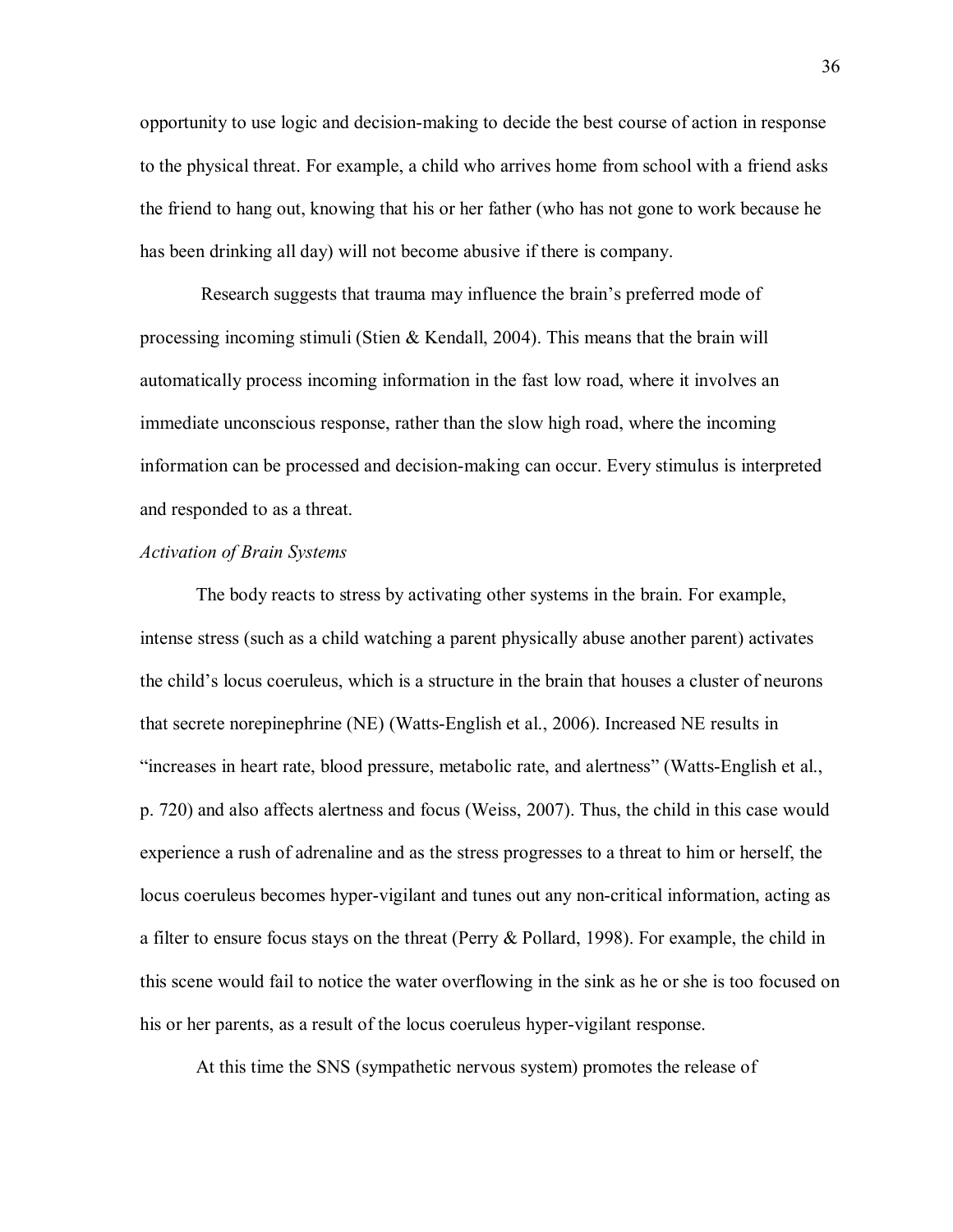catecholamine. These are hormones that are released during stressful events (Diseth, 2005). Catecholamine encourages arousal and provides energy in the body's vital organs, preparing them for physical activity (Diseth). The adrenal gland, which houses epinephrine and cortisol, is also activated (Watts-English et al., 2006). Epinephrine increases respiration, heart rate, attention and concentration (Weiss, 2007) to increase the probability of survival. In effect the brain secretes these hormones in order to better assess the odds of survival; activity in the SNS and the elevated levels of epinephrine ultimately cause activation of the fight or flight response (De Bellis, 2006; Glaser, 2000).

A lot of systems become activated during a stress response, so for a child experiencing real or perceived trauma, the activation of the locus coeruleus also stimulates the amygdala, which initiates a series of system activations that then result in the release of cortisol. Cortisol acts as an anti-stress hormone by participating in the termination of the stress reaction and stops the brain from releasing more cortisol (Christopher, 2004). Cortisol protects the bodyís immediate and normal response to stress, as its goal is to avoid the brain overreacting to a perceived or actual threat which would damage the brain's normal functioning (Diseth, 2005). It also helps the brain to calm down after the initiation of the stress response by converting fats to glucose and suppressing the immune response (de Kloet, Joels, & Holsboer, 2005; Stien & Kendall, 2004). Finally, cortisol works to shut down reactions and other stress-related changes before any damage is done to the brain (Weber & Reynolds, 2004).

Once the stressor is no longer detected by the amygdala, cortisol begins terminating the stress reaction in other systems in the brain through a process referred to as a "negative" feedback inhibitory" response (De Bellis, 2005, p. 155). As specific brain regions receive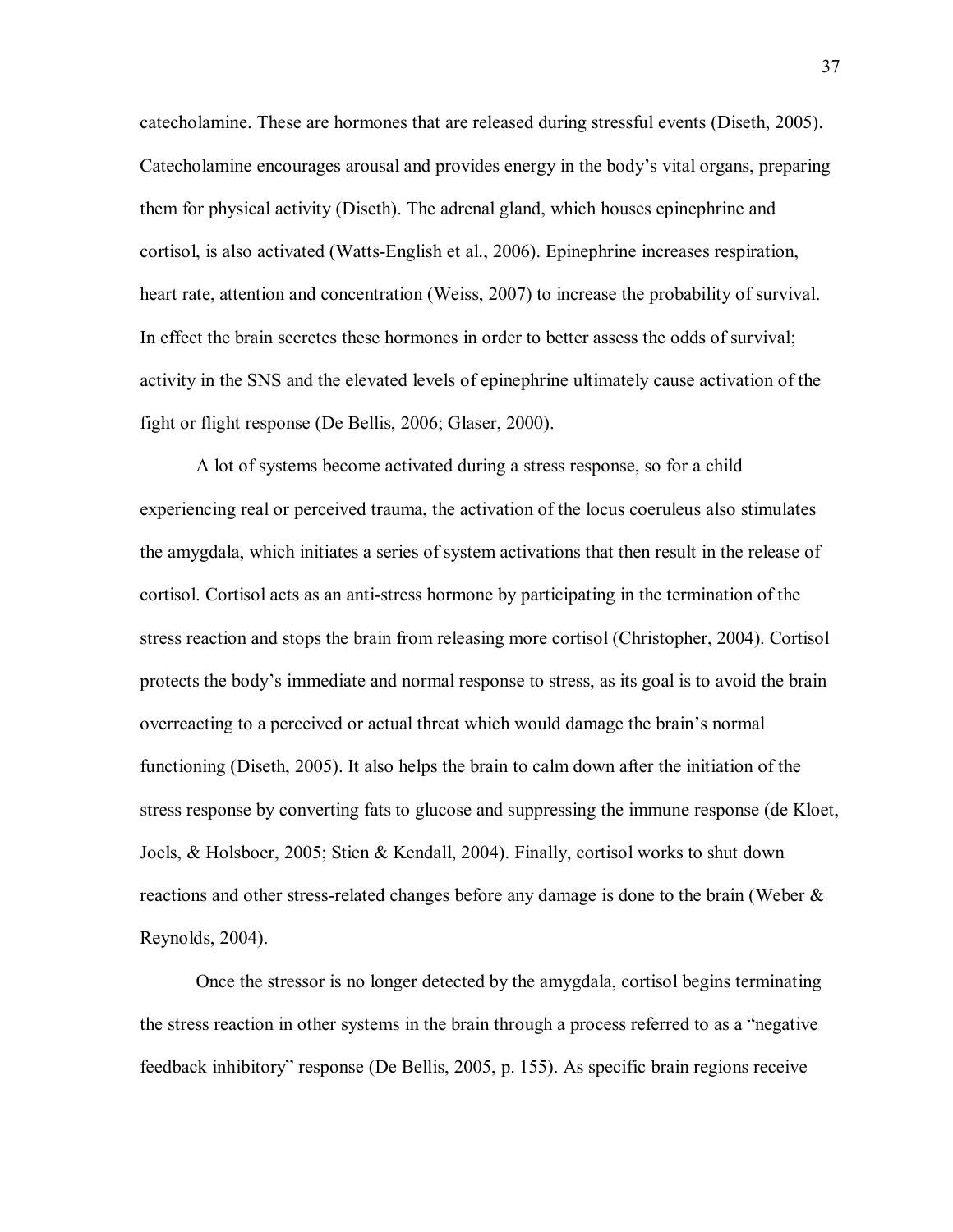cortisol, they send messages through the HPA (hypothalamic-pituitary-adrenal axis) to reduce the level of cortisol that is being released (Glaser, 2000), thus returning the hormones of the HPA to normal levels (Christopher; De Bellis).

Consider the following example. A four-year-old boy is playing in the yard when he hears his parents yelling in the house (the locus coeruleus becomes activated and NE is released into the boy's system). As the boy starts to walk toward the house, the yelling increases and he hears furniture being destroyed (the locus coeruleus perceives an increased threat and becomes hyper-vigilant, catecholamine and cortisol are released). When the boy enters the house he sees that his parents are watching a loud movie, which was what he heard while he was playing outside (threat is no longer present, cortisol initiates the negative feedback inhibitory response signalling the brain to stop releasing cortisol and return to normal functioning).

The Effect of Stress Hormones on the Body

An overload of stress hormones can have detrimental long-term effects on the brain (Bremner, 2005). The altered levels of stress hormones can change the density, number, and type of receptors on nerve cells in the brain (Stein & Kendall, 2004). Studies support the hypothesis that prolonged trauma produces an enduring sensitization of the HPA system (hypothalamic-pituitary-adrenal axis) resulting in its not functioning properly (Avital, Ram, Maayan, Weizman, & Richter-Levin, 2006; Gillespie & Nemeroff, 2007).

Research has determined that maltreated children have higher levels of catecholamine (hormones that encourage arousal) and cortisol (the anti-stress hormone) compared to nonmaltreated children (De Bellis, 2005; Stien & Kendall, 2004; Watts-English et al., 2006). The altered level of catecholamine impacts brain maturation and neurodevelopment by changing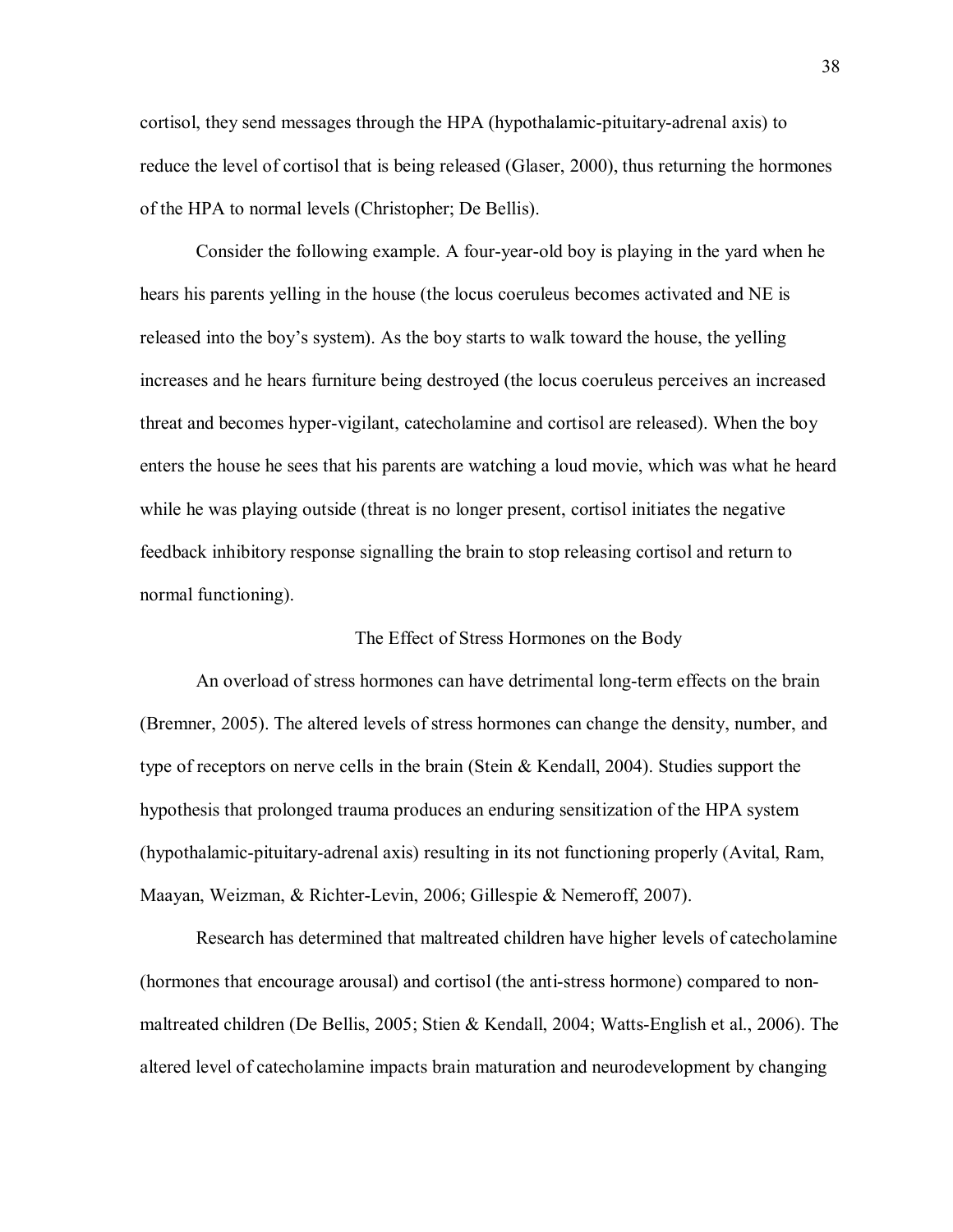the manner in which the brain mediates stress (Watts-English et al.). Altered levels of catecholamine are also linked to symptoms of PTSD, including hyper-vigilance, exaggerated startle response, irritability, panic attacks, and intrusive thoughts (Stien & Kendall). Research conducted by De Bellis found that elevated levels of stress chemicals in children, which cause changes in the developing stress system, could negatively affect brain development and lead to "psychopathology and compromised neuropsychological and psychosocial function" (p. 158).

#### *Effects of Cortisol*

Since brain development is ongoing, sustained high levels of cortisol over time due to increased stress such as a child living in an environment of domestic violence, is especially damaging to children (Davis, 2002). High levels of cortisol begin to break down the body and cause brain alterations that include a diminished growth of brain cells, cell death, premature break down and loss of neurons, damage to the immune system, delayed physical growth, and delays in sexual maturity (Davis; Diseth, 2005; Mulvihill, 2005; Weber & Reynolds, 2004).

High levels of cortisol have also been found to improve recall of emotionally charged information and merge it into long-term memory (Stien & Kendall, 2004; Weiss, 2007). The traumatic memory therefore becomes firmly established as a neural network and, as previously stated, new information is processed through that neural network resulting in increased potential of triggering flashback(s) through images, thoughts, or perceptions (Weiss).

The negative impact of high cortisol levels have been supported by numerous studies, however, the level of cortisol over time appears to be inconsistent in maltreated children and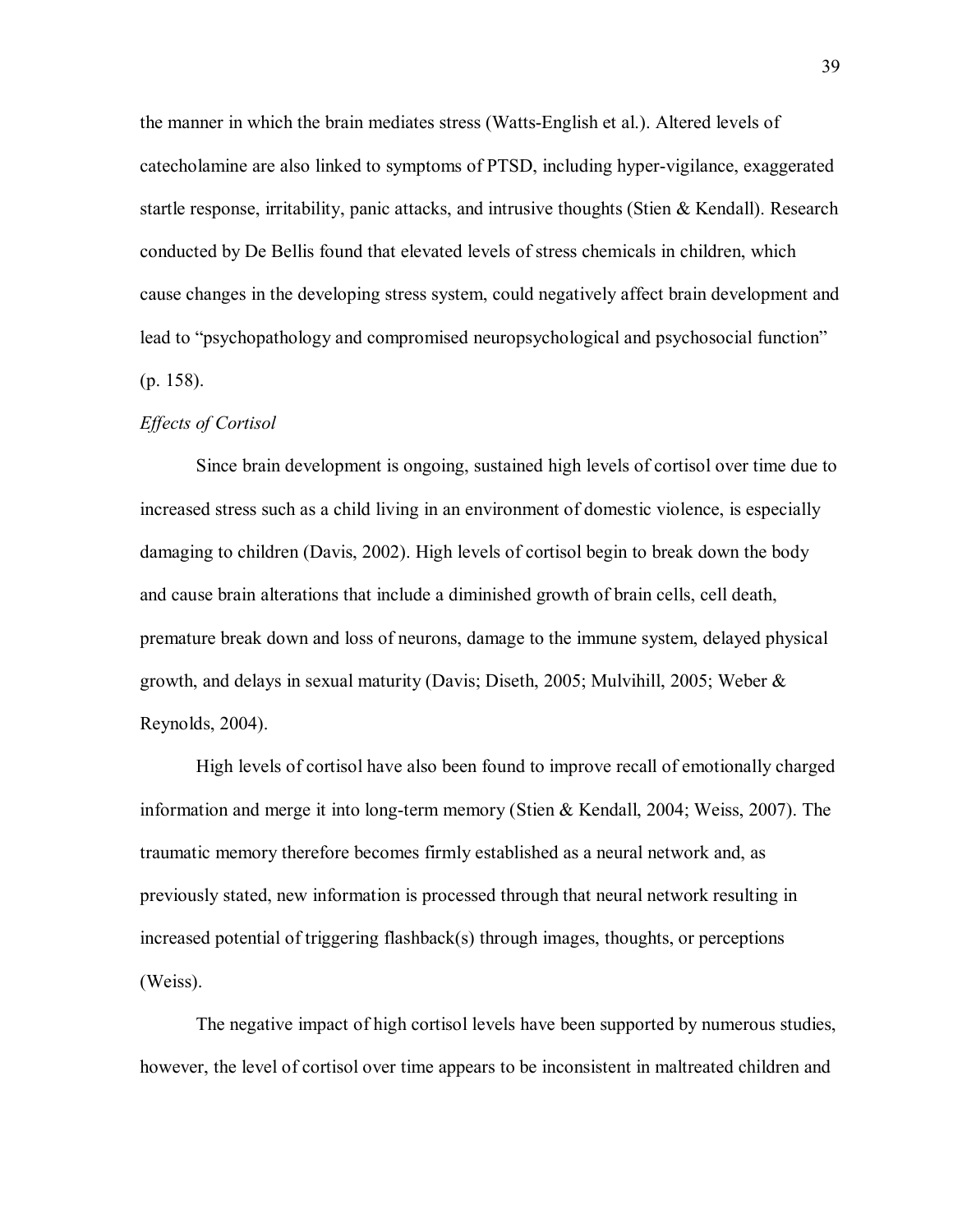adults (Watts-English et al., 2006; Weber & Reynolds, 2004). Perhaps the type and duration of the trauma impacts how the individual reacts to ongoing stress and the body is forced to adapt, which may result in lower cortisol levels.

Low levels of cortisol appear to bias individuals toward use of maladaptive coping strategies (Heide & Solomom, 2006). They might jump to conclusions, react impulsively or with inappropriate rage, or have difficulty regulating their emotions (Heide & Solomon). Studies have suggested that the form of maltreatment, age when the trauma occurred, duration of trauma, and gender differences may contribute to the differences in cortisol levels found over time in individuals that have experienced childhood trauma (Watts-English et al.; Weber & Reynolds, 2004).

#### Responses to Trauma

The following section describes the most common ways that individuals respond to threats. Continued activation of the stress response can result in the fight-flight-freeze response and dissociation.

#### *The Fight-Flight-Freeze Response*

A common first reaction when confronted with a continuous threat is to freeze and be unable to move (Perry et al., 1995). For example, a child who is confronted by his or her mother yelling at him or her may freeze. Freezing allows a child to organize, make a plan and figure out how to respond (Perry & Pollard, 1998). If the child feels threatened or terrorized, even if there is no real threat, the freezing may escalate into a hyper-arousal response (Perry & Pollard). The fight or flight reaction is initiated during the early stages of threat and is characterized by hyper-arousal. Heart rate, blood pressure, respiration and muscle tone increase, and a sense of hyper-vigilance develops (Perry et al., 1995), preparing the body for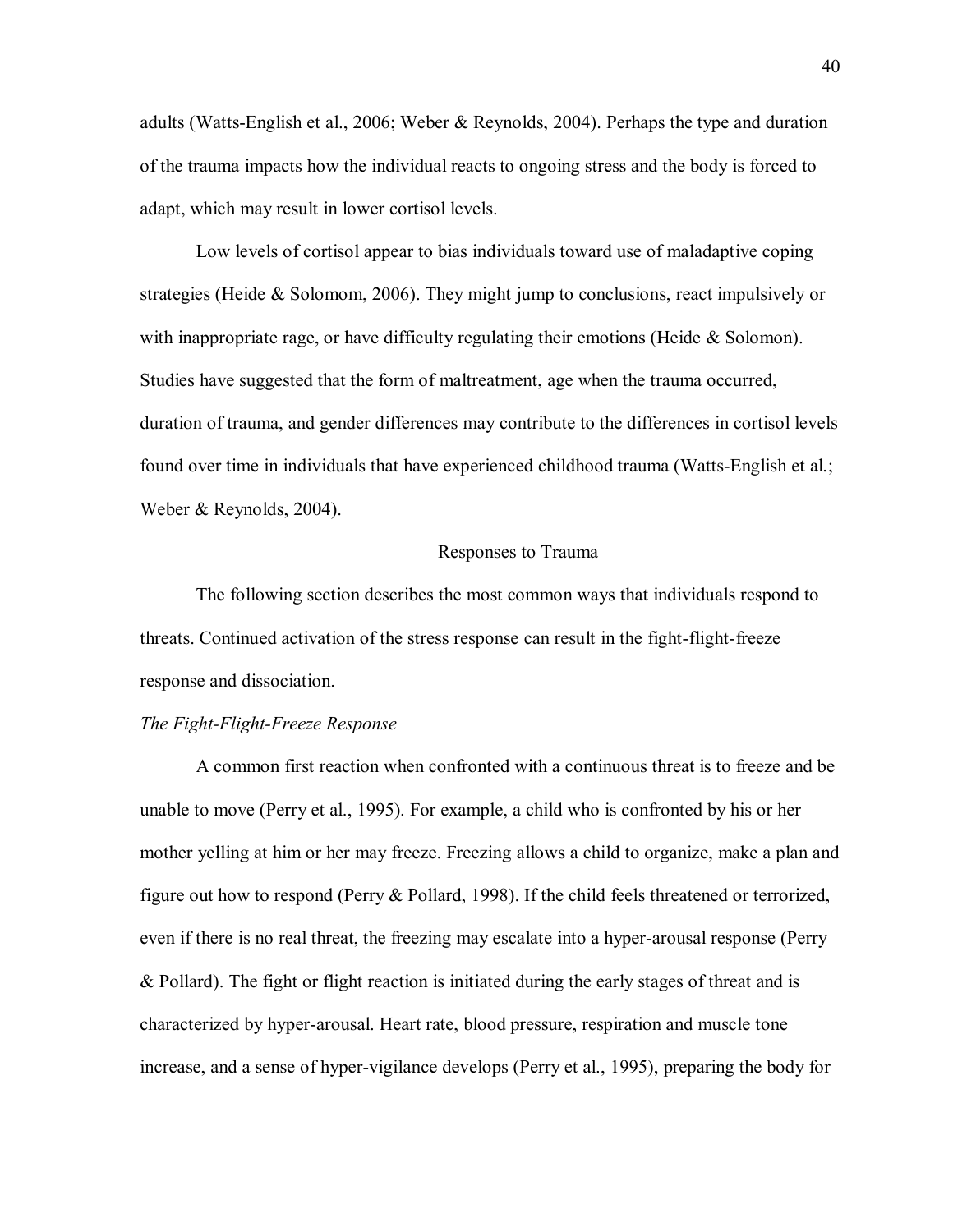defence, whether to fight with or run away from the threat (Perry & Pollard, 1998). These reactions are similar in both children and adults. The origin of this response is in the limbic system and is initiated by the amygdala (Anda et al., 2006). In the above example in the previous paragraph, when the child feels threatened by his or her mother yelling at him or her, s/he prepares to stay and fight or run away.

Extreme anxiety, hyper-vigilance and continuous activation of the stress response will weaken a child's academic and socio-emotional learning (Perry, 2006). A child cannot easily be taught complex cognitive information when s/he is in a state of hyper-arousal due to fear (Perry, 1997). In a child in a hyper-aroused state, the limbic system is activated, not the cortex. This means the child will be focusing on nonverbal cues such as eye contact, body language, facial expressions and tone of voice, not the words that are being spoken (Perry, 1997). Two children in the same classroom with the same intelligence will not necessarily take in the same information. The child who is calm can focus on the words the teacher is using because he or she is engaging his or her cortex. However the other child who has initiated his or her stress response is engaging his or her limbic system and can therefore only focus on the teacher's non-verbal cues. According to Perry (2001), a child who has been raised in an abusive environment has learned that non-verbal information is more vital than verbal information. Perry (2001) suggests this may be why children raised in abusive homes develop amazing non-verbal skills in comparison to their verbal skills. This reliance on nonverbal information may also lead to misinterpretation of such information, meaning a child may interpret eye contact from an adult as a threat.

Children raised in an environment of unrelenting perceived or actual threat rarely obtain a sense of calm (Mulvihill, 2005). Mulvihill believes in order to achieve a sense of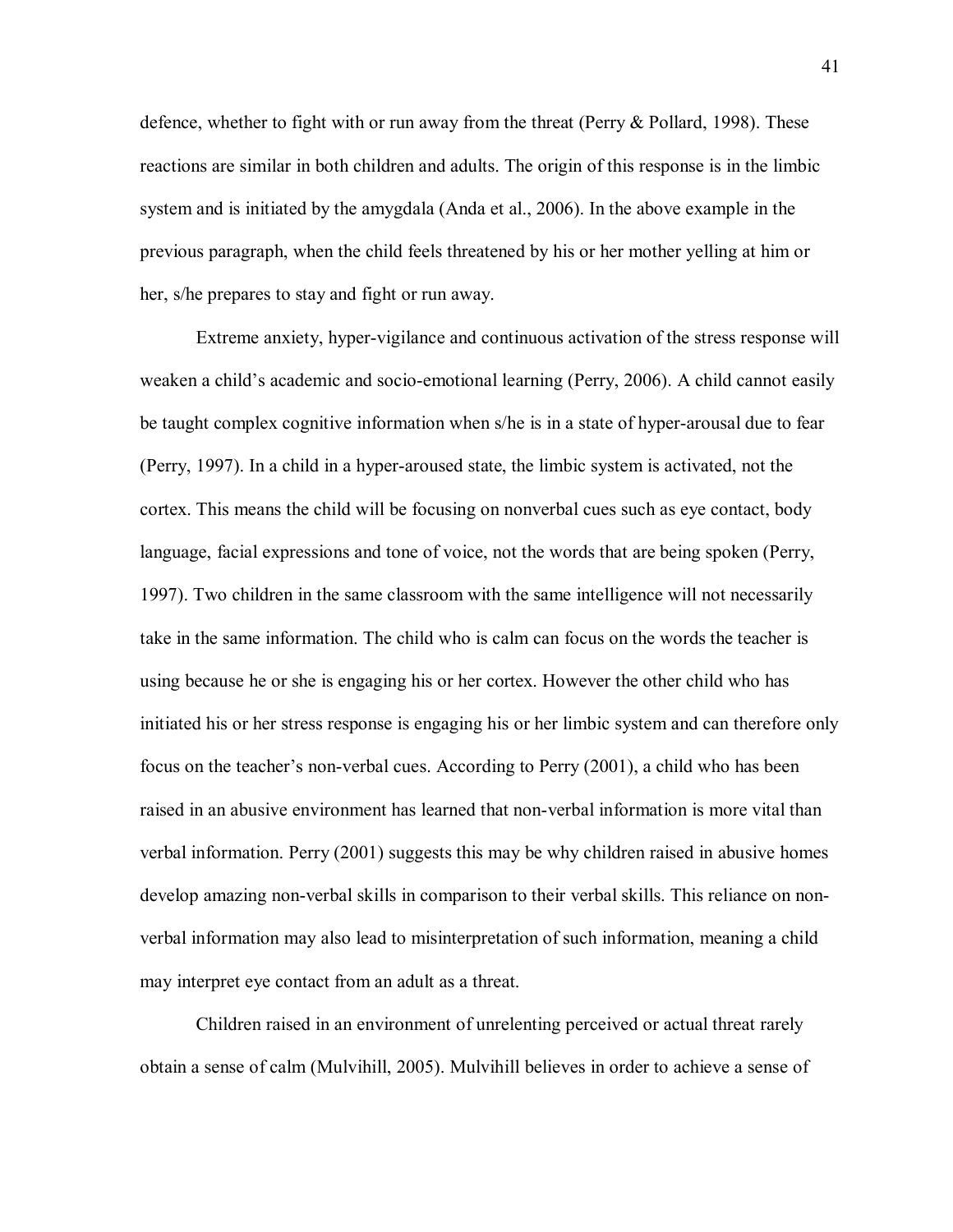calmness as these children grow up they use artificial means, such as using substances like alcohol, cigarettes, and/or drugs, and may try to escape their emotions by overeating, binging or compulsive sexual behaviours. The next section briefly explores how the individual responds to trauma by dissociating before presenting a summary of the chapter.

#### *Dissociation*

According to Perry (2003), dissociation is a mental mechanism in which a person focuses on his or her internal world over his or her external world. There appears to be a graduation of dissociation that can progress through distraction, daydreaming, fantasy, avoidance, depersonalization, and in extreme circumstances, fainting and catatonia (Perry, 2001). Traumatized children (as well as adults) report experiencing a variety of dissociative techniques, such as mentally going to a different place or taking on the persona of a superhero or animal (Perry & Pollard, 1998). Others state it is as if they are watching a movie that they are in (Perry et al, 1995). For example, a child being sexually assaulted by his or her parent may dissociate by entering his or her fantasy world, allowing him or her to focus on that internal world and leading to detachment from his or her external/real world. Dissociation frequently creates a distorted sense of time, a diminished sense of pain and perhaps a feeling that what is occurring is not real (Mulvihill, 2005).

As with hyper-arousal, dissociation involves the activation of the brainstem, which results in increased circulating epinephrine (Perry, 2001). A significant difference between hyper-arousal and dissociation is that in dissociation the heart rate and blood pressure decrease dramatically despite the circulating epinephrine (Perry et al., 1995).

#### Summary

The stress response is a physiological coping mechanism that involves numerous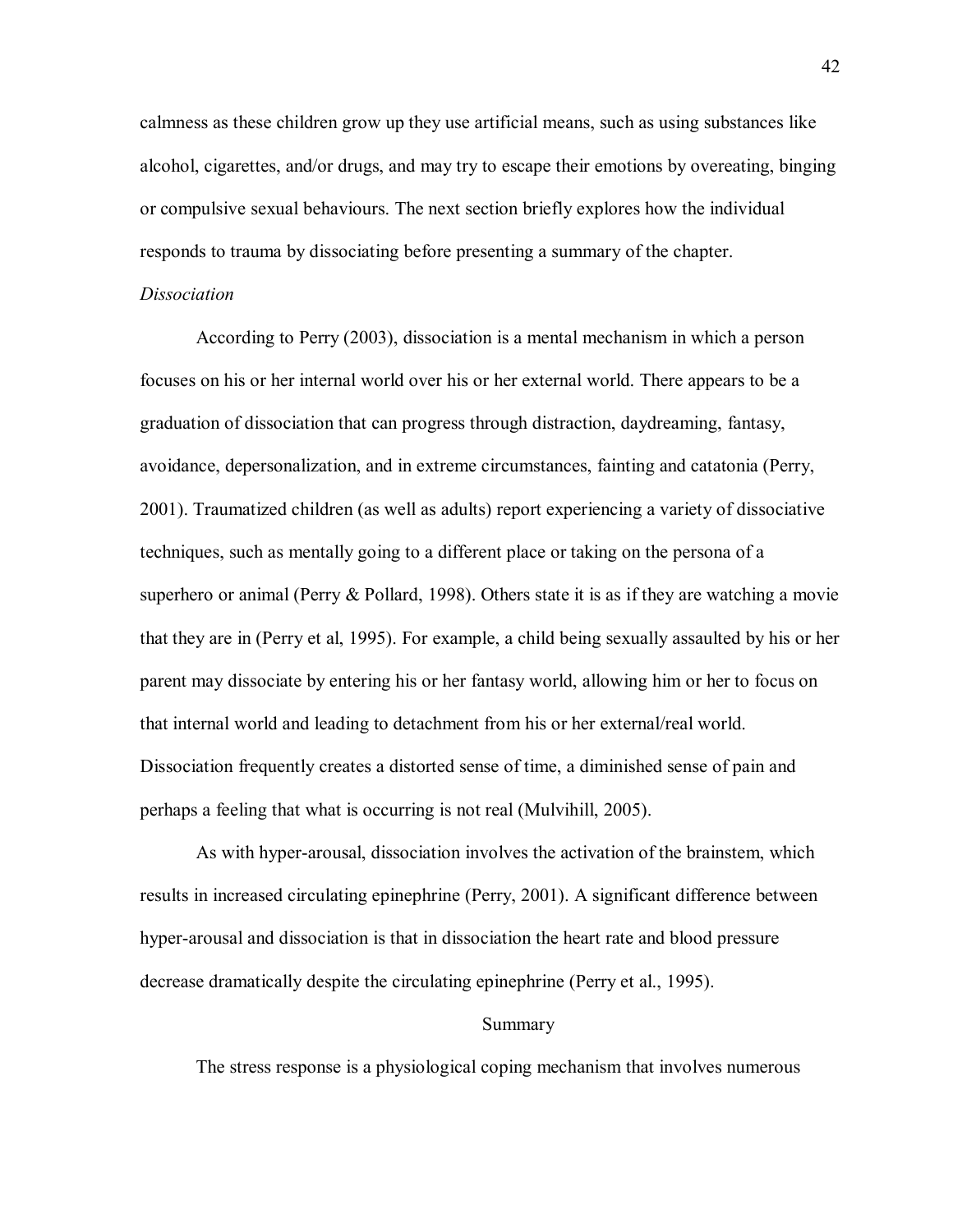systems in the brain. The amygdala plays a significant role in the stress response and the activation of the fight-flight-freeze response. It detects threats to one's survival by processing incoming information through either the fast low road or the slow high road. The low road provides an immediate response and is beneficial in emergencies; however, the high road involves higher brain function and incorporates rational thinking and decision-making. Activation of the stress response releases catecholamine and cortisol, which are stress hormones. Cortisol acts as an anti-stress hormone by assisting the brain in calming down after a threat and by shutting down other responses to stress as a way to prevent damage to the brain. Altered levels of the stress hormone negatively change systems and functions in the brain. Responses to stress include the fight-flight-freeze response and dissociation. When confronted by a perceived or real threat a child may initially freeze before preparing him- or herself to fight or flee. The fight or flight response is characterized by a state of hyperarousal. Dissociation is another mechanism that is used to respond to increased threat. Children or adults that dissociate focus on their internal world either in the form of daydreaming, fantasy, or depersonalizing instead of focusing on what is occurring in their external world.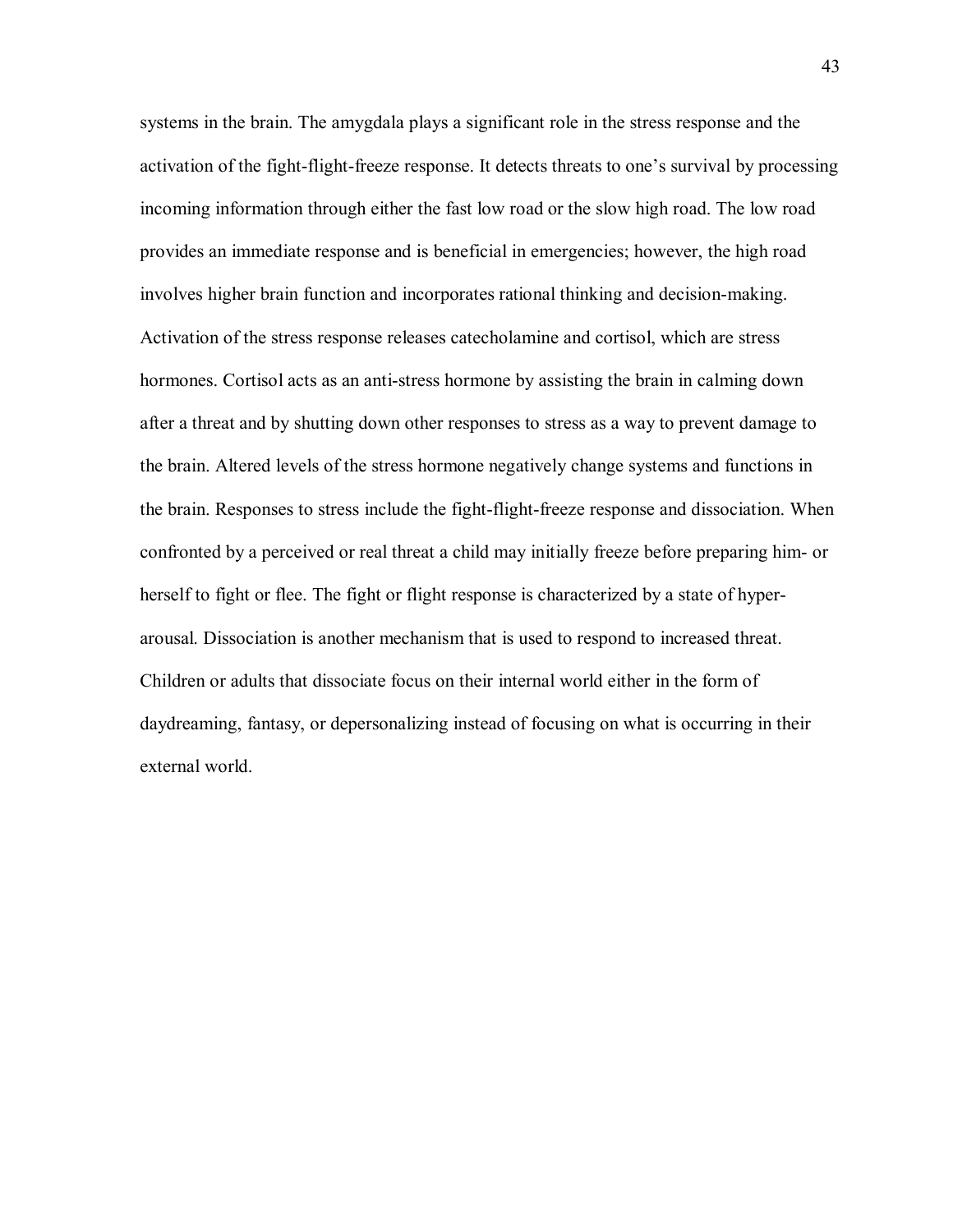#### CHAPTER 6: CONCLUSION

This chapter includes a discussion of this project and its limitations. A section of this chapter also addresses areas for future research.

#### **Discussion**

The brain begins to develop prior to birth with the most significant and rapid development occurring during early childhood. The child's brain is most sensitive to external stimuli during this period of development. The experience of trauma in childhood has a significant impact on brain development and how the structures in the brain function. The brain becomes sensitized whereby new information is assigned meaning based on previous experiences.

For a child that has experienced real or perceived trauma, everyday minor stressors that previously did not elicit a response now result in the child's stress response being engage whereby the child either becomes hyper-vigilant or dissociates. Perry (2006) explains this continual activation of the stress response and hyper-vigilance will negatively impact the child's learning academically, socially, emotionally, and will also challenge the therapeutic process. The experience of trauma can alter how the child thinks and behaves. A therapist working with traumatized children without having an understanding of the brain may not accurately assess the child's needs and developmental state leading to treatment that is ineffective, unrealistic, and may increase the child's stress.

The purpose of this project was to provide professionals with tools to better understand the brain and the impact trauma has on brain development and functioning. Unfortunately the Masters of Counselling program, from my perspective, does not adequately address the value in brain research as it relates to therapy. It has been my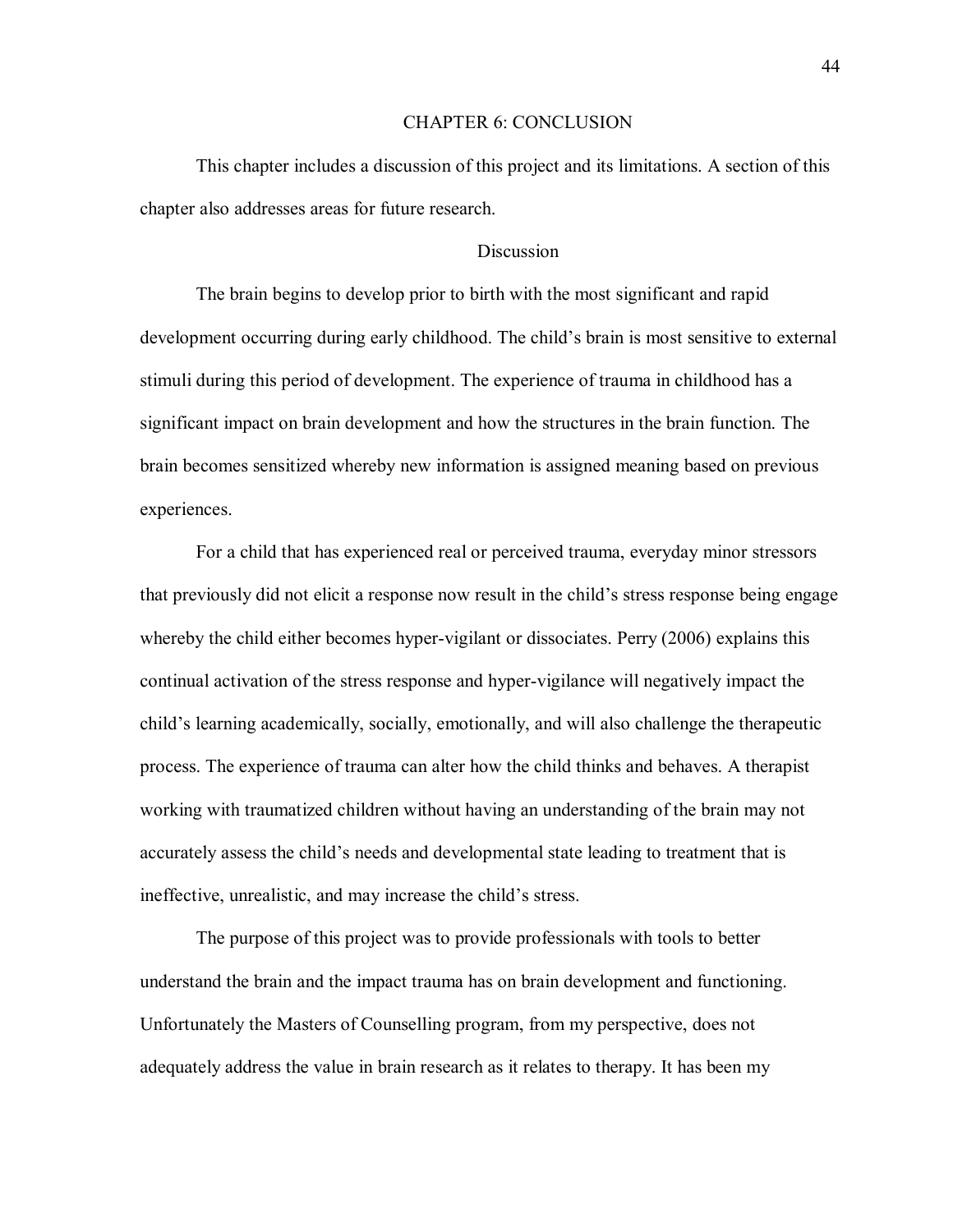experience that it has been challenging to find information on the brain and trauma that is written for the novice audience. A therapist, in my opinion, that has a basic comprehension of the brain and trauma will develop more effective and sensitive treatment options for their clients.

This project is beneficial to anyone seeking to understand trauma and the effect that trauma has on brain development and functioning. This project as a whole or the Appendix can be distributed to professional counselling agencies working with families and children who have experienced trauma, women's shelters, parent support groups, schools, and can be used as a resource for students and professors in seminars and lectures. The following section will address the limitations of this project.

#### Limitations of the Project

A limitation of this project is researcher bias. The researcher chose the search terms, the journal articles, and other references that were deemed relevant to this project. The project did not explore areas considered unnecessary or non-beneficial for the intended reader such as: advanced brain functioning, repressed and/or false memory, attachment and trauma, gender differences and trauma, and the exploration of culture and trauma.

Trauma research is a large field of study. Due to the constraints of this project only a limited selection of trauma research was discussed. This project is too short to explore all possible areas related to trauma and the brain such as: flashback memories, treatment approaches, the impact of trauma on psychological diagnoses, posttraumatic stress disorder, the impact of trauma on language development, and trauma induced amnesia.

The research for this project is based on current available research up to 2008. As trauma research expands this document may become outdated as new information and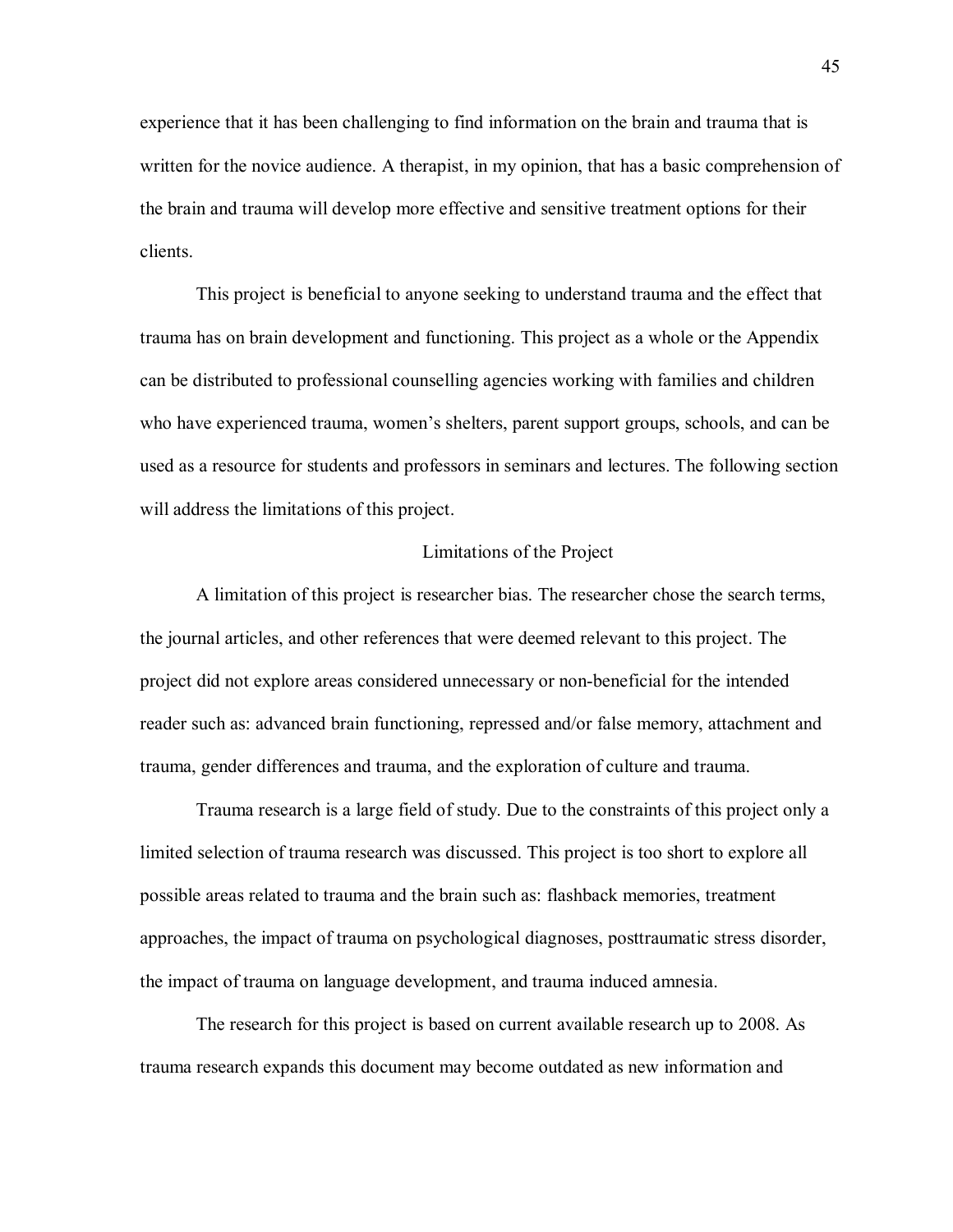discoveries emerge. This project should be updated in the future and may include some areas discussed in the following section.

#### Future Research

As previously stated, trauma research encompasses several areas of study. Expanding on the information presented in this project, an area for future research would include memory. This would provide a more detailed exploration of the memory process, traumatic memories and false memories.

Another area to explore is traumatic experiences and culture, more specifically, culturally sensitive assessment and treatment. Different cultures have differing views on childhood development, parenting roles, children's roles, and disciplining. Do assessment tools adequately consider the cultural element of clients?

Future research can also explore factors associated with childhood resiliency. Why do some children appear more resilient compared to other children who may have experienced similar traumatic experiences? What, if any are factors associated with the experience of childhood trauma and adult violent behaviour? Gender differences are also an area for future research. For example, how, if at all, does gender impact how the traumatic experience is processed and then expressed?

The topic of trauma and attachment is also an area for future research. The experience of trauma (real or perceived) impacts all areas of the child's life. A significant part of children's lives is the relationships they have with others. What impact does trauma have on attachment and if attachment is negatively impacted by trauma how can attachment be reestablished.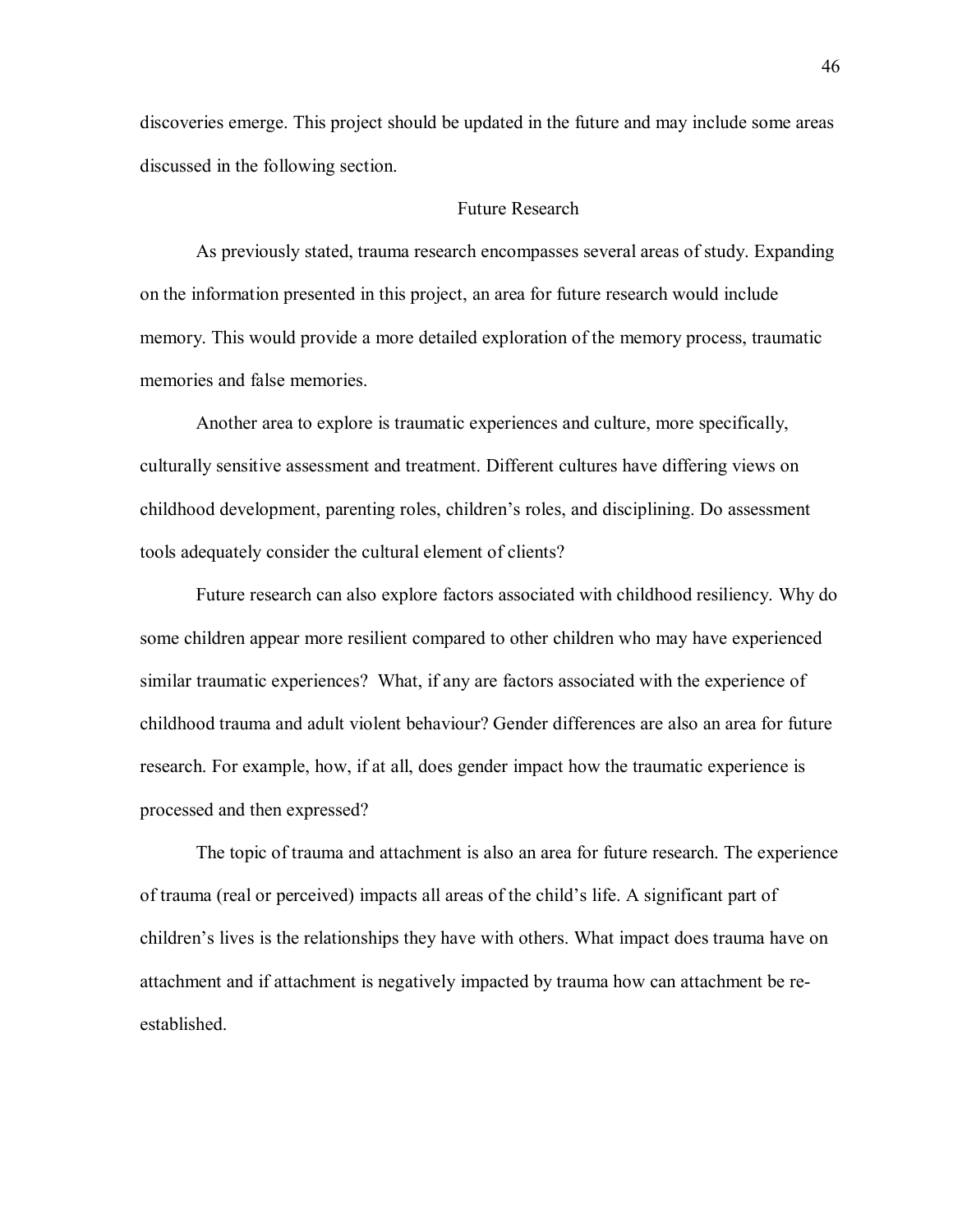#### Summary

This chapter highlighted the importance in understanding brain development as a means to effective and sensitive treatment of clients. This project was written for professionals with minimal understanding of the brain and can be distributed to a number of organizations, professionals and/or anyone trying to understand brain development and the effect of traumatic experiences on the brain.

As this project demonstrated, the experience of trauma has a substantial influence on a child's brain development. The brain is responsible for storing and processing all incoming information, including experiences, which become linked to previous experiences as a means to make sense out of new information. This means that the brain of a child who previously experienced real or perceived trauma will filter all of his or her new experiences through past traumatic experiences linking the past with the present. Minor stressors and/or information that previously aroused little to no response from the child now trigger his or her past trauma. This action initiates the stress response. The child now feels threatened and the brain begins to prepare for the threat by becoming hyper-vigilant. When a child is in this state the limbic system (emotions) is engaged, meaning the cortex (rational thinking) is not. The child will be focusing on nonverbal cues such as tone of voice, eye contact, body language and facial expressions, not the words that are being spoken.

Many counselling professionals encounter children that have had traumatic experiences and having an understanding of how the brain works and how trauma impacts the brain is vital when working with them. The information presented in this project provides a valuable tool to better understand the child and treatment options that are more sensitive and effective.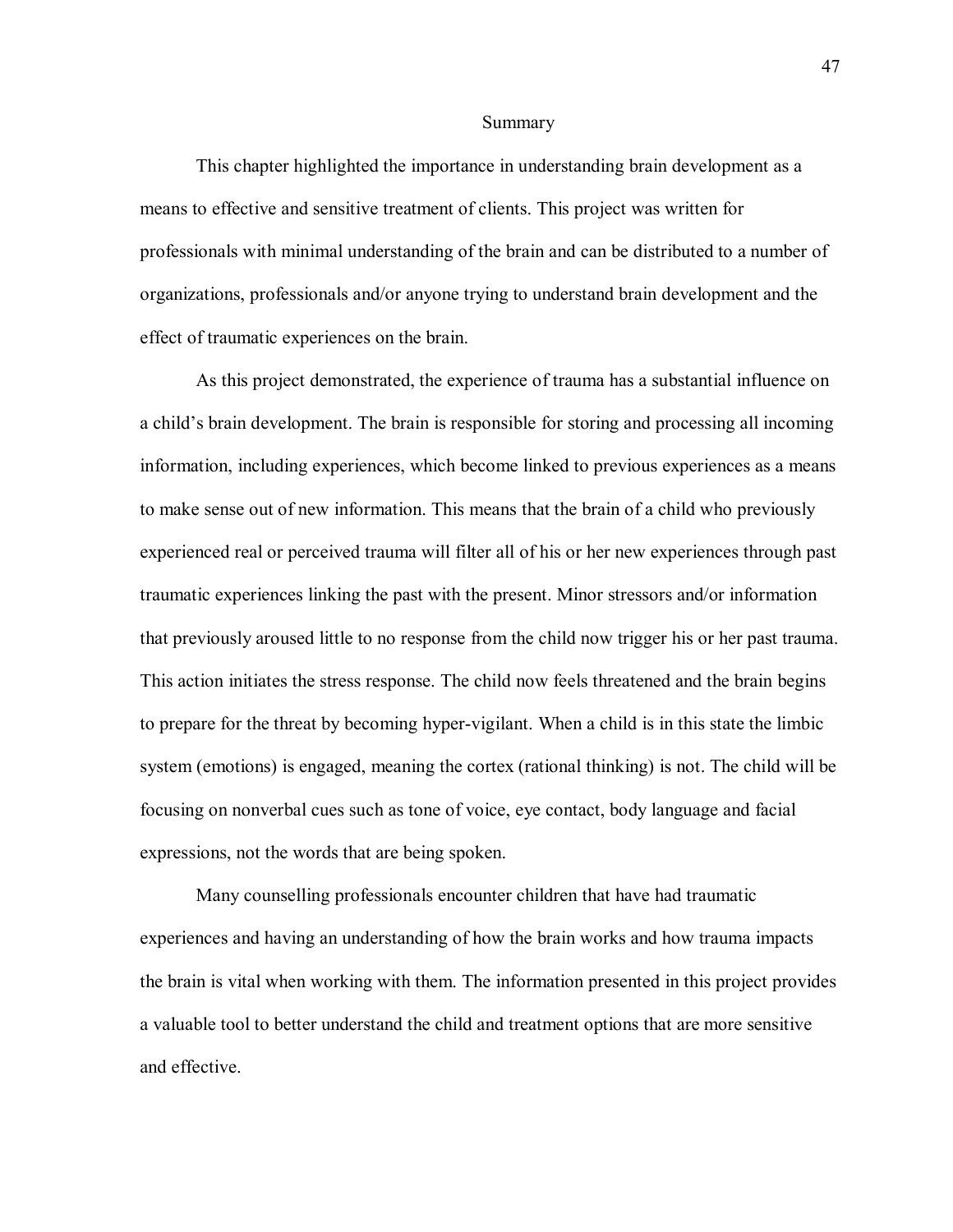Appendix A (applied element of the project) contains a handout package that provides the reader with a quick reference to key points of this project. The handout package consists of a summary of the project and can be used alone or with the entire project to provide the reader with an understanding of the brain and the effect trauma has on the brain. This project lays the foundation for further research on trauma and the brain. Having a basic understanding of how the brain develops and functions is essential in not only understanding the traumatized child but also in developing strategies and treatments that are most effective for each individual child.

#### Conclusion

 This project has been dear to my heart because of seeing many of my peers and colleagues interacting with abused children with little awareness of how the brain has been impacted by trauma. Working with children who have been abused has opened my eyes to the importance of understanding brain development not only regarding treatment approaches but also in how I establish rapport with clients, and engage them in therapy. As part of my duty to be responsible to society (as noted in the CCE for psychologists), this project is my way of educating people that work with children that they need to understand how to factor elements of the brain into their goal setting and intervention/ treatment approach. Failure to factor in the brain and the impact of trauma on the brain results in maltreatment and haven't children who have experienced abuse suffered enough?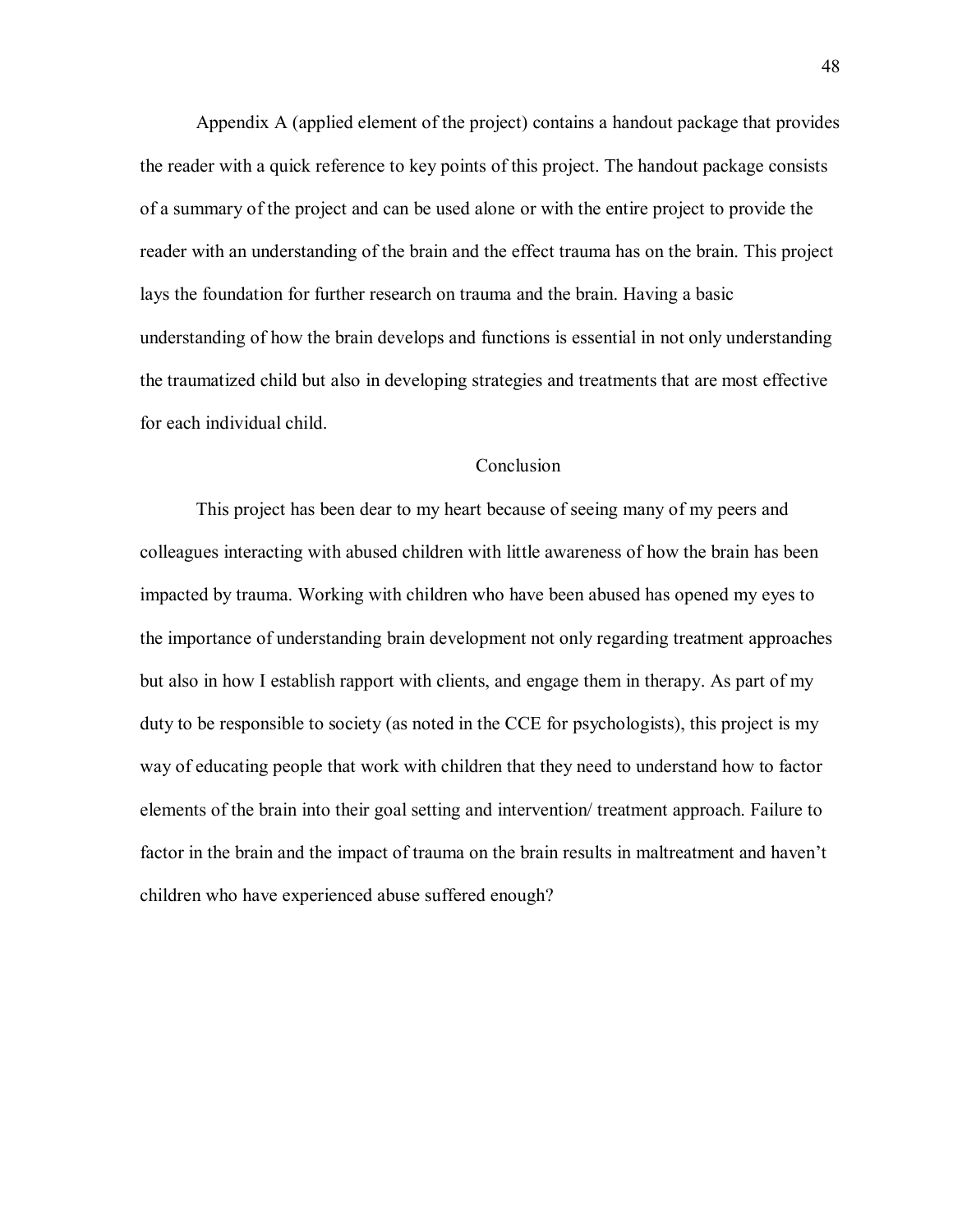#### References

- Anda, R., Felitti, V., Bremner, D., Walker, J., Whitfield, C., Perry, B., et al. (2005). The enduring effects of abuse and related adverse experiences in childhood. *European Archives of Psychiatry and Clinical Neuroscience, 256*(3), 174-186.
- Anderson, S., Damasio, H., Tranel, D., & Damasio, A. (2000). Long-term sequelae of prefrontal cortex damage acquired in early childhood. *Developmental Neuropsychology, 18*(3), 281-296.
- Avital, A., Ram, E., Maayan, R., Weizman, A., & Richter-Levin, G. (2006). Effects of early-life stress on behavior and neurosteroid levels in the rat hypothalamus and entorhinal cortex. *Brain Research Bulletin, 68*, 419-424.
- Blackwell, P. (2000). The influence of touch on child development: Implications for intervention. *Infants and Young Children, 13*(1), 25-39.
- Bremner, D. (2005). Effects of traumatic stress on brain structure. *Journal of Trauma and Dissociation, 6*, 51-68.
- Broderick, P., & Blewitt, P. (2006). *The Life Span Human Development for Helping Professionals Second Edition.* Upper Saddle River, NJ: Pearson Merrill Prentice Hall.
- Christopher, M. (2004). A broader view of trauma: A biopsychosocial-evolutionary view of the role of the traumatic stress response in the emergence of pathology and/or growth. *Clinical Psychology Review, 24*, 75-98.
- Cicchetti, D. (2002). The impact of social experience on neurobiological systems: Illustration from a constructivist view of child maltreatment. *Cognitive Development, 17*, 1407- 1428.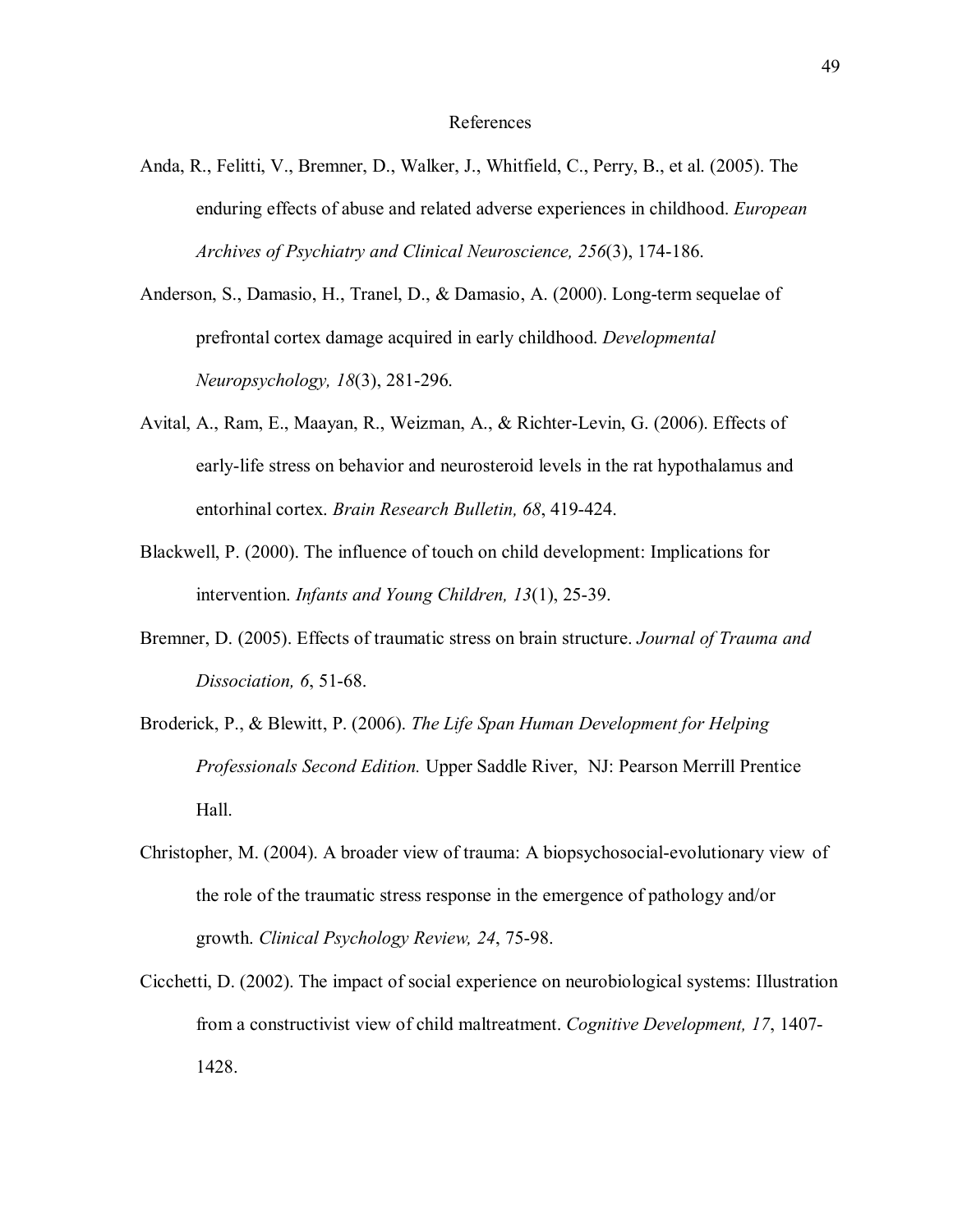- Cohen, J., Berliner, L., & Mannarino, A. (2000). Treating traumatized children. *Trauma, Violence, & Abuse, 1*(1), 29-46.
- Davies, M. (2002). A few thoughts about the mind, the brain, and a child with early deprivation. *Journal of Analytical Psychology, 47*, 421-435.

De Bellis, M. (2005). The psychobiology of neglect. *Child Maltreatment, 10*(2), 150-172.

- De Bellis, M., Keshavan, M., Clark, D., Casey, B.J., Giedd, J., Boring, A., et al. (1999). Developmental traumatology part II: Brain development. *Biological Psychiatry, 45*, 1271-1284.
- de Kloet, R., Joels, M., & Holsboer, F. (2005). Stress and the brain: From adaptation to disease. *Nature Reviews Neuroscience, 6*(6), 463-475.
- Diseth, T. (2005). Dissociation in children and adolescents as reaction to trauma-an overview of conceptual issues and neurobiological factors. *Nordic Journal of Psychiatry, 59*, 79-91.
- Dripchak, V. (2007). Posttraumatic Play: Towards acceptance and resolution. *Clinical Social Work Journal, 35*, 125-134.
- Falasca, T, & Caulfield, T. (1999). Childhood trauma. *Journal of Humanistic Counseling, Education & Development, 37*(4), 212-224.
- Gillespie, C., & Nemeroff, C. (2007). Corticotropin-releasing factor and the psychobiology of early-life stress. *Current Directions in Psychological Science, 16*(2), 85-89.
- Glaser, D. (2000). Child abuse and neglect and the brain-A review. *Journal of Child Psychology and Psychiatry, 41*(1), 97-116.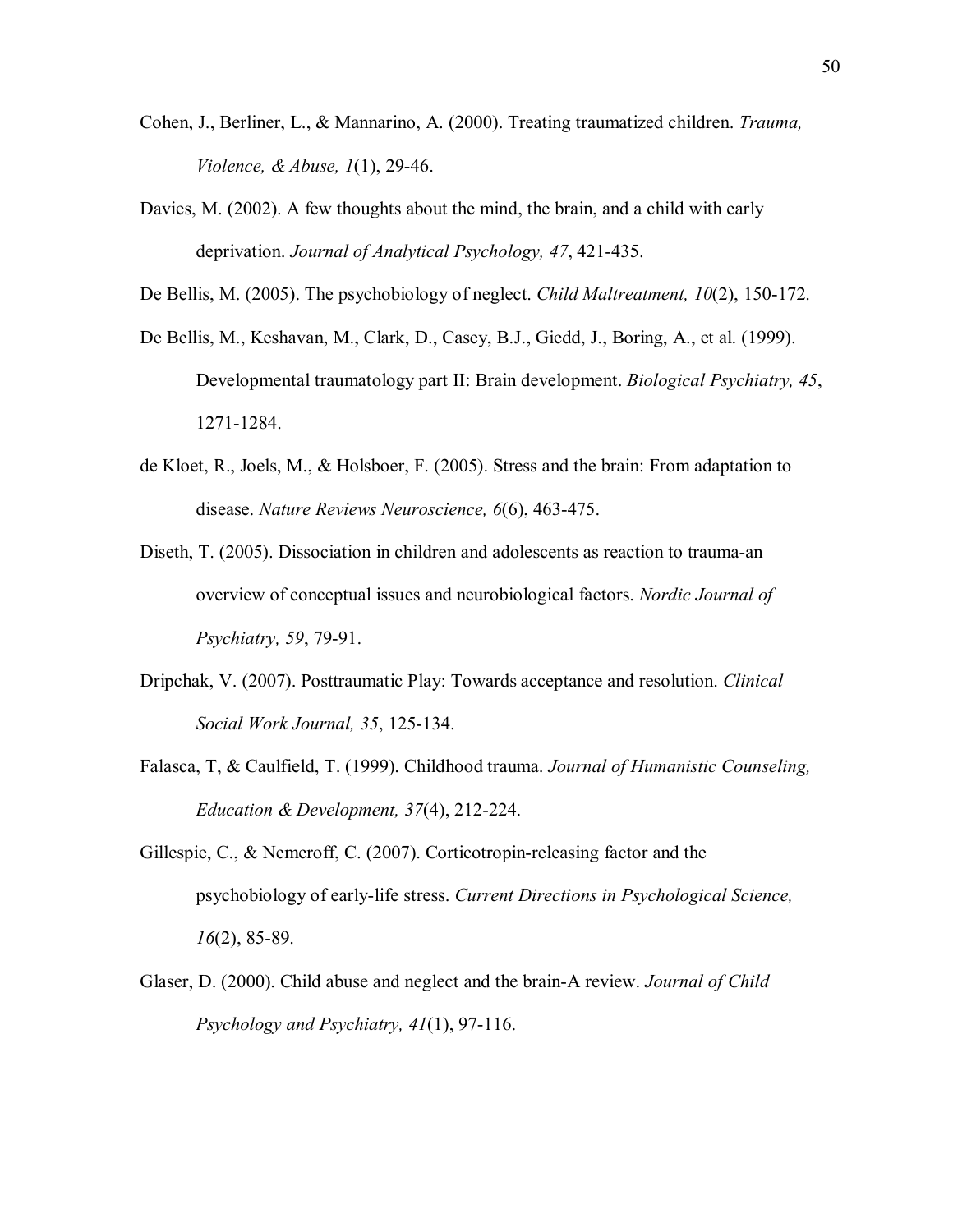- Heide, K., & Solomon, E. (2006). Biology, childhood trauma, and murder: Rethinking justice. *International Journal of Law and Psychiatry, 29*, 220-233.
- Jack, S., Munn, C., Cheng, C., & MacMillan, H. (2006). *Child maltreatment in Canada: National Clearinghouse on Family Violence*. Ottawa, ON: Public Health Agency of Canada.
- Jackowski, A., Douglas-Palumber, H., Jackowski, M., Win, L., Schultz, R., Staib, L., et al. (2008). Corpus callosum in maltreated children with posttraumatic stress disorder: A diffusion tensor imaging study. *Psychiatry Research: Neuroimaging, 162*, 256-261.
- Lonergan, B., O'Halloran, M.,  $&$  Crane, S. (2004). The development of the trauma therapist: A qualitative study of the child therapist's perspective and experiences. *Brief Treatment and Crisis Intervention, 4*(4), 353-366.
- Lubit, R., Rovine, D., Defrancisci, L., & Eth, S. (2003). Impact of trauma on children. *Journal of Psychiatric Practice, 9*(2), 128-138.
- MacLean, P. (1990). *The triune brain in evolution*. New York: Plenum Press.
- Mulvihill, D. (2005). The health impact of childhood trauma: An interdisciplinary review, 1997-2003. *Issues in Comprehensive Pediatric Nursing, 28*, 115-136.
- Ogawa, Y. (2004). Childhood trauma and play therapy intervention for traumatized children. *Journal of Professional Counseling: Practice, Theory, & Research, 32*(1), 19-29.
- Osofsky, J. (Ed.). (2004). *Young children and trauma: Intervention and treatment*. New York, NY: The Guilford Press.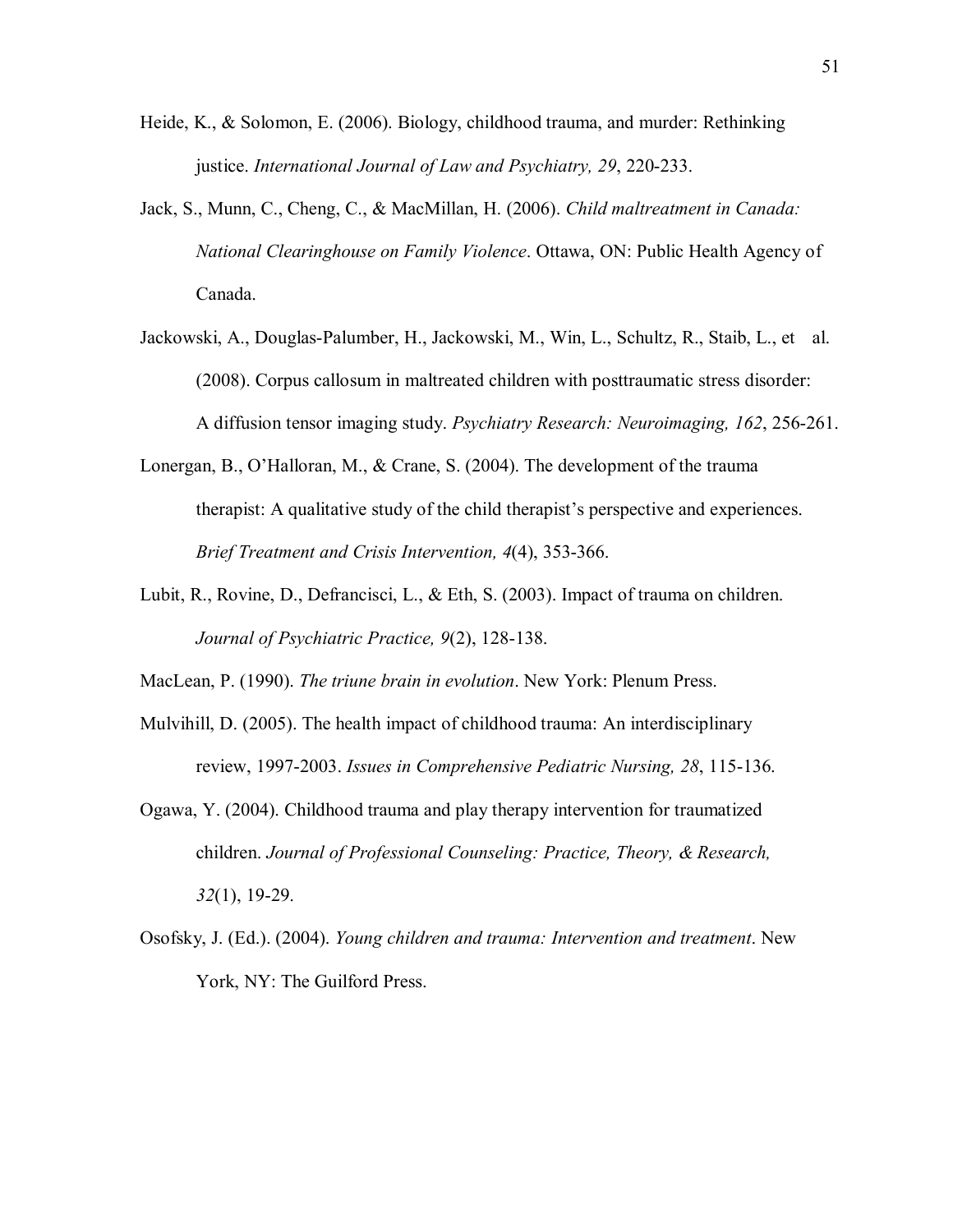- Perry, B., Pollard, R., Blakley, T., Baker, W., & Vigilante, D. (1995). Childhood trauma, the neurobiology of adaptation, and "use-dependent" development of the brain: How "states" become "traits". *Infant Mental Health Journal, 16*(4), 271-291.
- Perry, B. (1997). Incubated in terror: Neurodevelopmental factors in the cycle of violence. In J. Osofsky (Ed.). *Children in a violent society* (pp.124-147). New York, NY: Guilford Publications.
- Perry, B., & Pollard, R. (1998). Homeostasis, stress, trauma and adaptation: A neurodevelopmental view of childhood trauma. *Child and Adolescent Psychiatric Clinics of North America, 7*, 1-33.
- Perry, B. (2001). The neurodevelopmental impact of violence in childhood. In D. Schetky & E. Benedek (Eds.). *Textbook of child and adolescent forensic psychiatry*. (pp. 221- 238). Washington, DC: American Psychiatric Press, Inc.
- Perry, B. (2002). Childhood experience and the expression of genetic potential: What childhood neglect tells us about nature and nurture. *Brain and Mind, 3*, 79-100.
- Perry, B., Colwell, K., & Schick, S. (2002). Neglect in Childhood. In D. Levinson (Ed.). *Encyclopedia of Crime and Punishment Volume 1* (pp. 192-196). Thousand Oaks: Sage Publications.
- Perry, B. (2002). *Brain structure and function I: Basics of organization*. The ChildTrauma Academy. Retrieved September 12, 2008, from http://www.childtrauma.org
- Perry, B. (2003). *Effects of Traumatic Events on Children*. The ChildTrauma Academy. Retrieved September 12, 2008, from http://www.childtrauma.org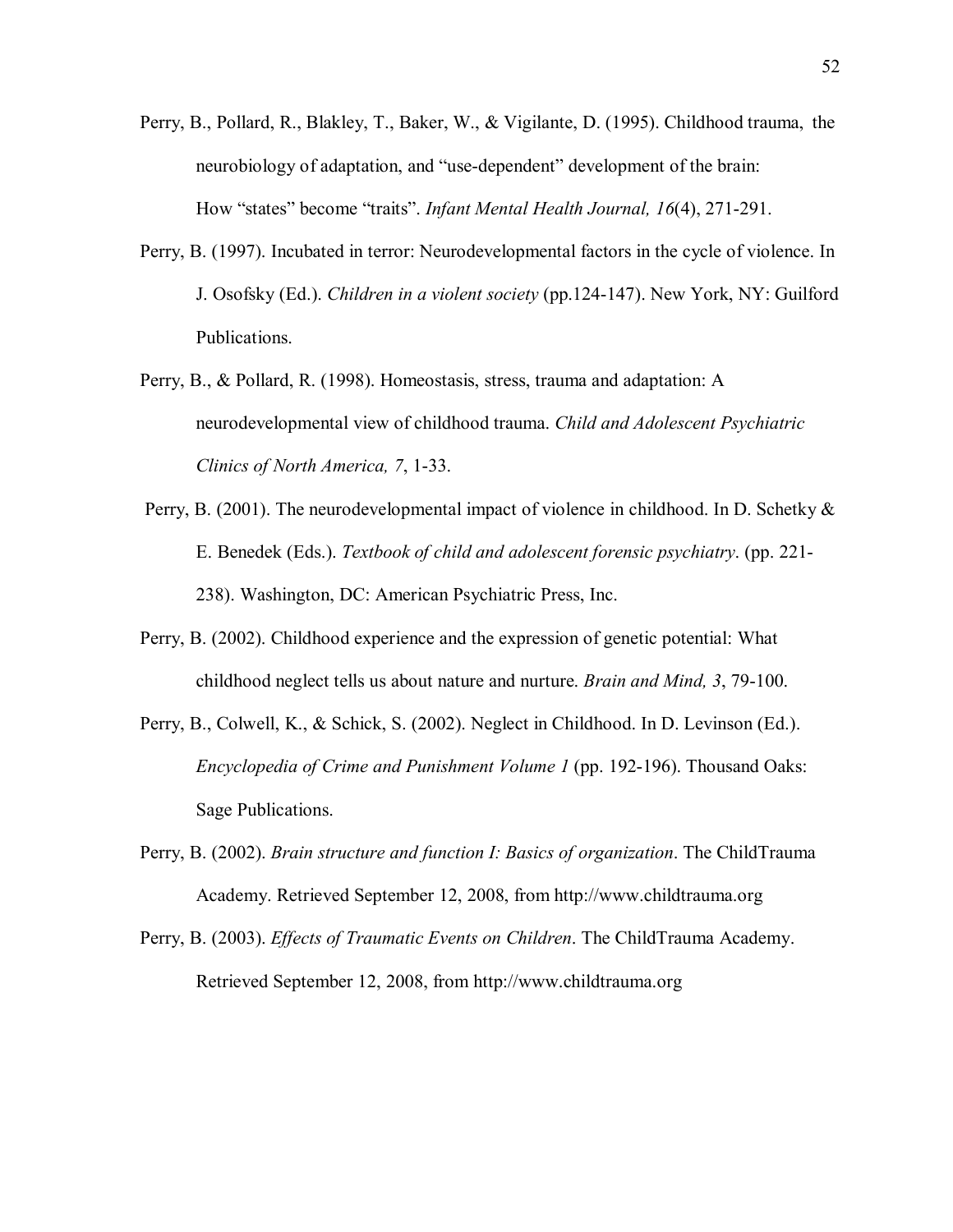- Perry, B. (2006). Applying principles of neurodevelopment to clinical work with maltreated and traumatized children. In N. Boyd Webb (Ed.). *Working with traumatized youth in child welfare* (pp. 27-52). New York, NY: The Guilford Press.
- Phillips, L., McGorry, P., Garner, B., Thompson, K., Pantelis, C., Wood, S., et al. (2006). Stress, the hippocampus and the hypothalamic-pituitary-adrenal axis: Implications for the development of psychotic disorders. *Australian and New Zealand Journal of Psychiatry, 40*, 725-741.
- Seer's Training Website (n.d.). Structure of neurons and glial cells. Retrieved November 24, 2008, from

http://training.seer.cancer.gov/ss\_module00\_bbt/unit02\_sec04\_b\_cells.html

- Shaw, J. (2000). Children, adolescents and trauma. *Psychiatric Quarterly, 71*(3), 227- 243.
- Siegel, D., & Hartzell, M. (2003). *Parenting from the inside out*. New York, NY: Jeremy P. Tarcher/Penguin.
- Stien, P., & Kendall, J. (2004). *Psychological Trauma and the Developing Brain*. Binghamton, NY: The Haworth Maltreatment and Trauma Press.
- Taylor, K., & Lamoreaux, A. (2008). Teaching with the brain in mind. *New Directions for Adult and Continuing Education, 119*, 49-59.

Teicher, M., Andersen, S., Polcari, A., Anderson, C., & Navalta, C. (2002). Developmental neurobiology of childhood stress and trauma. *Psychiatric Clinics of North America, 25*(2), 397-426.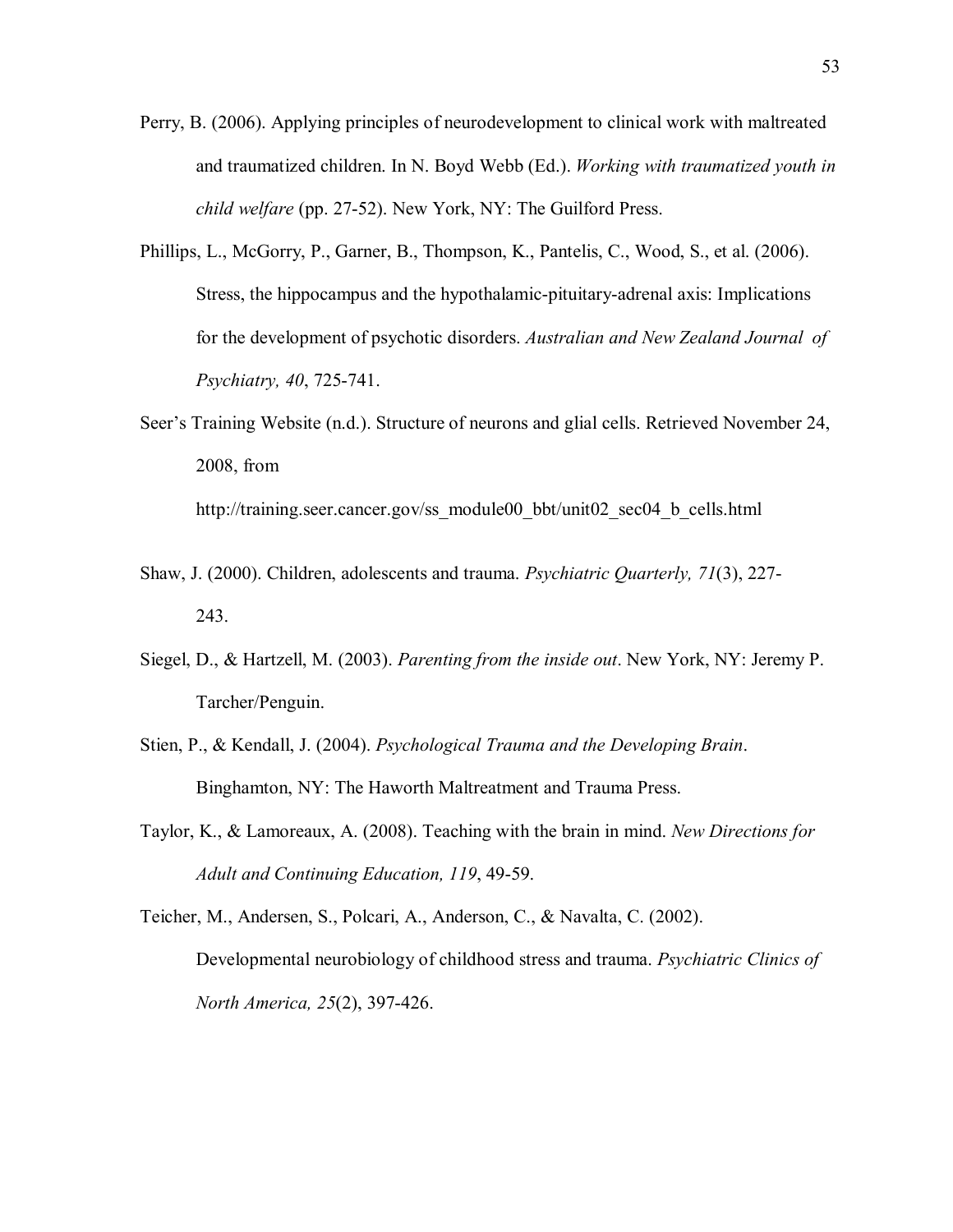- Teicher, M., Andersen, S., Polcari, A., Anderson, C., Navalta, C., & Kim, D. (2003). The neurobiological consequences of early stress and childhood maltreatment. *Neuroscience and Biobehavioral Reviews, 27*, 33-44.
- Watts-English, T., Fortson, B., Gibler, N., Hooper, S., & De Bellis, M. (2006). The psychobiology of maltreatment in childhood. *Journal of Social Issues, 62*(4), 717- 736.
- Weber, D., & Reynolds, C. (2004). Clinical perspectives on neurobiological effects of psychological trauma. *Neuropsychology Review, 14*(2), 115-129.
- Weber, S., Habel, U., Amunts, K., & Schneider, F. (2008). Structural brain abnormalities in psychopaths-a review. *Behavioral Sciences and the Law, 26*, 7-28.
- Weiss, S. (2007). Neurobiological alterations associates with traumatic stress. *Perspectives in Psychiatric Care, 43*(3), 114-122.
- Weitzman, J. (2005). Maltreatment and trauma: Toward a comprehensive model of abused children from developmental psychology. *Child and Adolescent Social Work Journal, 22*, 321-341.
- Wolfe, D., & Yuan, L. (2001). *A conceptual and epidemiological framework for child maltreatment surveillance*. Ottawa, ON: Minister of Public Works and Government Services Canada.
- Ziegler, D. (2002). *Traumatic Experience and the brain: A handbook for understanding and treating those traumatized as children.* Jasper, OR: Acacia Publishing Inc.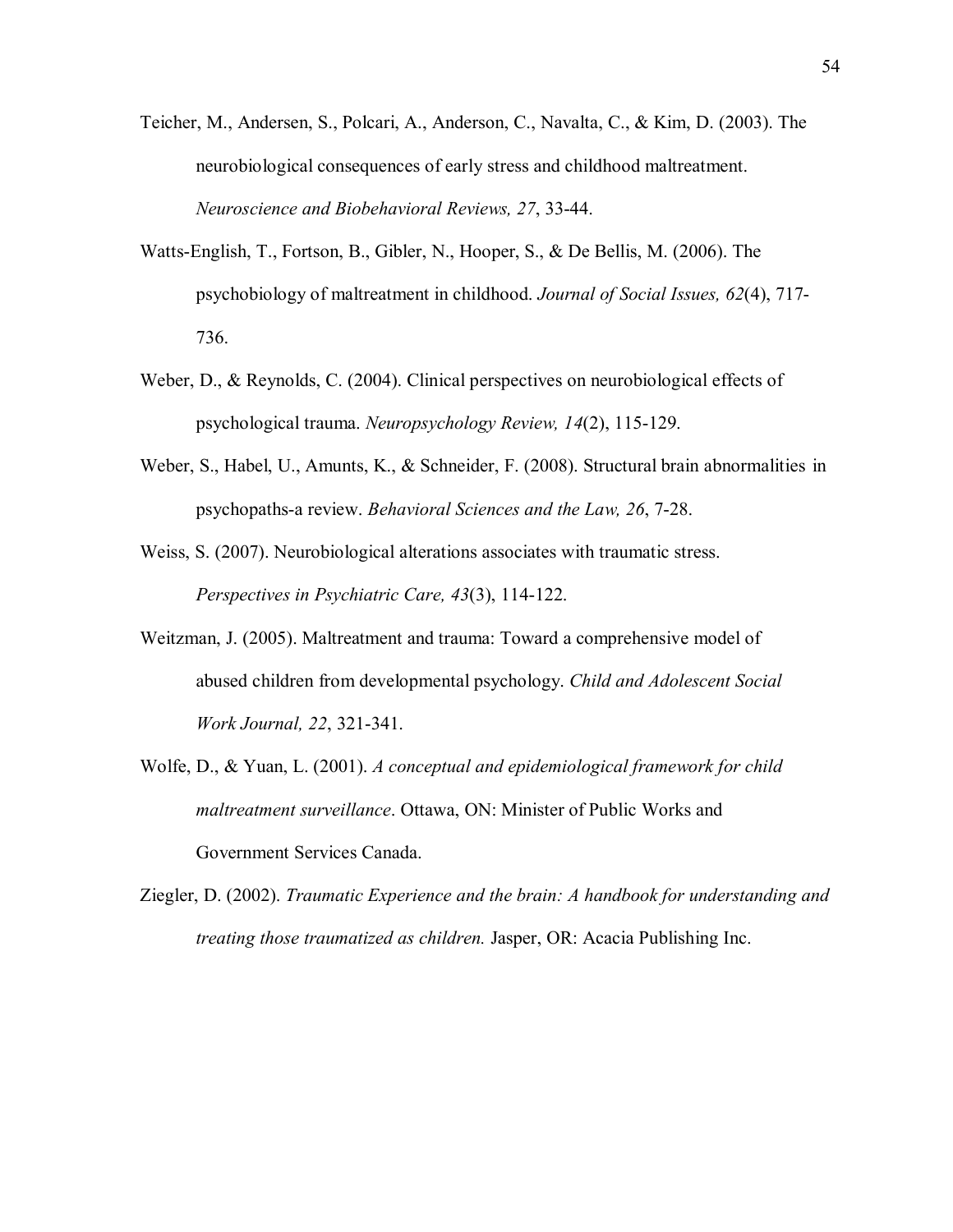# APPENDIX A

Handout Package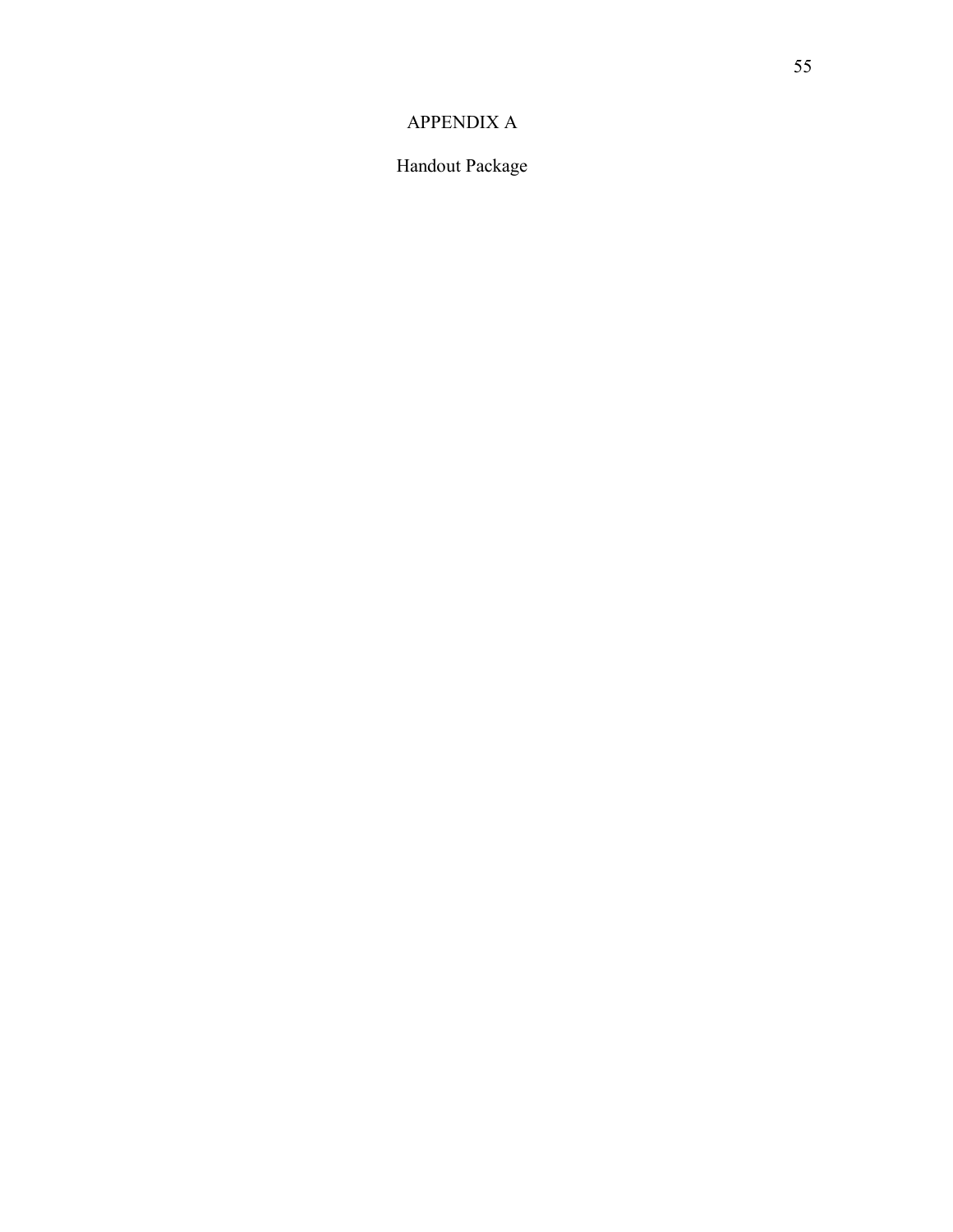Supplementary Handout Package:

Impact of Childhood Trauma on Brain Development

Samantha Kirouac

March 2009



The reader has permission to copy information found in Appendix A providing the borrowed information is referenced as:

Kirouac, S. (2009). *Supplementary handout package: Impact of childhood trauma on brain development.* Calgary, AB: Athabasca University.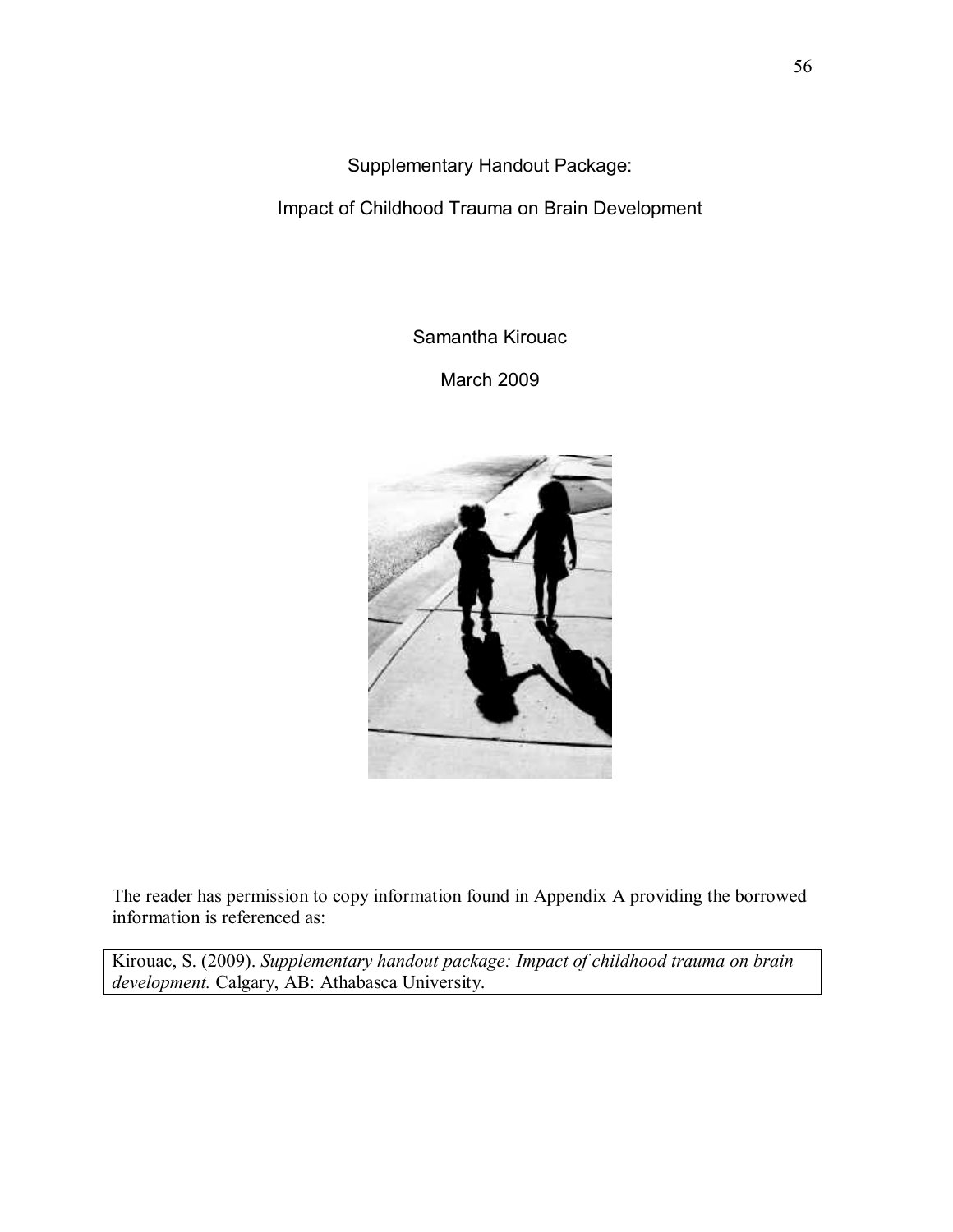### Preamble

This handout package compliments my Master of Counselling project, "The impact of childhood trauma on brain development". The project was created for professionals working with traumatized children who had a minimal understanding of brain development, brain structures and functions, and also the impact trauma has on the brain. Many counselling professionals encounter children that have had traumatic experiences. It is vital counsellors have an understanding of how the brain works and how trauma impacts the brain when working with traumatized children.

The information presented in these handouts has been taken directly from my project and have been summarized as a quick reference for the audience. This section of my project can be used alone to provide a review of key points presented in my project or together with my project to reinforce understanding of the brain.

This handout is presented in a user-friendly, creative manner that includes tables and hand drawn sketches. This section of my project does not adhere to American Psychological Association (APA) guidelines.

If the reader wants more detailed information on topics offered in the handouts please refer to my project<sup>3</sup>.

<sup>3</sup> Kirouac, S. (2009). *Supplementary handouts package: Impact of childhood trauma on brain development.* Calgary, AB: Athabasca University.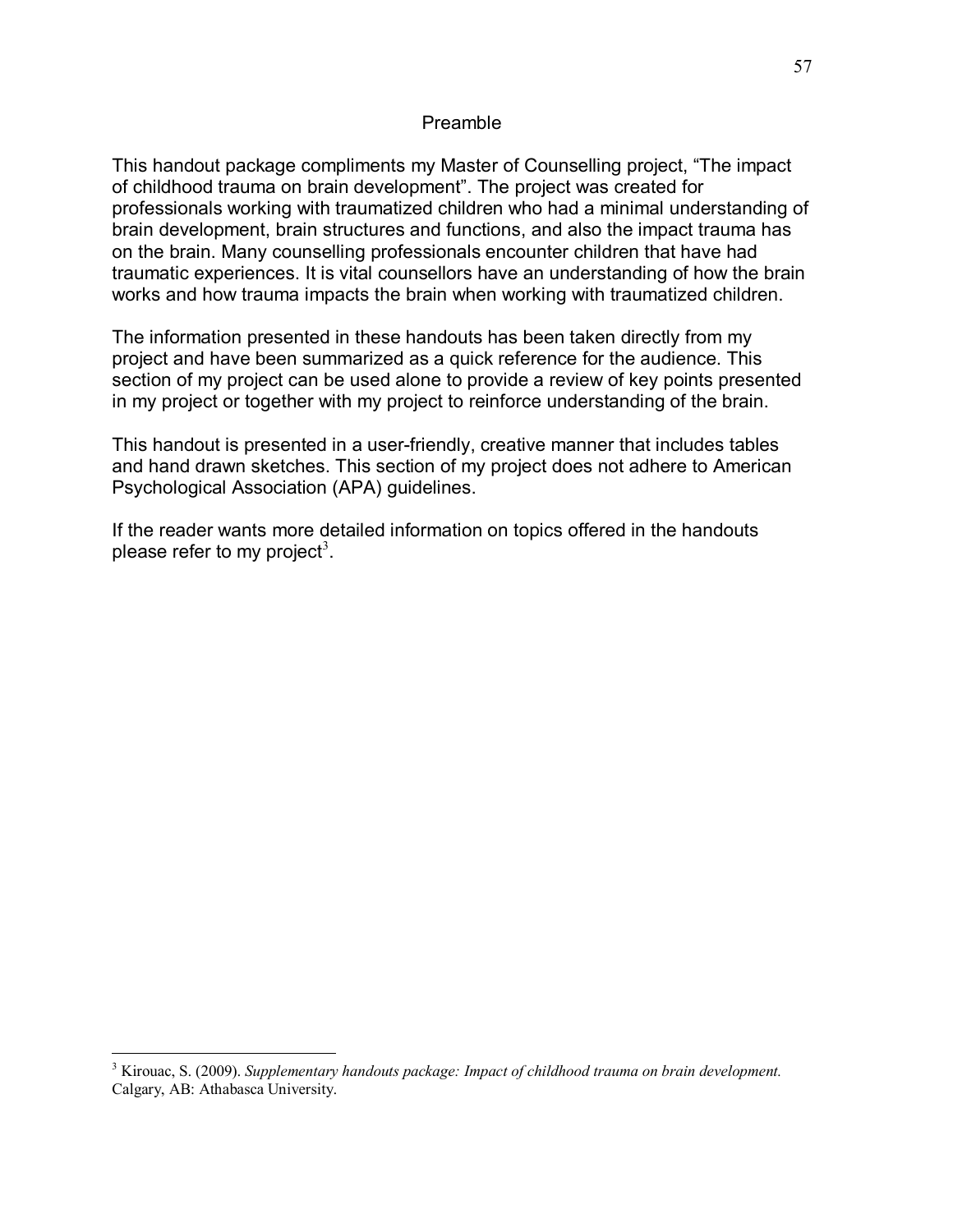Childhood trauma (maltreatment or abuse) can involve a sudden single event that overpowers the child's ability to cope, such as a school shooting, car accident, and/or a natural disaster.<sup>4</sup> Trauma can also involve exposure to ongoing, chronic, and/or unrelenting stressors such as, war, repeated acts of physical abuse, and/or witnessing domestic violence.<sup>5</sup>

For an event to be traumatic there is an actual or perceived threat of serious physical and/ emotional suffering or possible death and the event has a specific meaning for the child.<sup>6</sup>



<sup>4</sup> Dripchak, V. (2007). Posttraumatic Play: Towards acceptance and resolution. *Clinical Social Work Journal, 35*, 125-134.

<sup>5</sup> Ogawa, Y. (2004). Childhood trauma and play therapy intervention for traumatized children. *Journal of Professional Counseling: Practice, Theory, & Research, 32*(1), 19-29.

<sup>6</sup> Dripchak, V. (2007). Posttraumatic Play: Towards acceptance and resolution. *Clinical Social Work Journal, 35*, 125-134.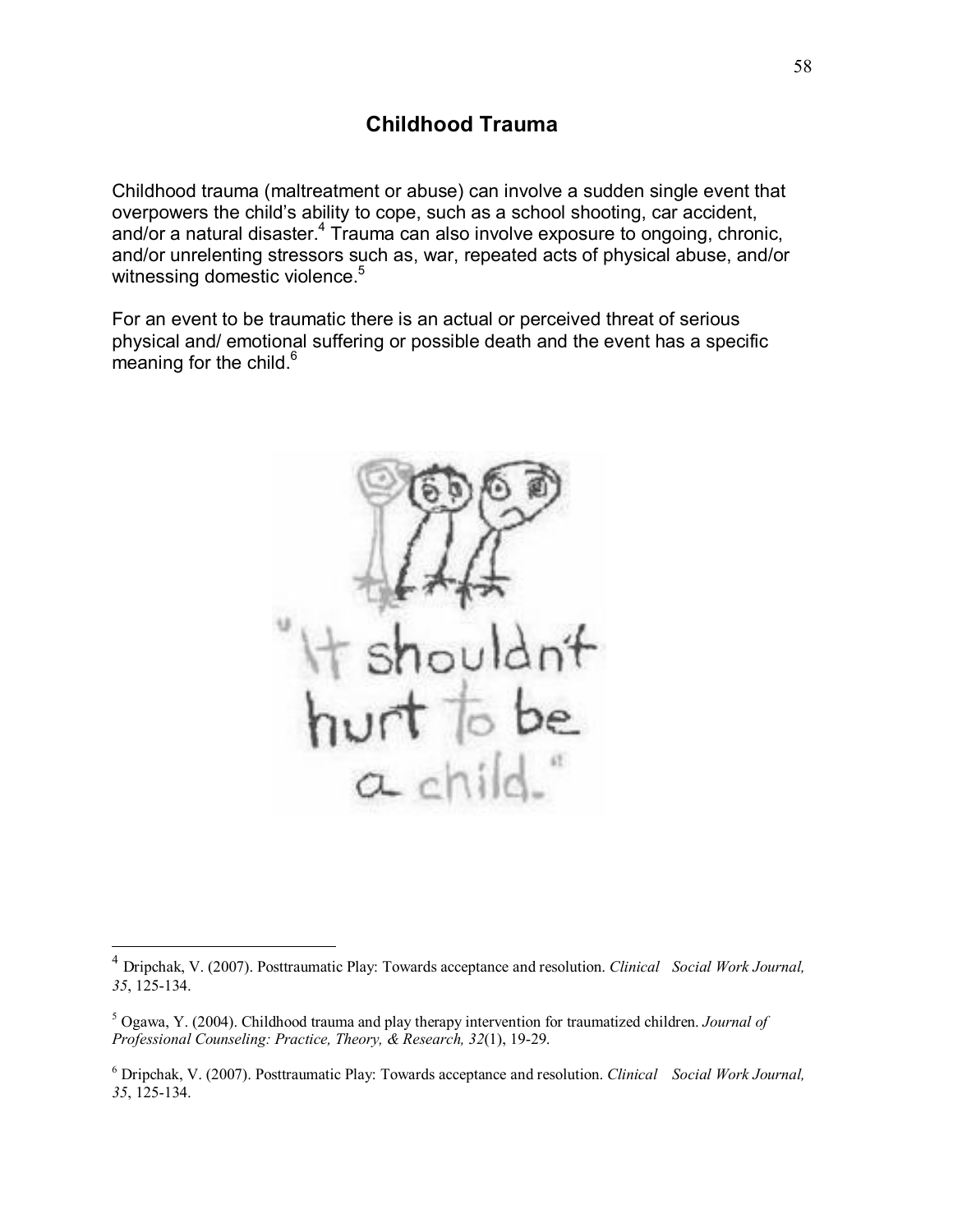# **Forms of Maltreatment**

| Category                       | <b>Definition</b>                                                                                                                | <b>Examples</b>                                                                                                                                                              |
|--------------------------------|----------------------------------------------------------------------------------------------------------------------------------|------------------------------------------------------------------------------------------------------------------------------------------------------------------------------|
| Physical<br>Abuse              | Deliberate unreasonable force<br>to any part of the child's body.<br>The abuse can be a single or<br>repeated incident(s).       | Hitting, shaking, choking,<br>biting, pushing, burning,<br>suffocating, stabbing,<br>poisoning                                                                               |
| Sexual<br>Abuse                | Any sexual experience<br>between a child and an<br>adolescent or adult.                                                          | Attempted and actual<br>fondling of a child's<br>genitals, incest, sex<br>talk, voyeurism, sodomy,<br>sexual exploitation                                                    |
| Emotional<br>Abuse             | Adult behavior that damages<br>a child's psychologically,<br>emotionally, and/or<br>spiritually.                                 | Verbal threats, demeaning<br>or insulting behavior(s),<br>forced social isolation,<br>exploitation, terrorizing,<br>constant unrealistic<br>demands on the child             |
| <b>Neglect</b>                 | Failure of a parent/ caregiver<br>to provide for the basic<br>physical and/or psychological<br>needs of a child.                 | Failure to supervise<br>resulting in physical<br>or sexual harm, physical,<br>Medical, educational<br>neglect, failure to provide<br>psychological treatment,<br>abandonment |
| Exposure to<br>Family violence | Witnessing violence that<br>occurs in the home<br>between parental figures,<br>caregivers, and/or other<br>members of the family | Child seeing, hearing, or<br>being exposed to signs<br>of violence (bruises, other<br>physical injuries, property<br>destroyed)                                              |

Jack, S., Munn, C., Cheng, C., & MacMillan, H. (2006). *Child maltreatment in Canada: National Clearinghouse on Family Violence*. Ottawa, ON: Public Health Agency of Canada.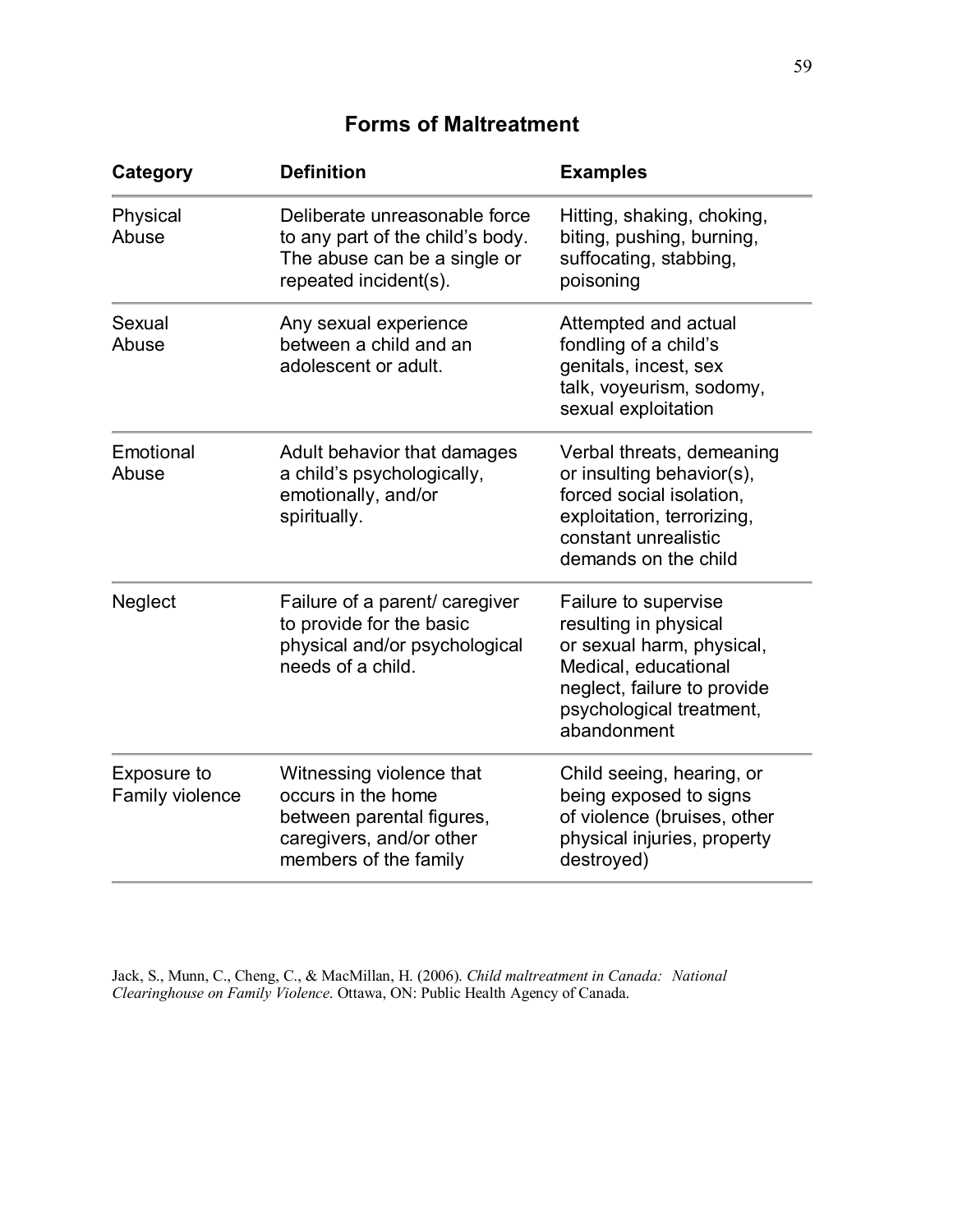## **Key Points on Brain Development**

The information provided on brain development provides the foundation for understanding and exploring brain structures and the impact trauma has on these structures. This information is vital for counselors who work with traumatized children regarding accurate assessments, creation of realistic and achievable goals, and treatment strategies. Understanding how the brain develops can prevent a counselor from unintentionally re-traumatizing his or her client.



All necessary brain structures are present at birth. After birth the brain continues to develop at a rapid pace.

The brain is not completely developed until a person's early twenties.<sup>7</sup>

 $\overline{a}$ 

The brain develops in a sequential and hierarchical manner meaning different areas of the brain develop and become fully functioning at different times during childhood. Areas of the brain that are responsible for basic functioning and our survival, for example the ability to breathe develops prior to birth; whereas our most complex functioning (abstract thinking) fully develop in early adulthood.<sup>8</sup>

The majority of brain development occurs during childhood meaning this time has the most powerful and enduring effect on how the brain develops and functions.

<sup>7</sup> Heide, K., & Solomon, E. (2006). Biology, childhood trauma, and murder: Rethinking justice. *International Journal of Law and Psychiatry, 29*, 220-233.

 $8$  Perry, B., Pollard, R., Blakley, T., Baker, W., & Vigilante, D. (1995). Childhood trauma, the neurobiology of adaptation, and "use-dependent" development of the brain: How "states" become "traits". *Infant Mental Health Journal, 16*(4), 271-291.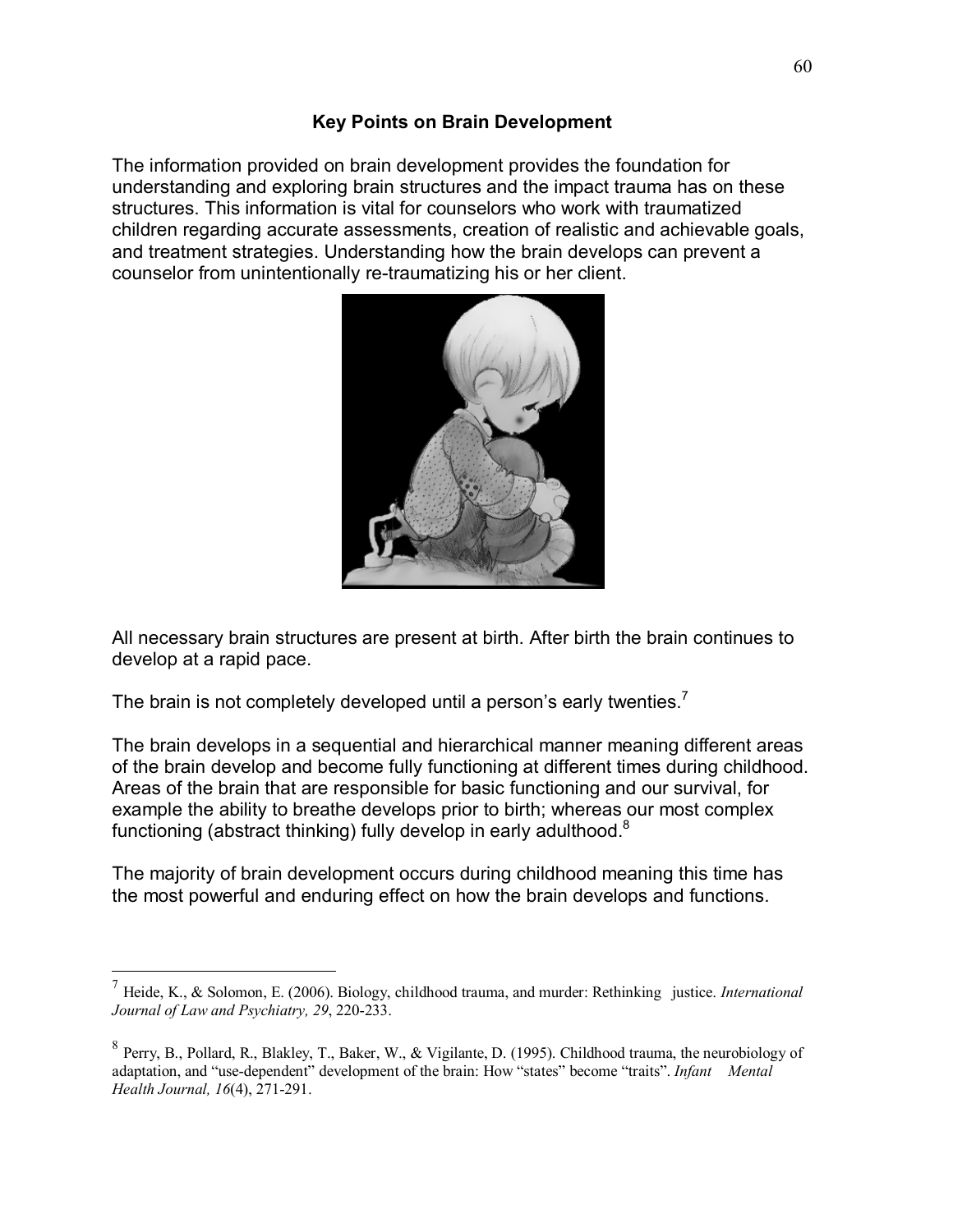The brain develops in a use-dependant fashion. The more something is experienced the stronger and more established that part of the system in the brain becomes. For instance, for a child to develop the ability for speech, he or she has to be spoken to regularly. $9$  In the same way, a child will not feel safe in his or her environment unless s/he has experienced safety, such as being raised in a safe nurturing environment.

The brain processes and gives meaning to all experiences. As new information/experiences occur the brain filters it through previous experiences as a way to make sense of this information.<sup>10</sup> For a child who has experienced trauma, new experiences become linked and are associated with and resemble the past traumatic experience. Previous minor stressors that the child did not have a response to, now result in a response that is similar to that of when the child is experiencing a real or perceived threat. For example, a female child that had been sexually assaulted by her uncle, she may interpret her male coach placing his hand on her shoulder in a friendly manner as threatening.

The brain is considered plastic or malleable, as it is capable of changing according to repetitive patterned experiences.<sup>11</sup> However not all parts of the brain are equally malleable. The brainstem (responsible for basic functioning) is not malleable once it is developed but the cortex (responsible for complex functioning) remains malleable throughout life.<sup>12</sup> This plasticity allows for new learning to occur. For example, adults who have been abused as children, are able to learn new coping strategies and relaxation techniques as a way to heal from their past trauma.

<sup>9</sup> Perry, B., Pollard, R., Blakley, T., Baker, W., & Vigilante, D. (1995). Childhood trauma, the neurobiology of adaptation, and "use-dependent" development of the brain: How "states" become "traits". *Infant Mental Health Journal, 16*(4), 271-291.

<sup>10</sup> Glaser, D. (2000). Child abuse and neglect and the brain-A review. *Journal of Child Psychology and Psychiatry, 41*(1), 97-116.

 $11$  Perry, B. (2006). Applying principles of neurodevelopment to clinical work with maltreated and traumatized children. In N. Boyd Webb (Ed.). *Working with traumatized youth in child welfare* (pp. 27-52). New York, NY: The Guilford Press.

 $12$  Perry, B. (2002). Childhood experience and the expression of genetic potential: What childhood neglect tells us about nature and nurture. *Brain and Mind, 3*, 79-100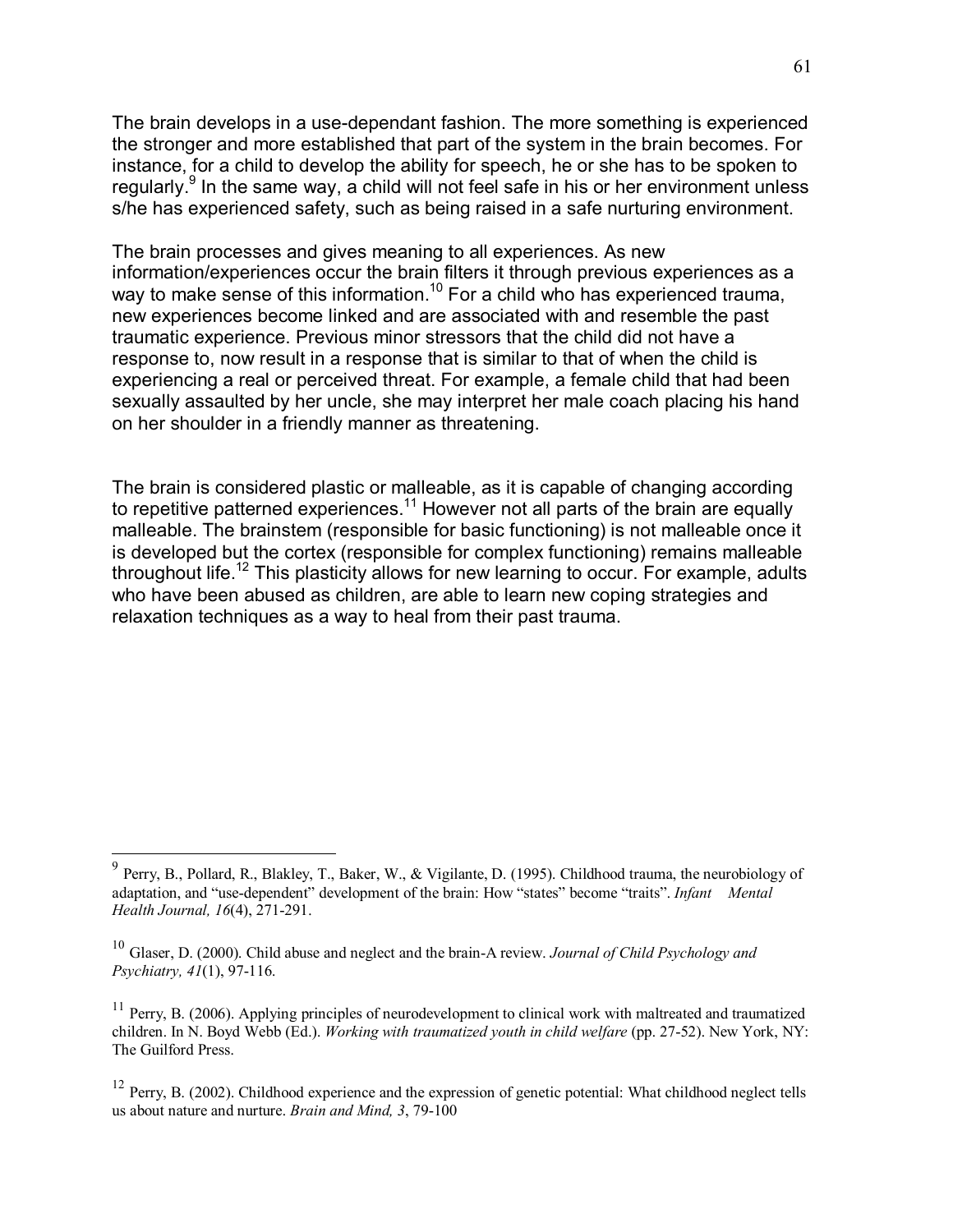The Triune Brain Model divides the brain into three major areas, the brainstem, the limbic system, and the cortex and proposes that the brain has a hierarchical organization in which the top area of the brain is more complex than the lower area.13

Repeated trauma alters the structure and functions of the brain.

# **The Brainstem**

The brainstem is the first region of the brain to develop prior to birth.

It is responsible for regulating basic cardiovascular functions and any other functions associated with our survival, which include breathing, heartbeat, and blood pressure.14

*Figure 1*. Shaded area represents the location of the brainstem.



1

<sup>13</sup> Stien, P., & Kendall, J. (2004). *Psychological Trauma and the Developing Brain*. Binghamton, NY: The Haworth Maltreatment and Trauma Press.

<sup>14</sup> Ziegler, D. (2002). *Traumatic Experience and the brain: A handbook for understanding and treating those traumatized as children.* Jasper, OR: Acacia Publishing Inc.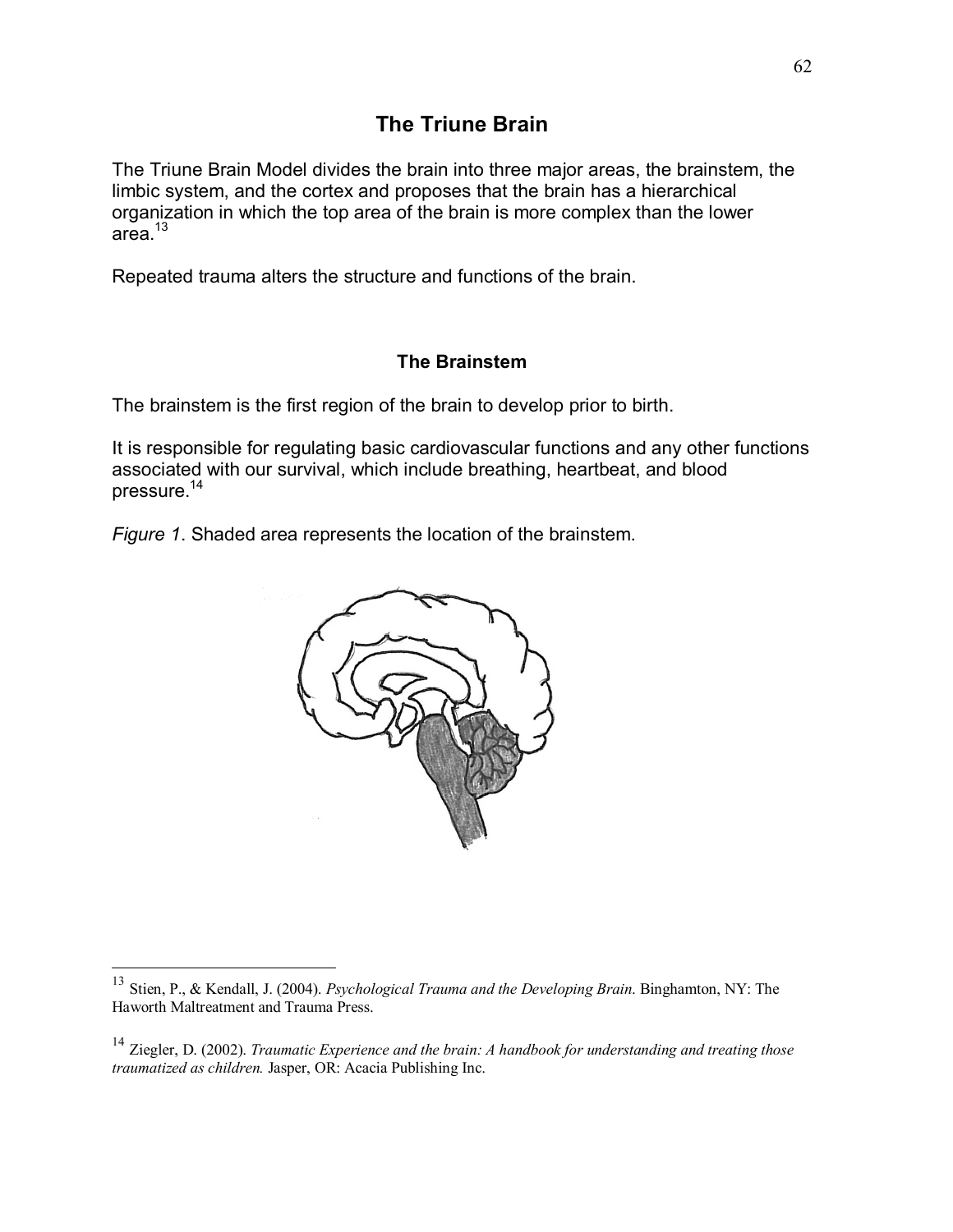## **The Limbic System**

The limbic system is the second area of the brain to develop and it is often referred to as the emotional brain because it is the source of our urges, needs, and emotions.<sup>15</sup>

The limbic system is the area in the brain that regulates emotions, memory, perception, impulse control, appetite, sleep, and body chemistry.16 The limbic system impacts learning, behaviour, and our emotional states.<sup>17</sup>

The three main structures in the limbic system are, the hypothalamus, the hippocampus, and the amygdala.

Figure 2. Shaded area represents the location of the limbic system in the brain.



<sup>15</sup> Stien, P., & Kendall, J. (2004). *Psychological Trauma and the Developing Brain*. Binghamton, NY: The Haworth Maltreatment and Trauma Press.

<sup>16</sup> Ziegler, D. (2002). *Traumatic Experience and the brain: A handbook for understanding and treating those traumatized as children.* Jasper, OR: Acacia Publishing Inc.

<sup>&</sup>lt;sup>17</sup> Weber, D., & Reynolds, C. (2004). Clinical perspectives on neurobiological effects of psychological trauma. *Neuropsychology Review, 14*(2), 115-129.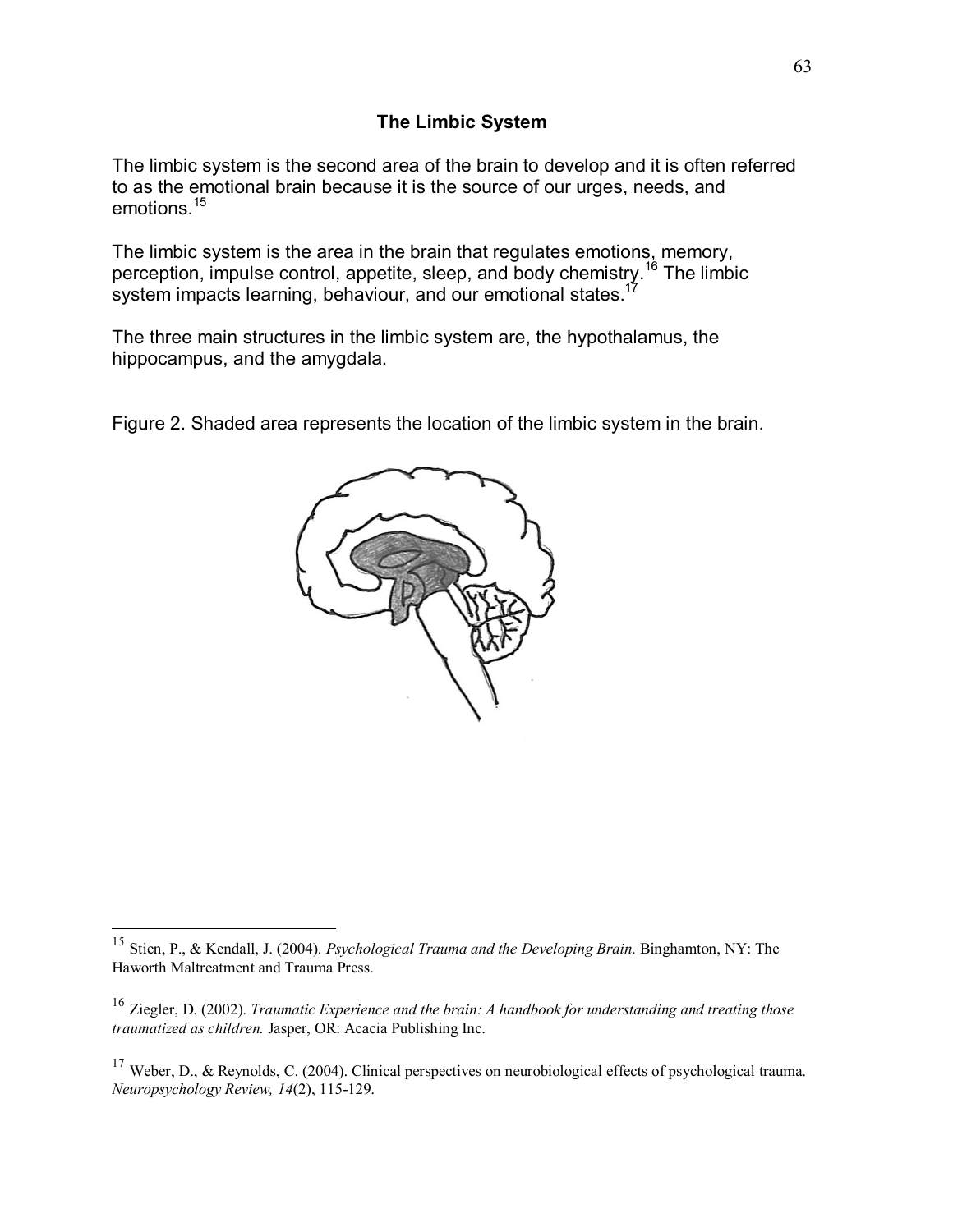## **The Hypothalamus**

 $\overline{a}$ 

| Function                                                                                                                                                                                                                                                                    | Impact of Trauma                                                                                                                                                                                                                                                                                         |
|-----------------------------------------------------------------------------------------------------------------------------------------------------------------------------------------------------------------------------------------------------------------------------|----------------------------------------------------------------------------------------------------------------------------------------------------------------------------------------------------------------------------------------------------------------------------------------------------------|
| Maintain normalcy in the brain<br>by regulating critical functions<br>such as blood pressure, body<br>temperature, and glucose<br>levels. <sup>18</sup><br>It is a key part of the<br>hypothalamic-pituitary-adrenal<br>(HPA) axis that is vital in the<br>stress response. | Prolonged trauma produces an<br>enduring sensitization of the HPA<br>system resulting in its not functioning<br>properly.                                                                                                                                                                                |
| The Hippocampus                                                                                                                                                                                                                                                             |                                                                                                                                                                                                                                                                                                          |
| Function                                                                                                                                                                                                                                                                    | Impact of Trauma                                                                                                                                                                                                                                                                                         |
| Plays a critical role in<br>memory function, learning,<br>emotional regulation, and<br>behavior inhibition. <sup>19</sup>                                                                                                                                                   | Repeated trauma has been associated<br>with deficits in memory, cognitive<br>impairments, ineffective coping<br>responses, dissociation, problems<br>processing and storing spatial<br>information, and impairments in<br>associative learning. <sup>20</sup><br>Interpretations of incoming information |

evaluation of experiences are also

negatively impacted. <sup>21</sup>

and normal categorization and

<sup>18</sup> Stien, P., & Kendall, J. (2004). *Psychological Trauma and the Developing Brain*. Binghamton, NY: The Haworth Maltreatment and Trauma Press.

<sup>19</sup> Anda, R., Felitti, V., Bremner, D., Walker, J., Whitfield, C., Perry, B., et al. (2005). The enduring effects of abuse and related adverse experiences in childhood. *European Archives of Psychiatry and Clinical Neuroscience, 256*(3), 174-186.

<sup>&</sup>lt;sup>20</sup> Diseth, T. (2005). Dissociation in children and adolescents as reaction to trauma-an overview of conceptual issues and neurobiological factors. *Nordic Journal of Psychiatry, 59*, 79-91.

<sup>21</sup> Weber, D., & Reynolds, C. (2004). Clinical perspectives on neurobiological effects of psychological trauma. *Neuropsychology Review, 14*(2), 115-129.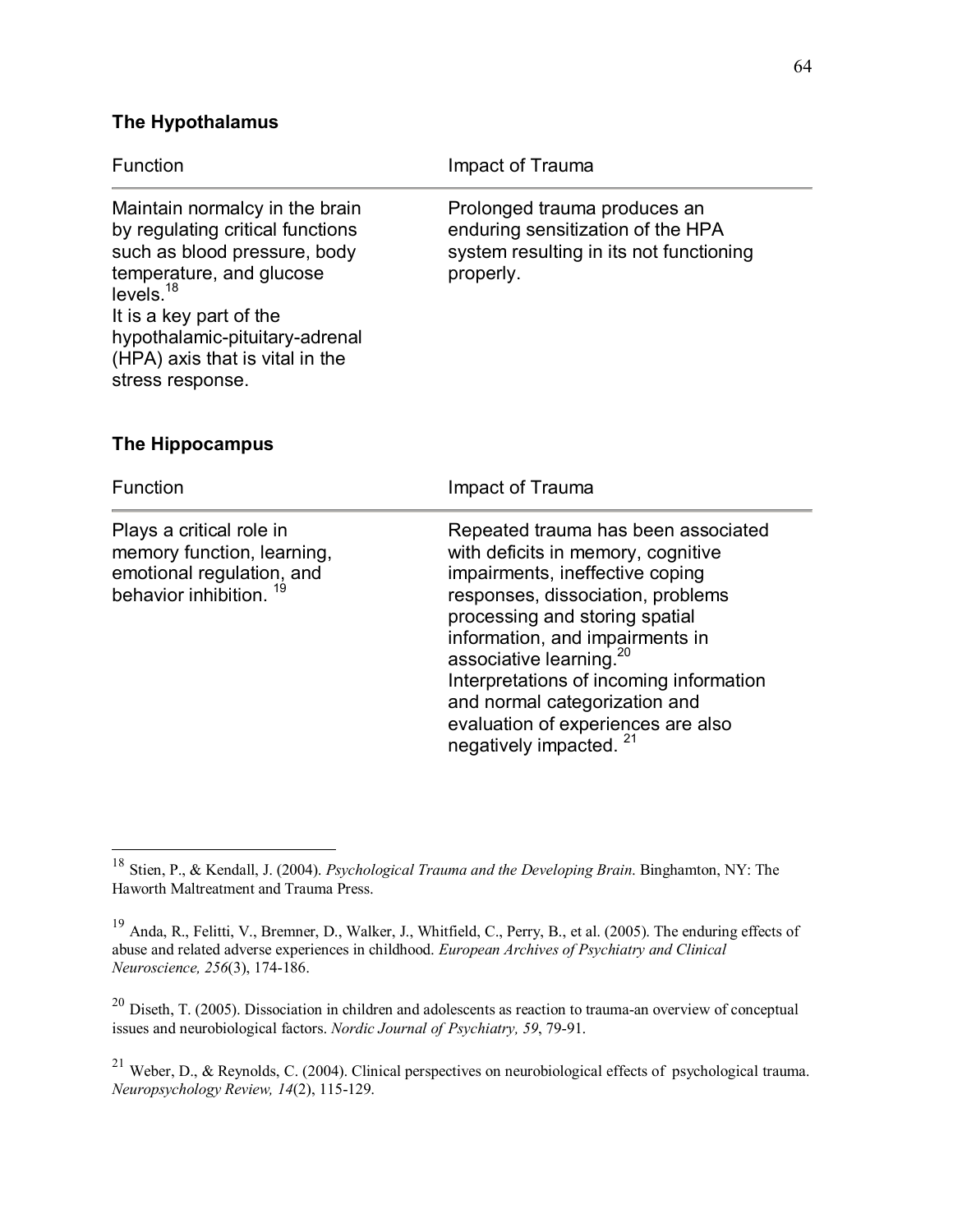# **The Amygdala**

| Function                                                                                                                                                                                                                                                                                                           | Impact of Trauma                                                                                                                                                                                                                                                                                     |
|--------------------------------------------------------------------------------------------------------------------------------------------------------------------------------------------------------------------------------------------------------------------------------------------------------------------|------------------------------------------------------------------------------------------------------------------------------------------------------------------------------------------------------------------------------------------------------------------------------------------------------|
| Emotions are processed in<br>this region of the brain.<br>It is involved in the memory<br>of emotional reactions and<br>evaluating the meaning of<br>incoming information. <sup>23</sup><br>It has a role in the controlling<br>aggressive, sexual behaviors,<br>and in mediating the fear response. <sup>25</sup> | During a traumatic event the amygdala<br>automatically remembers all elements<br>of the experience (smells, sounds,<br>sensations). $^{22}$<br>Prolonged trauma can over stimulate<br>the amygdala leading to hyper-arousal<br>in the form of aggression, anxiety,<br>and impulsivity. <sup>24</sup> |

<sup>22</sup> Heide, K., & Solomon, E. (2006). Biology, childhood trauma, and murder: Rethinking justice. *International Journal of Law and Psychiatry, 29*, 220-233.

<sup>23</sup> Siegel, D., & Hartzell, M. (2003). *Parenting from the inside out*. New York, NY: Jeremy P. Tarcher/Penguin.

<sup>24</sup> Stien, P., & Kendall, J. (2004). *Psychological Trauma and the Developing Brain*. Binghamton, NY: The Haworth Maltreatment and Trauma Press.

<sup>25</sup> Teicher, M., Andersen, S., Polcari, A., Anderson, C., Navalta, C., & Kim, D. (2003). The neurobiological consequences of early stress and childhood maltreatment. *Neuroscience and Biobehavioral Reviews, 27*, 33-44.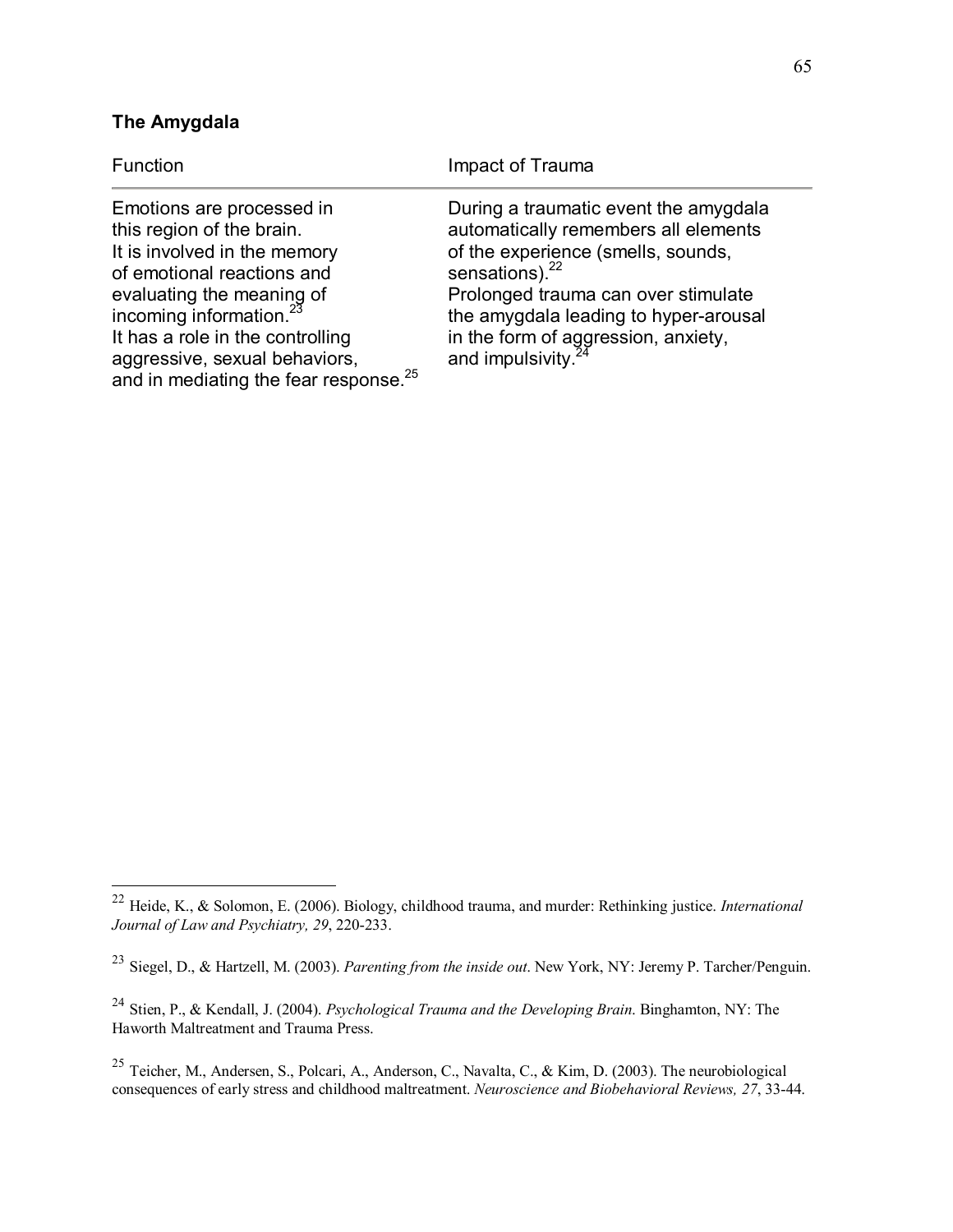### **The Cortex**

The cortex is the last region of the brain to develop and controls the brain's most complex functions such as, abstract thinking, reflection, auditory processing, planning, language and speech, and complex motor action.26

All aspects of a child's life, including his or her psychological, academic, social, and physical life can be affected by the underdevelopment of the cortex.27

The prefrontal cortex and the corpus callosum are two structures in the cortex.

*Figure 3*. Shaded area represents the location of the cortex in the brain.



<sup>26</sup> Stien, P., & Kendall, J. (2004). *Psychological Trauma and the Developing Brain*. Binghamton, NY: The Haworth Maltreatment and Trauma Press.

<sup>&</sup>lt;sup>27</sup> Perry, B. (2002). Childhood experience and the expression of genetic potential: What childhood neglect tells us about nature and nurture. *Brain and Mind, 3*, 79-100.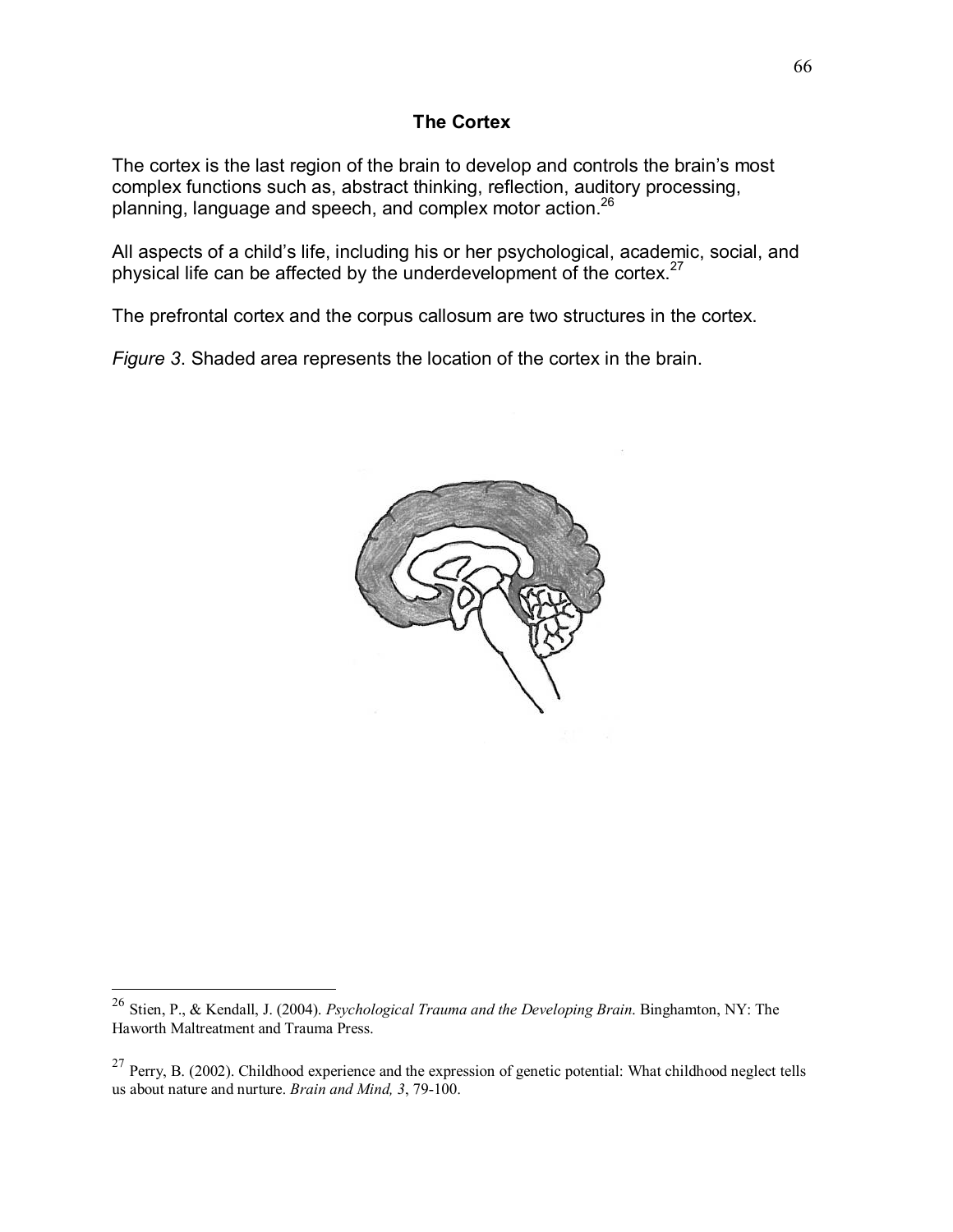# **The Prefrontal Cortex**

 $\overline{a}$ 

| Function                                        | Impact of Trauma                             |
|-------------------------------------------------|----------------------------------------------|
| It communicates with almost every               | Inattention, impulsivity, and inferior       |
| other structure in the brain and                | academic achievement, poor                   |
| filters out unnecessary incoming                | judgment, poor reasoning,                    |
| information so only information                 | and limited self-monitoring. <sup>28</sup>   |
| related to the particular experience            | Damage to the prefrontal cortex              |
| is processed. <sup>29</sup>                     | weakens the child's ability to understand    |
| It plays an important role in                   | all social interactions, which can then lead |
| planning, judgment, controlling                 | to misinterpretations of the child's         |
| impulsivity, and creates meaning. <sup>30</sup> | behaviour. <sup>31</sup>                     |

<sup>28</sup> De Bellis, M. (2005). The psychobiology of neglect. *Child Maltreatment, 10*(2), 150-172.

<sup>29</sup> Weiss, S. (2007). Neurobiological alterations associates with traumatic stress. .*Perspectives in Psychiatric Care, 43*(3), 114-122.

 $30$  Diseth, T. (2005). Dissociation in children and adolescents as reaction to trauma-an overview of conceptual issues and neurobiological factors. *Nordic Journal of Psychiatry, 59*, 79-91.

<sup>31</sup> Bremner, D. (2005). Effects of traumatic stress on brain structure. *Journal of Trauma and Dissociation, 6*, 51-68.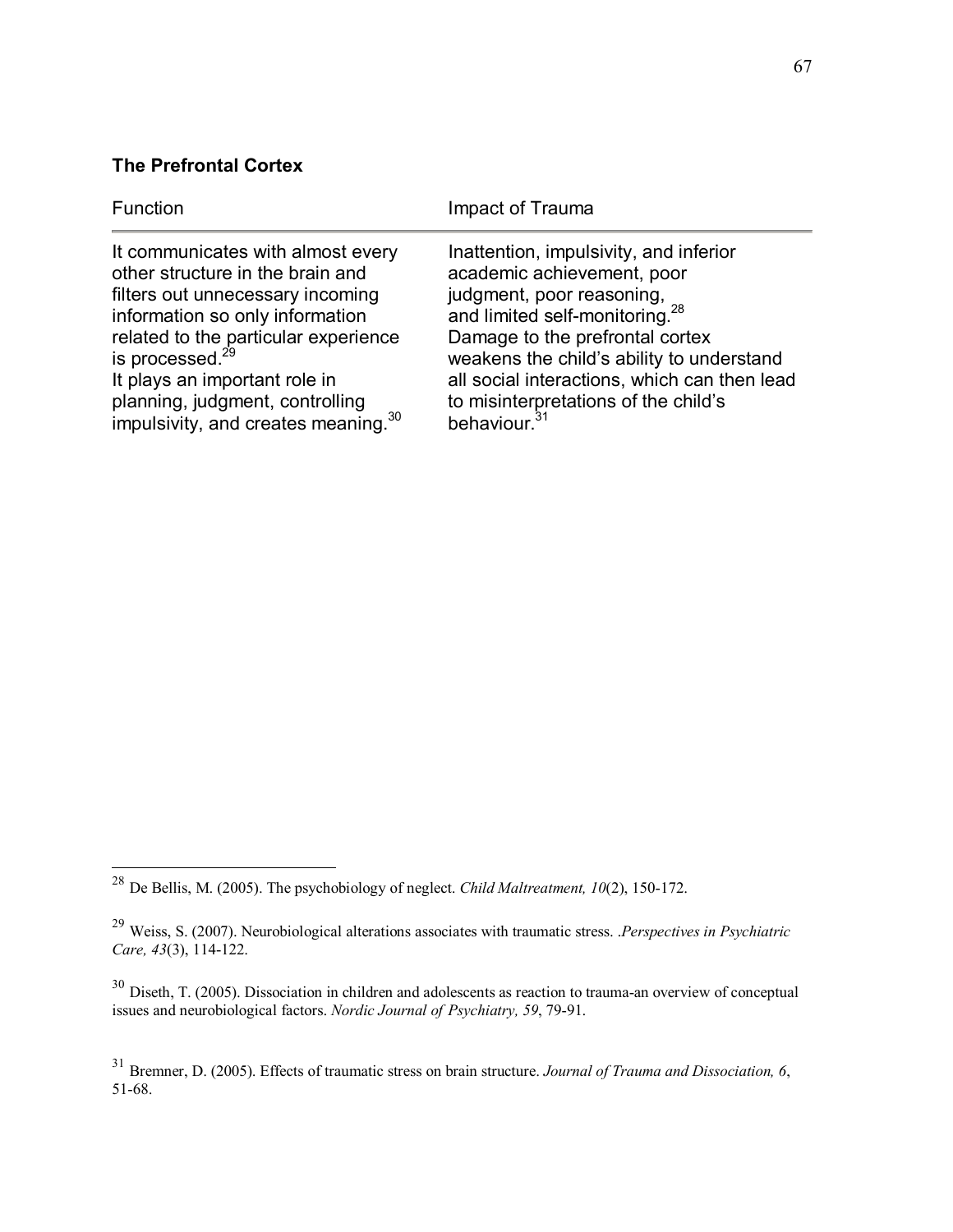# **Corpus Callosum**

| Function                                                                                                                                                                                                                                                                                                                                                                                                                                 | Impact of Trauma                                                                                                                                                                                                                                                                                                                                                                                      |
|------------------------------------------------------------------------------------------------------------------------------------------------------------------------------------------------------------------------------------------------------------------------------------------------------------------------------------------------------------------------------------------------------------------------------------------|-------------------------------------------------------------------------------------------------------------------------------------------------------------------------------------------------------------------------------------------------------------------------------------------------------------------------------------------------------------------------------------------------------|
| It is a bundle of nerves that link<br>the two hemispheres of the brain<br>allowing information to travel across.<br>The left hemisphere specializes in<br>perception, and expression of<br>language. It is logical and<br>analytical. <sup>33</sup><br>The right hemisphere specializes<br>in the perception and expression<br>of emotion, spatial abilities, face<br>recognition, visual imagery, and<br>musical ability. <sup>34</sup> | Interrupted communication between<br>the two hemispheres may lead to<br>difficulties in expressing emotions,<br>coordination, translating symbols into<br>language, and memory. <sup>32</sup><br>A child who has experienced trauma may<br>act out impulsively and strike another child<br>that s/he is angry with due to his or her<br>difficulty in regulating his or her emotions<br>and thoughts. |

 $32$  Weber, D., & Reynolds, C. (2004). Clinical perspectives on neurobiological effects of psychological trauma. *Neuropsychology Review, 14*(2), 115-129.

 $33$  Teicher, M., Andersen, S., Polcari, A., Anderson, C., Navalta, C., & Kim, D. (2003). The neurobiological consequences of early stress and childhood maltreatment. *Neuroscience and Biobehavioral Reviews, 27*, 33-44.

<sup>34</sup> Teicher, M., Andersen, S., Polcari, A., Anderson, C., & Navalta, C. (2002). Developmental neurobiology of childhood stress and trauma. *Psychiatric Clinics of North America, 25*(2), 397-426.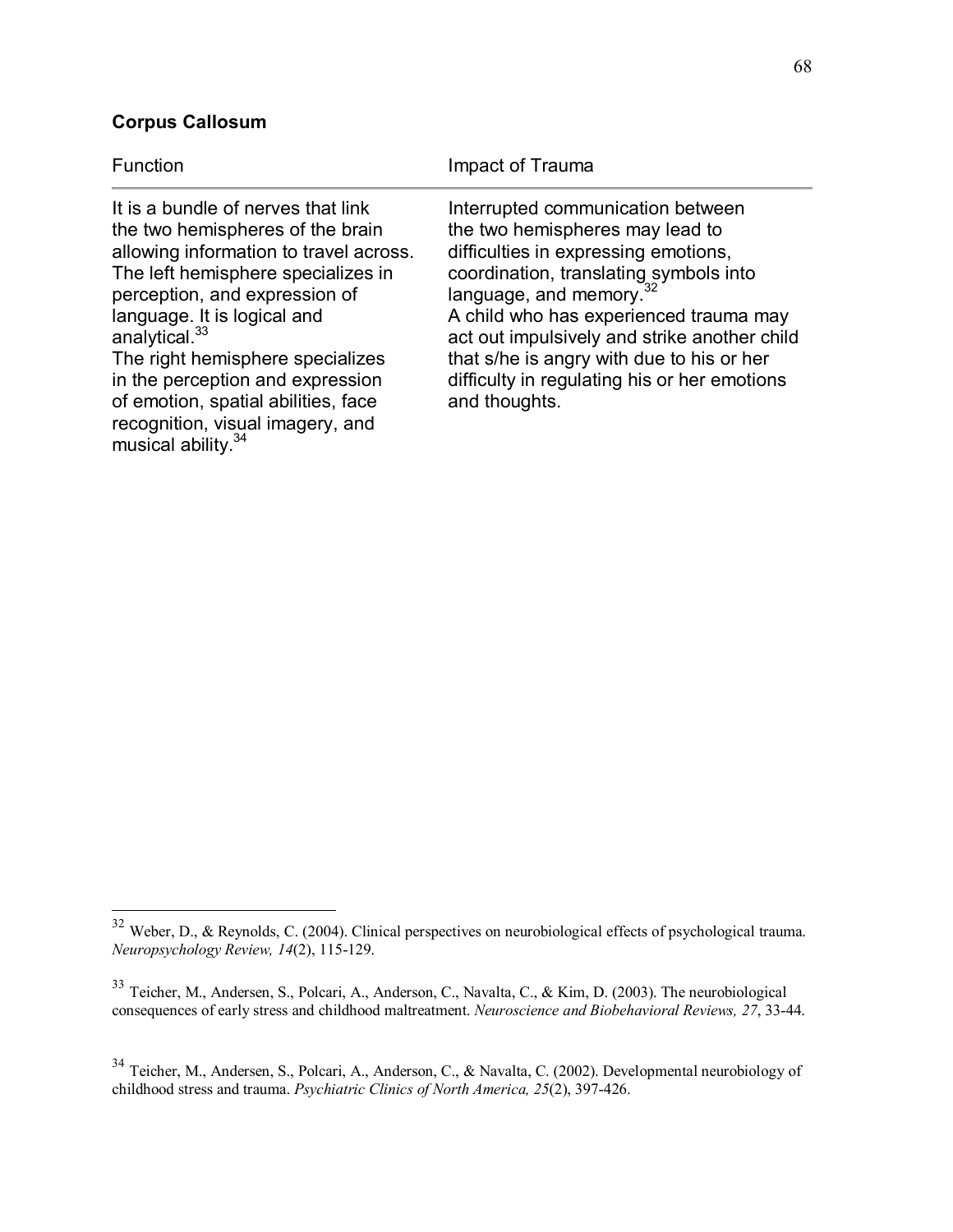### **The Stress Response**

The stress response is a physiological coping mechanism to help human bodies physiologically respond to and repair after a traumatic event (perceived or actual).<sup>35</sup> Initiation of the stress response begins a process where numerous chemical and hormonal changes occur in the brain.<sup>36</sup> These changes occur as a way for the brain to return to a balanced state. For more detailed information on the stress response including how it is activated, chemicals and hormones involved, brain structures involved, as well as the process to restore balance to the brain, can be found in my project.<sup>37</sup>

If the stress response continues to be activated, meaning the real or perceived threat is still present, the brain responds by preparing to fight-flight-freeze and/or dissociate.



<sup>35</sup> Glaser, D. (2000). Child abuse and neglect and the brain-A review. *Journal of Child Psychology and Psychiatry, 41*(1), 97-116.

<sup>36</sup> Osofsky, J. (Ed.). (2004). *Young children and trauma: Intervention and treatment*. New York, NY: The Guilford Press.

<sup>37</sup> Kirouac, S. (2009). *Supplementary handout package*: *Impact of childhood trauma on brain development.*  Calgary, AB: Athabasca University.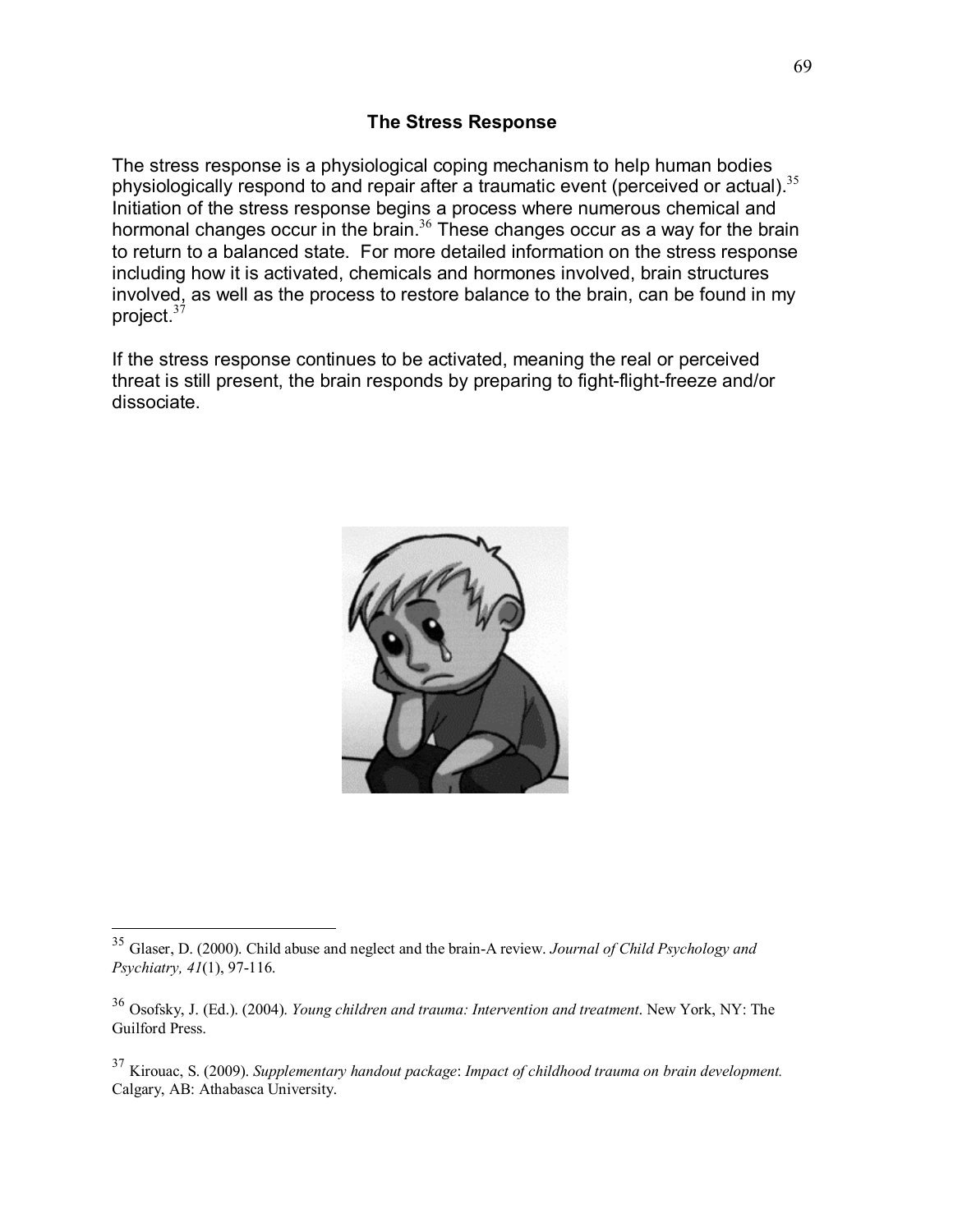### **Fight-Flight-Freeze**

<u>.</u>

A common first reaction when confronted with an ongoing threat is to freeze. By freezing the child can organize, make a plan, and figure out how to respond to the threat. $38$  For example, a child who unexpectedly gets yelled at from a teacher may initially freeze as a way to figure out whether this is a threatening situation and action is required. It the child feels threatened then the freezing may escalate to a fight or flight response.

The fight or flight reaction begins during the early stages of a threat and is characterized by the child being hyper-aroused. The child's heart rate, blood pressure, respiration, and muscle tone increase, and a sense of hyper-vigilance develops that prepares the child for action by either fighting or running away.<sup>39</sup>

Extreme anxiety, hyper-vigilance, and the continuous activation of the stress response weaken the child's academic and socio-emotional learning.<sup>40</sup> This happens because a child in a state of hyper-vigilance (due to his or her fear) is activating the limbic system (emotions) and not the cortex (abstract thinking).<sup>41</sup> For example, a child that has been recently yelled at by the teacher feels threatened and is in a state of hyper-vigilance. S/he is no longer focusing on the words the teacher is saying only his or her nonverbal behaviour such as, his or her eye contact, body language, facial expression, and tone of voice.

A child raised in an abusive home has learned that non-verbal information is more important than the verbal information.<sup>42</sup>

 $38$  Perry, B., & Pollard, R. (1998). Homeostasis, stress, trauma and adaptation: A neurodevelopmental view of childhood trauma. *Child and Adolescent Psychiatric Clinics of North America, 7*, 1-33.

 $39$  Perry, B., Pollard, R., Blakley, T., Baker, W., & Vigilante, D. (1995). Childhood trauma, the neurobiology of adaptation, and "use-dependent" development of the brain: How "states" become "traits". *Infant Mental Health Journal, 16*(4), 271-291.

<sup>&</sup>lt;sup>40</sup> Perry, B. (2006). Applying principles of neurodevelopment to clinical work with maltreated and traumatized children. In N. Boyd Webb (Ed.). *Working with traumatized youth in child welfare* (pp. 27-52). New York, NY: The Guilford Press.

<sup>&</sup>lt;sup>41</sup> Perry, B. (1997). Incubated in terror: Neurodevelopmental factors in the cycle of violence. In J. Osofsky (Ed.). *Children in a violent society* (pp.124-147). New York, NY: Guilford Publications.

<sup>&</sup>lt;sup>42</sup> Perry, B. (2001). The neurodevelopmental impact of violence in childhood. In D. Schetky & E. Benedek (Eds.). *Textbook of child and adolescent forensic psychiatry*. (pp. 221- 238). Washington, DC: American Psychiatric Press, Inc.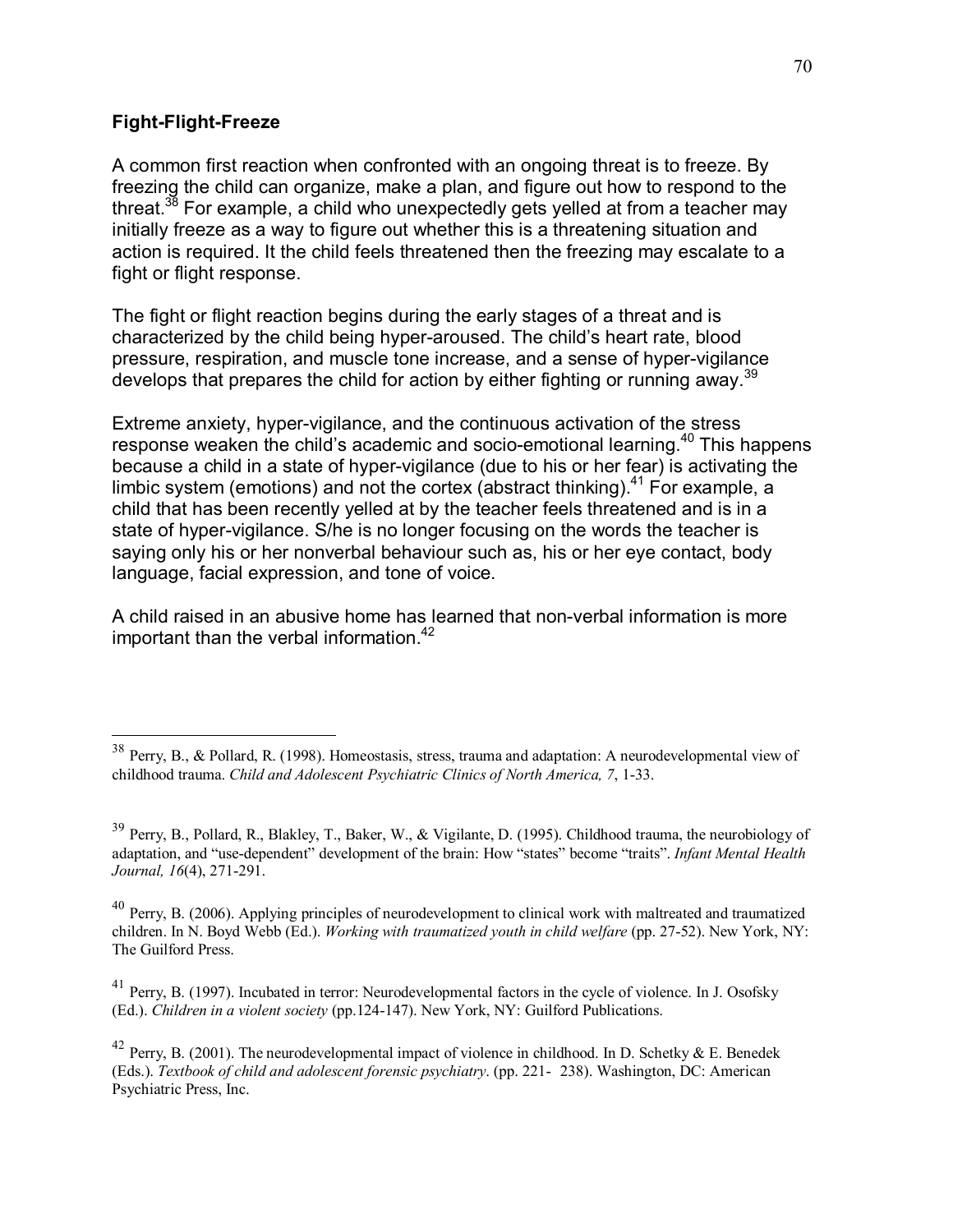### **Dissociation**

 $\overline{a}$ 

Another common reaction to threat (real or perceived) is dissociation.

Dissociation is when the person focuses on his or her internal world instead of his or her external world.<sup>43</sup> Meaning the person goes inside his or her head as a way to not be aware of what is happening in the real world, separating themselves from the real world.

Dissociation is not necessarily the same experience for everyone. There appears to be a process that can occur with people ranging from, distraction, daydreaming, fantasy, avoidance, depersonalizing, and in some circumstance fainting and catatonia.44

Dissociative techniques that are used by children and adults that have experienced trauma, can include, mentally going to a different place, taking on a persona of a superhero or animal, and/or feeling as if they are watching a movie they are part of.<sup>45</sup> For example, a child that is being sexually assaulted by his or her sibling may dissociate by mentally going to his or her fantasy world during the time of the assault. This allows the child to detach him or herself from the traumatic experience.

Dissociation frequently can create a distorted sense of time, diminished sense of pain and sometimes a feeling that what is happening to them is not real.<sup>46</sup>

<sup>43</sup> Perry, B. (2003). *Effects of Traumatic Events on Children*. The ChildTrauma Academy. Retrieved September 12, 2008, from http://www.childtrauma.org

<sup>44</sup> Perry, B. (2001). The neurodevelopmental impact of violence in childhood. In D. Schetky & E. Benedek (Eds.). *Textbook of child and adolescent forensic psychiatry*. (pp. 221- 238). Washington, DC: American Psychiatric Press, Inc.

 $^{45}$  Perry, B., & Pollard, R. (1998). Homeostasis, stress, trauma and adaptation: A neurodevelopmental view of childhood trauma. *Child and Adolescent Psychiatric Clinics of North America, 7*, 1-33.

<sup>46</sup> Mulvihill, D. (2005). The health impact of childhood trauma: An interdisciplinary review, 1997-2003. *Issues in Comprehensive Pediatric Nursing, 28*, 115-136.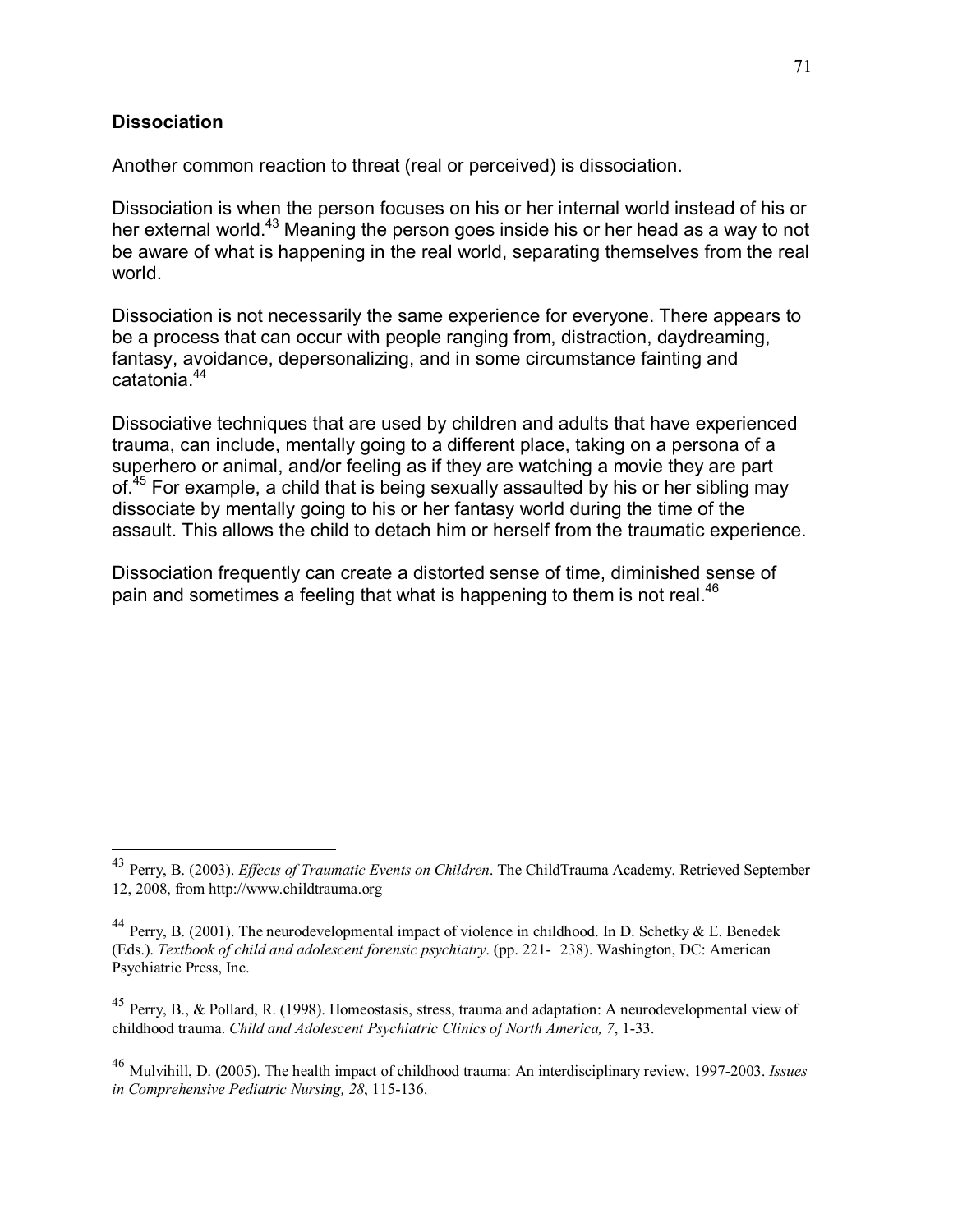### **Additional Resources**

If you want to learn more about the brain, childhood trauma, and interventions for traumatized children please refer to these available resources.

## Books

Gill, E. (2006). *Helping abused and traumatized children: Integrating directive and nondirective approaches.* New York, NY: The Guilford Press.

Greenwald, R. (2005). *Child trauma handbook: A guide for helping trauma-exposed children and adolescents.* New York, NY: Routledge Taylor & Francis Group.

Herman, J. (1997). *Trauma and recovery*. New York, NY: Basic Books.

Malchiodi, C. (Ed.), (2008). *Creative interventions with traumatized children.* New York, NY: The Guilford Press.

Osofsky, J. (Ed.), (2004). *Young children and trauma: Interventions and treatment*. New York, NY: The Guilford Press.

Perry, B., & Szalavitz, M. (2006). *The boy who was raised as a dog and other stories from a child psychiatristís notebook.* New York, NY: Basic Books.

Ziegler, D. (2002). *Traumatic experience and the brain: A handbook for understanding and treating those traumatized as children.* Jasper, OR: Acacia Publishing Inc.

### Websites

John Briere Ph.D.: http://www.johnbriere.com Child Trauma Academy: http://www.childtrauma.org Trauma Center: http://www.traumacenter.org The National Child Traumatic Stress Network: http://www.nctsnet.org David Baldwinís Trauma Information Pages: http://www.trauma-pages.com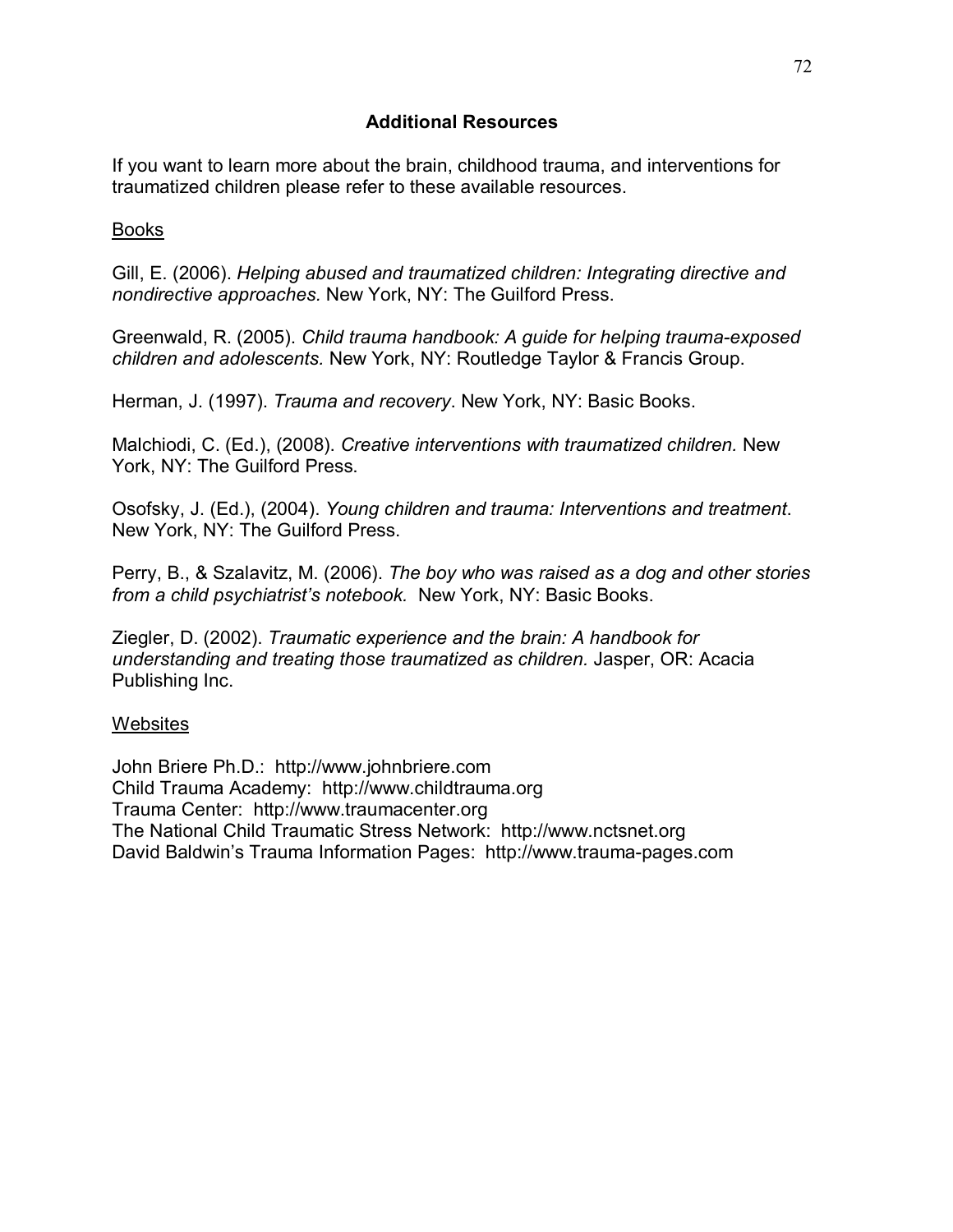- Anda, R., Felitti, V., Bremner, D., Walker, J., Whitfield, C., Perry, B., et al. (2005). The enduring effects of abuse and related adverse experiences in childhood. *European Archives of Psychiatry and Clinical Neuroscience, 256*(3), 174-186.
- Bremner, D. (2005). Effects of traumatic stress on brain structure. *Journal of Trauma and Dissociation, 6*, 51-68.

De Bellis, M. (2005). The psychobiology of neglect. *Child Maltreatment, 10*(2), 150-172.

- Davies, M. (2002). A few thoughts about the mind, the brain, and a child with early deprivation. *Journal of Analytical Psychology, 47*, 421-435.
- Diseth, T. (2005). Dissociation in children and adolescents as reaction to trauma-an overview of conceptual issues and neurobiological factors. *Nordic Journal of Psychiatry, 59*, 79-91.
- Dripchak, V. (2007). Posttraumatic Play: Towards acceptance and resolution. *Clinical Social Work Journal, 35*, 125-134.
- Glaser, D. (2000). Child abuse and neglect and the brain-A review. *Journal of Child Psychology and Psychiatry, 41*(1), 97-116.
- Heide, K., & Solomon, E. (2006). Biology, childhood trauma, and murder: Rethinking justice. *International Journal of Law and Psychiatry, 29*, 220-233.
- Jack, S., Munn, C., Cheng, C., & MacMillan, H. (2006). *Child maltreatment in Canada: National Clearinghouse on Family Violence*. Ottawa, ON: Public Health Agency of Canada.
- Kirouac, S. (2009). *Supplementary handout package: Impact of childhood trauma on brain development.* Calgary, AB: Athabasca University.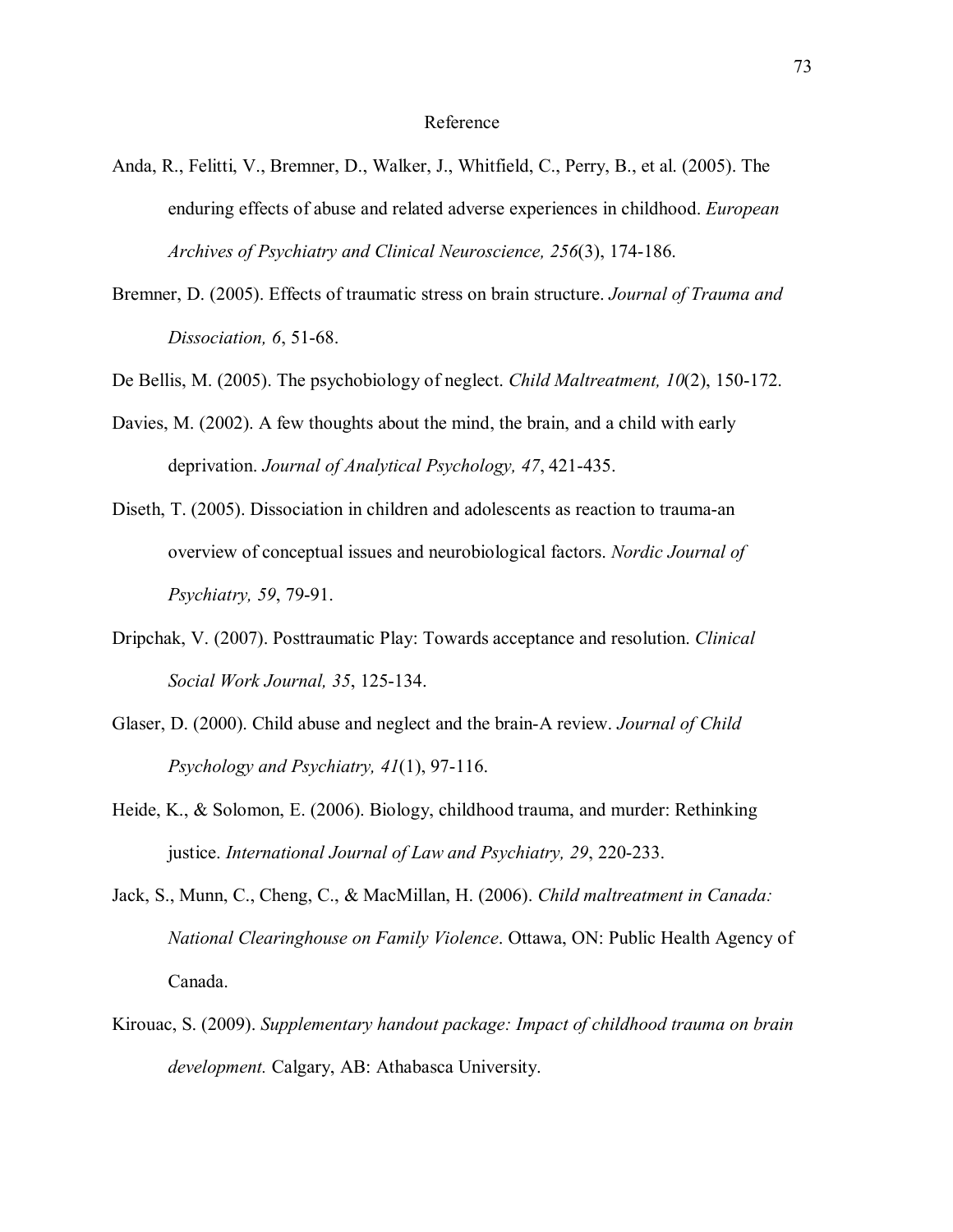- Mulvihill, D. (2005). The health impact of childhood trauma: An interdisciplinary review, 1997-2003. *Issues in Comprehensive Pediatric Nursing, 28*, 115-136
- Ogawa, Y. (2004). Childhood trauma and play therapy intervention for traumatized children. *Journal of Professional Counseling: Practice, Theory, & Research, 32*(1), 19-29.
- Osofsky, J. (Ed.). (2004). *Young children and trauma: Intervention and treatment*. New York, NY: The Guilford Press.
- Perry, B., Pollard, R., Blakley, T., Baker, W., & Vigilante, D. (1995). Childhood trauma, the neurobiology of adaptation, and "use-dependent" development of the brain: How "states" become "traits". *Infant Mental Health Journal, 16*(4), 271-291.
- Perry, B. (1997). Incubated in terror: Neurodevelopmental factors in the cycle of violence. In J. Osofsky (Ed.). *Children in a violent society* (pp.124-147). New York, NY: Guilford Publications.
- Perry, B., & Pollard, R. (1998). Homeostasis, stress, trauma and adaptation: A neurodevelopmental view of childhood trauma. *Child and Adolescent Psychiatric Clinics of North America, 7*, 1-33.
- Perry, B. (2001). The neurodevelopmental impact of violence in childhood. In D. Schetky & E. Benedek (Eds.). *Textbook of child and adolescent forensic psychiatry*. (pp. 221-238). Washington, DC: American Psychiatric Press, Inc.
- Perry, B. (2002). Childhood experience and the expression of genetic potential: What childhood neglect tells us about nature and nurture. *Brain and Mind, 3*, 79-100.
- Perry, B. (2003). *Effects of Traumatic Events on Children*. The ChildTrauma Academy. Retrieved September 12, 2008, from http://www.childtrauma.org